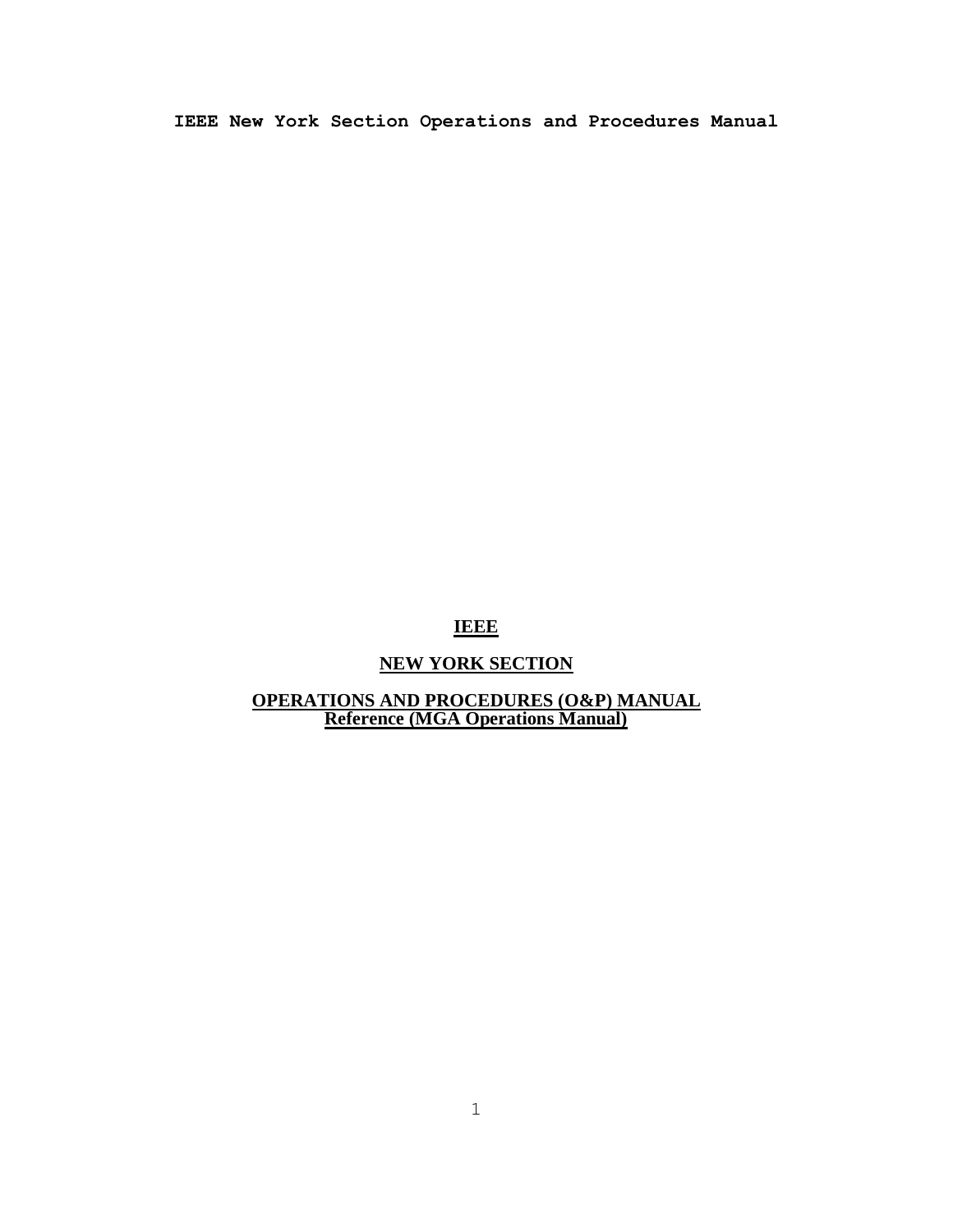## REVISION PAGE

1990s Manual was edited and retyped by Karl Sommer

2001 Manual was updated to conform to new IEEE Bylaws by William Coyne

April 11, 2012 Revision was submitted by the NYEXCOM to the Region 1 Director for approval Approved October 15, 2013

Added item D to 2.2.1 (Procedures for Amendments and Revisions for the NY Section O&P) Also added item K to 1.3 (Description of Quorum) Both Items Approved by NYEXCOM at December 11, 2013 meeting and. Submitted to Region 1 Director for approval January 7, 2014 Approved March 22, 2014

E-mail dated March 22, 2014 from Region1 Director, Vincent Socci to William Coyne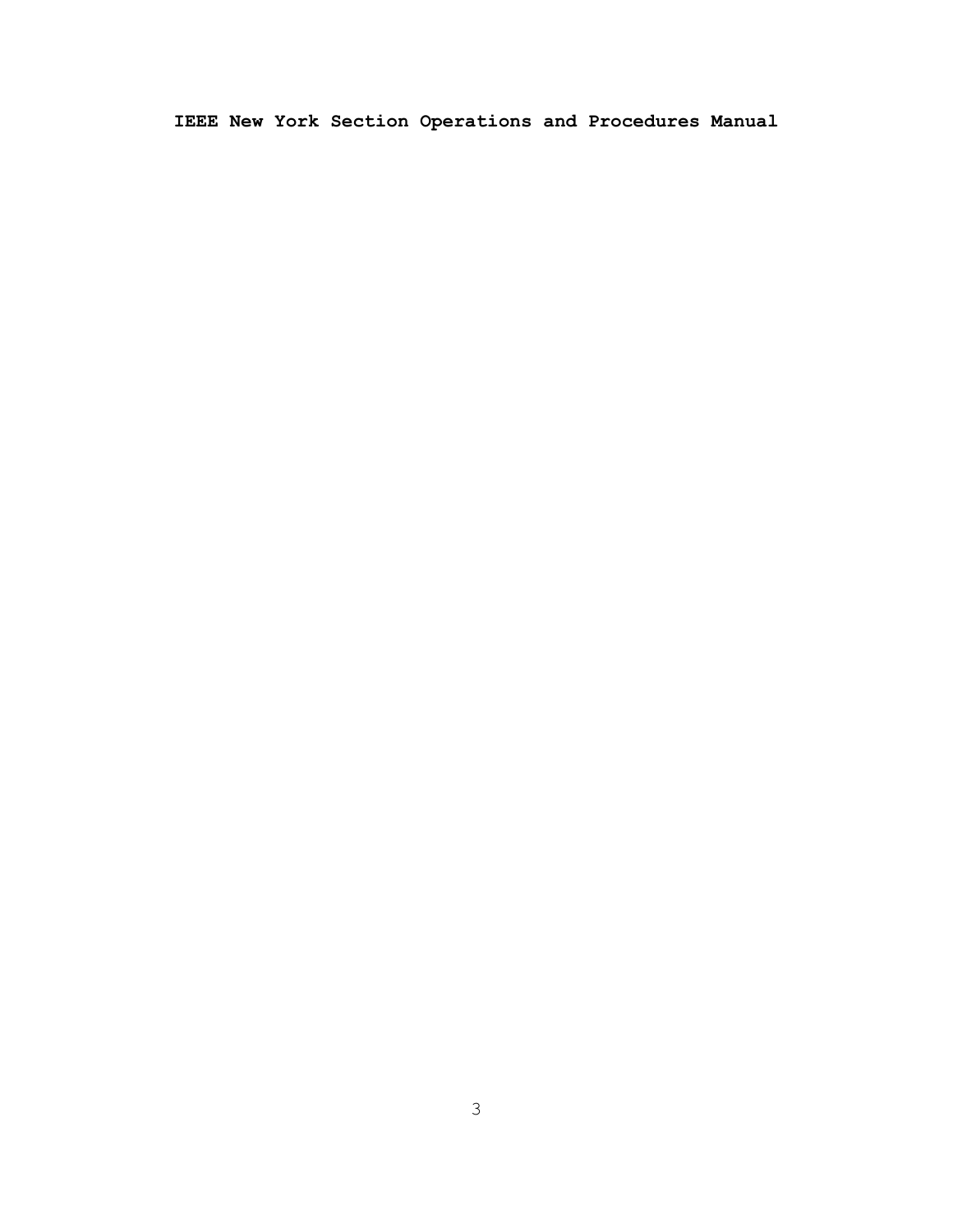#### FORWARD

The New York Sections Operations Manual provides the basic guidelines for the activities of the New York Section.

This Operations Manual is designed to acquaint the officers and members of the New York Section Executive Committee, (NYExCom), with guidelines and recommended procedures pertaining to the operation of the Section.

The information in this manual is intended to supplement and elaborate on the basic rules and regulations for Sections in the IEEE Constitution and Bylaws, the instructions and information in the IEEE Policy Manual, MGA Operations Manual and other applicable IEEE Manuals and Guides.

This Operations manual is a living document and should be reviewed annually by each member of the Section Executive Committee. Necessary revisions, amendments or supplements should be submitted to the O&P Committee and approved by NYExCom prior to inclusion.

A calendar of activities has been included to allow the Section Committee members the opportunity to effectively implement the Section's activities in a consistent manner.

SPECIAL NOTE to all Members: All monthly reports are due the Friday preceding the monthly meeting.

See Section 2.2.3 Editor for information required to post announcements in the Monitor.

This Manual is the property of the New York Section, IEEE and is assigned to you. Please insure that your successor receives this manual.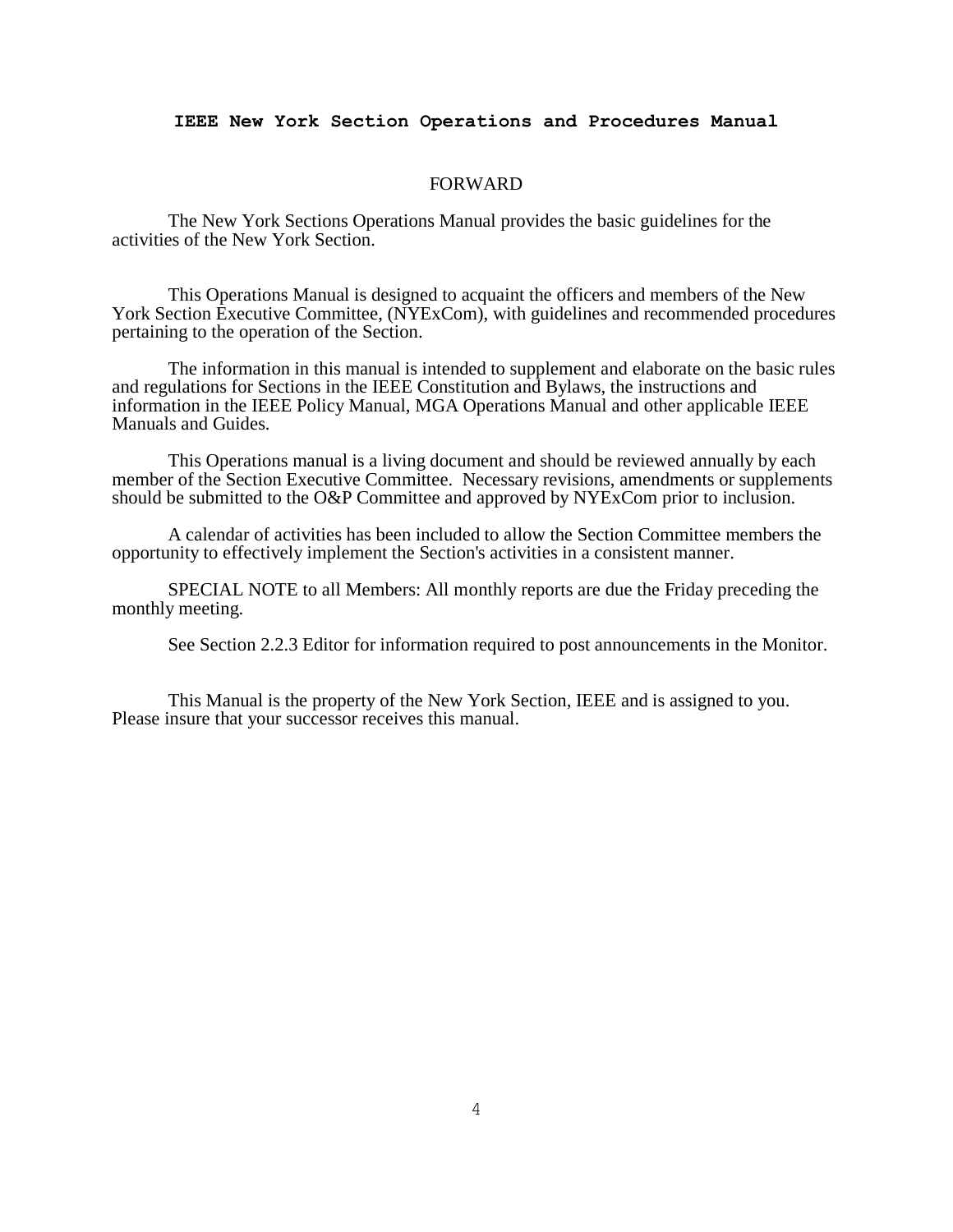# **INDEX**

| 2.2.1 OPERATIONS & PROCEDURES(O&P)(former Bylaws Committee) 23 |  |
|----------------------------------------------------------------|--|
|                                                                |  |
|                                                                |  |
|                                                                |  |
|                                                                |  |
|                                                                |  |
|                                                                |  |
|                                                                |  |
|                                                                |  |
|                                                                |  |
|                                                                |  |
|                                                                |  |
|                                                                |  |
|                                                                |  |
| 2.3.7 PROFESSIONAL ACTIVITIES COMMITTEE FOR ENGINEERS (PACE)42 |  |
|                                                                |  |
| 2.3.9 SPECIAL EVENTS COMMITTEE                                 |  |
|                                                                |  |
|                                                                |  |
|                                                                |  |
|                                                                |  |
|                                                                |  |
|                                                                |  |
|                                                                |  |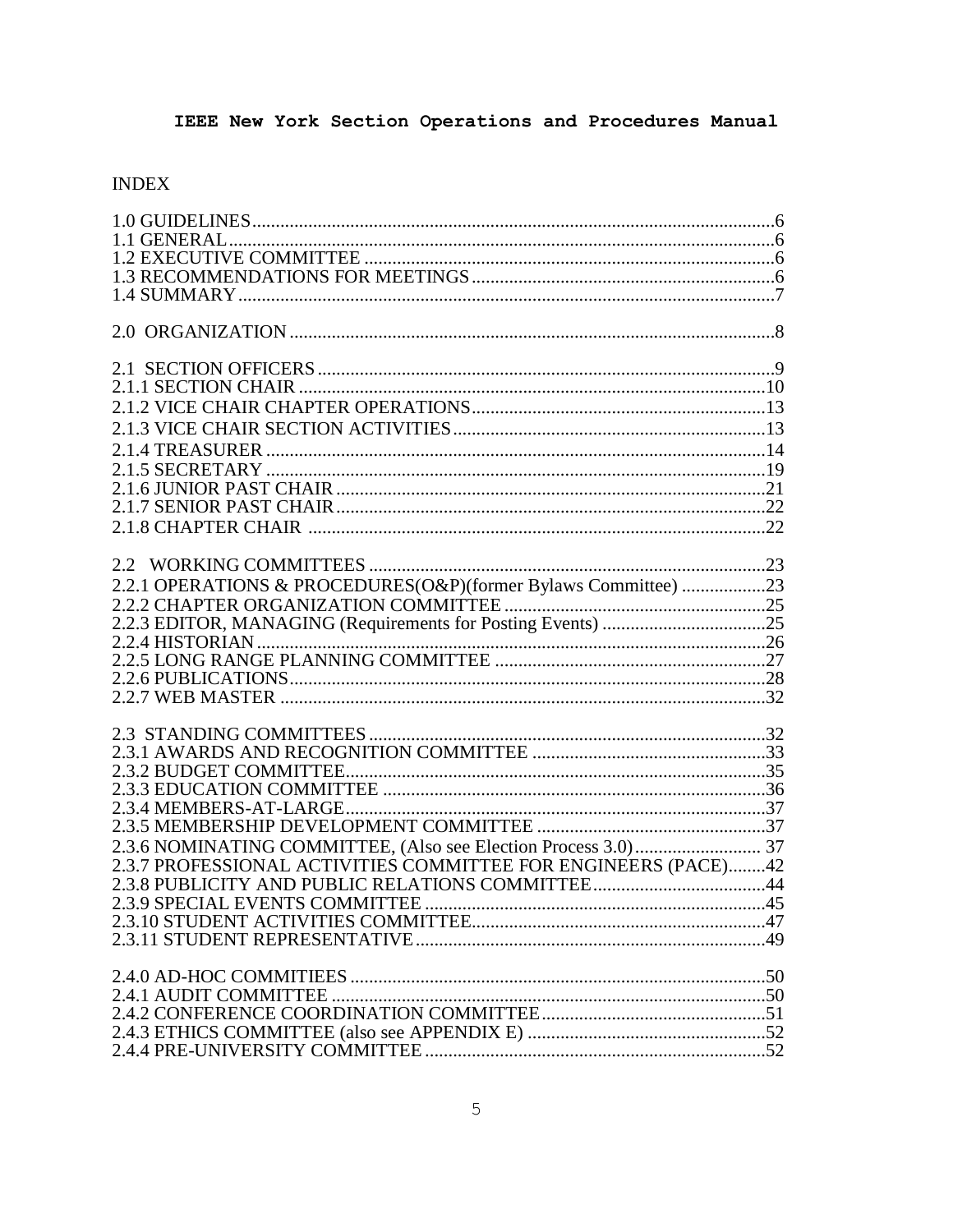|                   | 4.0 CHAPTER, AFFINITY GROUPS AND SUBSECTION OPERATIONS 54    |  |
|-------------------|--------------------------------------------------------------|--|
|                   |                                                              |  |
|                   |                                                              |  |
|                   |                                                              |  |
|                   |                                                              |  |
|                   |                                                              |  |
|                   |                                                              |  |
|                   | APPROVAL AND SIGNATURE PAGE <b>CONDUCTER CONTRACT ASSESS</b> |  |
|                   |                                                              |  |
|                   |                                                              |  |
|                   |                                                              |  |
| <b>APPENDIX D</b> |                                                              |  |
|                   |                                                              |  |

WNC Index Revised January 2, 2014 Due to items added & approved by NYEXCOM December 11, 2013 Refer to Revision page #2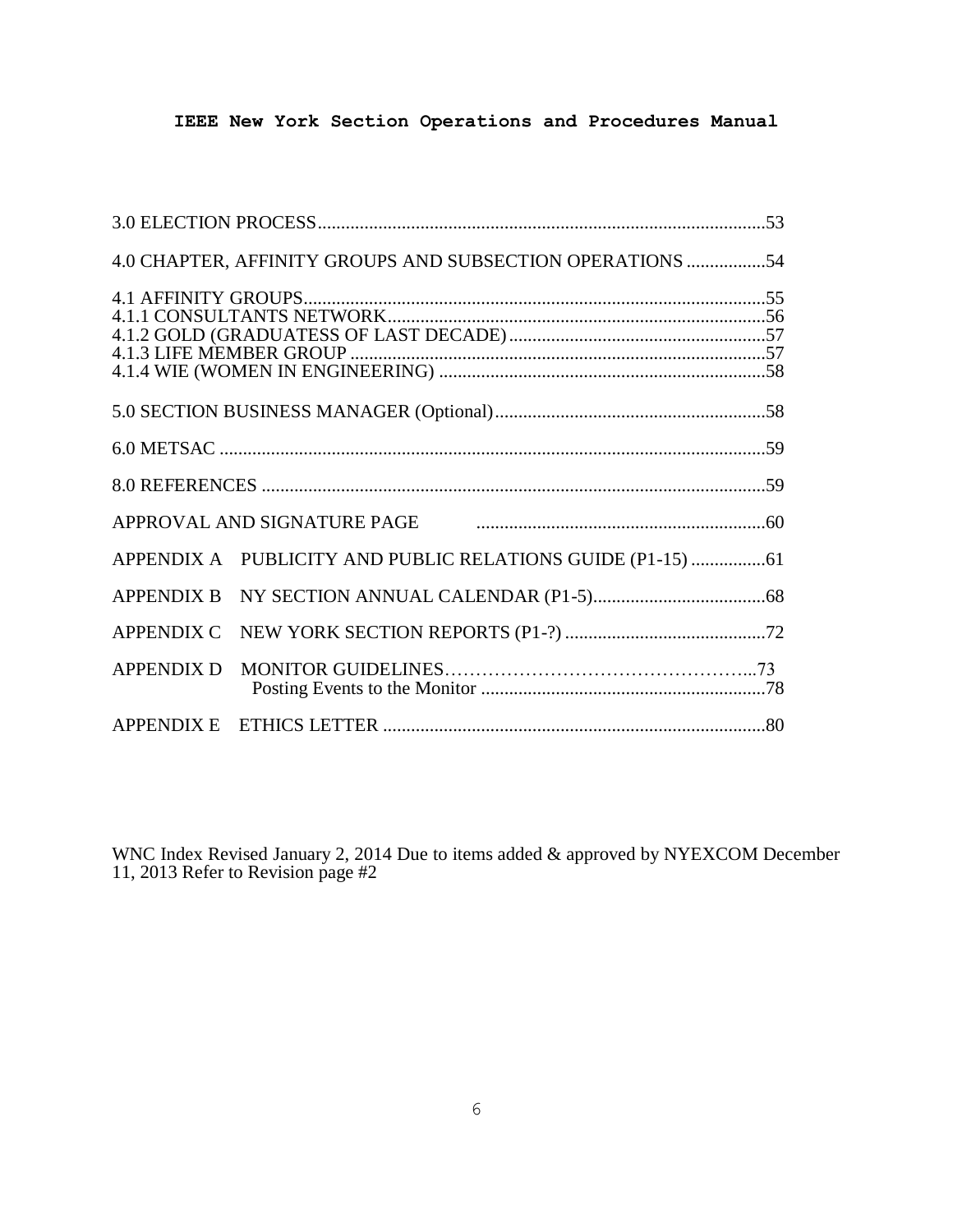## **1.0 GUIDELINES**

## **1.1 General**

The Purpose of the IEEE New York Section is to provide opportunities and benefits to its members to enhance their professional careers and to maintain high professional standards with special attention given to such goals within the territory of the New York Section. The following activities are among the responsibilities of the Section.

- 1. Seek to identify and satisfy the needs of all NY members, Chapters, Affinity Groups, Sub-Sections and Committees. Formulate plans to meet these needs.
- 2. Identify leadership and encourage the formation of additional Chapters for societies having 12 or more members in the Section and who wish to establish such organization.
- 3. Recruit and provide training for new leaders of Chapter, Group, Committee and Sub-Section Officers.
- 4. Help with publicity for Section, Chapter and Affinity Group meetings, including the Section Publication.
- 5. Assist Chapters to locate hosts and speakers for meetings and provide financial support including reasonable speaker meal costs and meeting place.
- 6. Support Chapters seeking to host Society meetings

# **1.2 Executive Committee**

The New York Section "Executive Committee", (NYExCom), generally being composed of some thirty to forty members, mostly representing committees and chapters of the Section, is not only an executive committee, but primarily an assembly that advises and consents to the operation of the Section. NYExCom is responsible for assuring that the Section is operated in accordance with the IEEE Constitution, IEEE Bylaws, the IEEE Policy and Procedures Manual, and the MGA Operations Manual

# **1.3 Recommendations For Conducting Section Meetings**

A. An agenda shall be prepared by the Chair and distributed via e-mail or other means to the other NYExCom Members one week in advance of Executive Committee meetings. Advance distribution should afford time for recipients to identify controversial issues within the agenda. The Agenda should be approved by the Committee at the start of the meeting.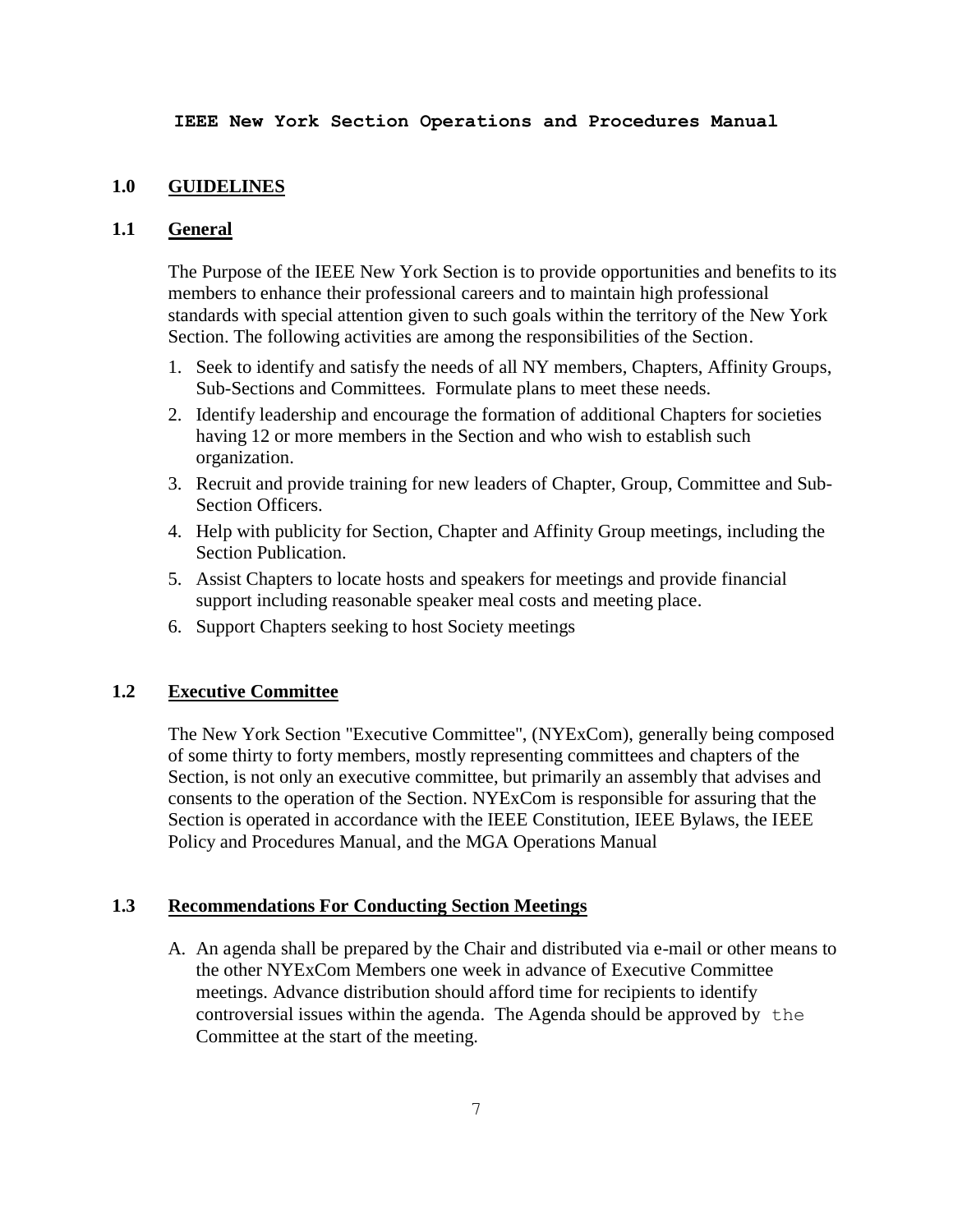- B. The seven officers (including the two most recent past chairs) should review any controversial matters to be discussed. Whenever possible, the officers should speak with one voice at the New York Section meetings and guide the assembly with their previously considered recommendations.
- C. A time limit of two hours is the set goal for conducting the meeting. NYExCom meetings can, however, be preceded and followed by other "Working Group" meetings to save time at the Executive Committee meetings. Controversial matters to be discussed should be described in a statement of issues and distributed with the agenda.
- D. The seven officers should keep in close contact between NYExCom meetings, to settle and dispose of as many issues as possible before the assembly meets.
- E. The Secretary should maintain and update the roster of all NYExCom members each month. The roster as submitted and approved by each NYExCom member should include the members' full name, nickname, business; affiliation, addresses and telephone numbers and e-mail addresses. Home addresses, spouses name and telephone numbers may be added.
- F. NYExCom members are required to attend each scheduled meeting, or advise the Chair and Secretary in advance that they will be absent. An alternate should be sent to represent and report progress of their Chapter, Sub-Section, Group or Committee.
- G. Subsection, (Chapter and Committee) reports should be submitted to the Secretary in writing, (preferably e-mail); only the highlights should be presented or discussed verbally.
- H. The Chair should refer questions, which take more than reasonable time to standing or specially formed subcommittees, composed of interested and competent members on the subject.
- I. NY Section-organized functions, besides the Awards Dinner-Dance, should be encouraged to validate the NY Section direction, purpose and stature.
- J. Seminars and meetings, stressing interdisciplinary subjects, covering interests over more than one subsection should be encouraged.
- K A quorum shall be necessary in order to conduct the business of the Section Executive Committee. There must be at least eight members of the Section Executive Committee or their designated representatives present at a meeting to constitute a quorum, provided the elected voting members are at least one greater in number than the ex-officio voting members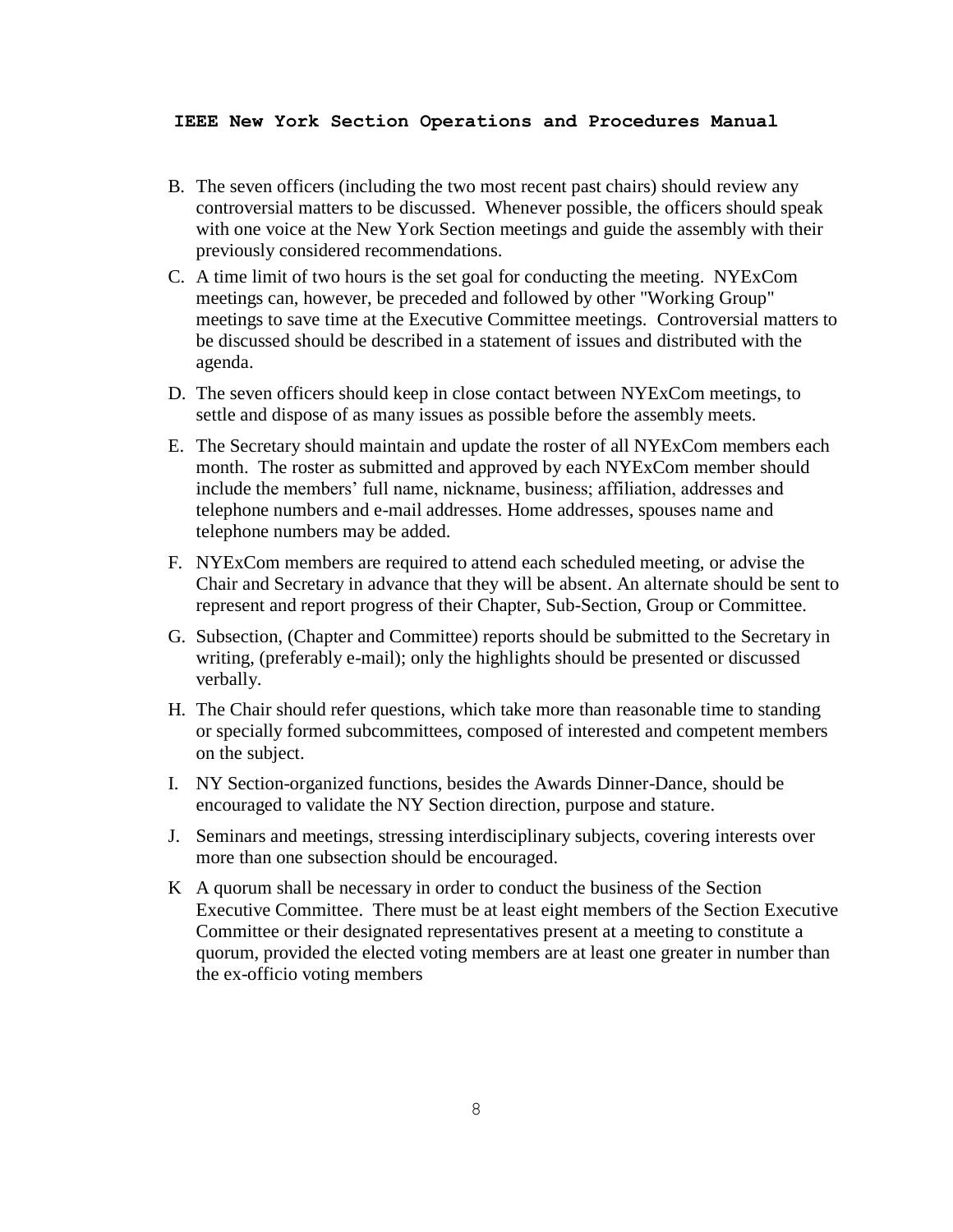## **1.4 Summary**

The New York Section meetings should be treated as advisory and approval meetings. Reports and items for discussion should be prepared beforehand in subsections, Chapters, Committees and special groups or simply by prior contact with the appropriate members of the New York Section.

# **2.0 ORGANIZATION**

The Section structure generally follows the IEEE Bylaws format. This O&P Manual identifies the Elected Officers, Ex Officio members of the Section Executive Committee, the Elected Heads of Working Activities, the Standing Committees and the Sub-Section and Chapter Chairs, and it describes their responsibilities. All Committees are appointed with the Section Executive Committee approval.

The Section Organization consists of a Section Executive Committee, which includes the following:

**Elected Officers are**: Section Chair, Vice Chair Chapter Operations and Vice Chair Section Activities, Secretary, Treasurer. The Junior and Senior Past Chairs are de-facto members of the NYExCom, but are not re-elected every year after serving their term as Section Chair.

**Chapter Operations**: Chapter Chairs, Affinity Groups Chairs, and Sub-Section Chair.

**Elected Section Activity Chairs**: O&P, Chapter Organization, Managing Editor (only if a non-paid position), Historian, Long Range Planning, Publications, and Web Master.

**Standing Committees**: Awards and Recognition, Budget, Education, Members at Large, Membership Development, Nominating, Professional Activities Committee for Engineers (PACE), Publicity and Public Relations, Special Events and Student Activities.

**Ad Hoc Committees**: Audit, Career Guidance, Ethics Committee Pre-University Committee, and Metropolitan Engineering Society Council, and Metropolitan Sections Activity Council (METSAC) consists of the following metro area IEEE Sections; New York, Connecticut, Long Island, North Jersey, Jersey Coast and Princeton/Central Jersey.

**Affinity Groups:** Consultants Network, GOLD (Graduates of the Last Decade), Life Members Group and WIE (Women in Engineering)

Each entity is addressed in detail in various sections/paragraphs throughout this manual.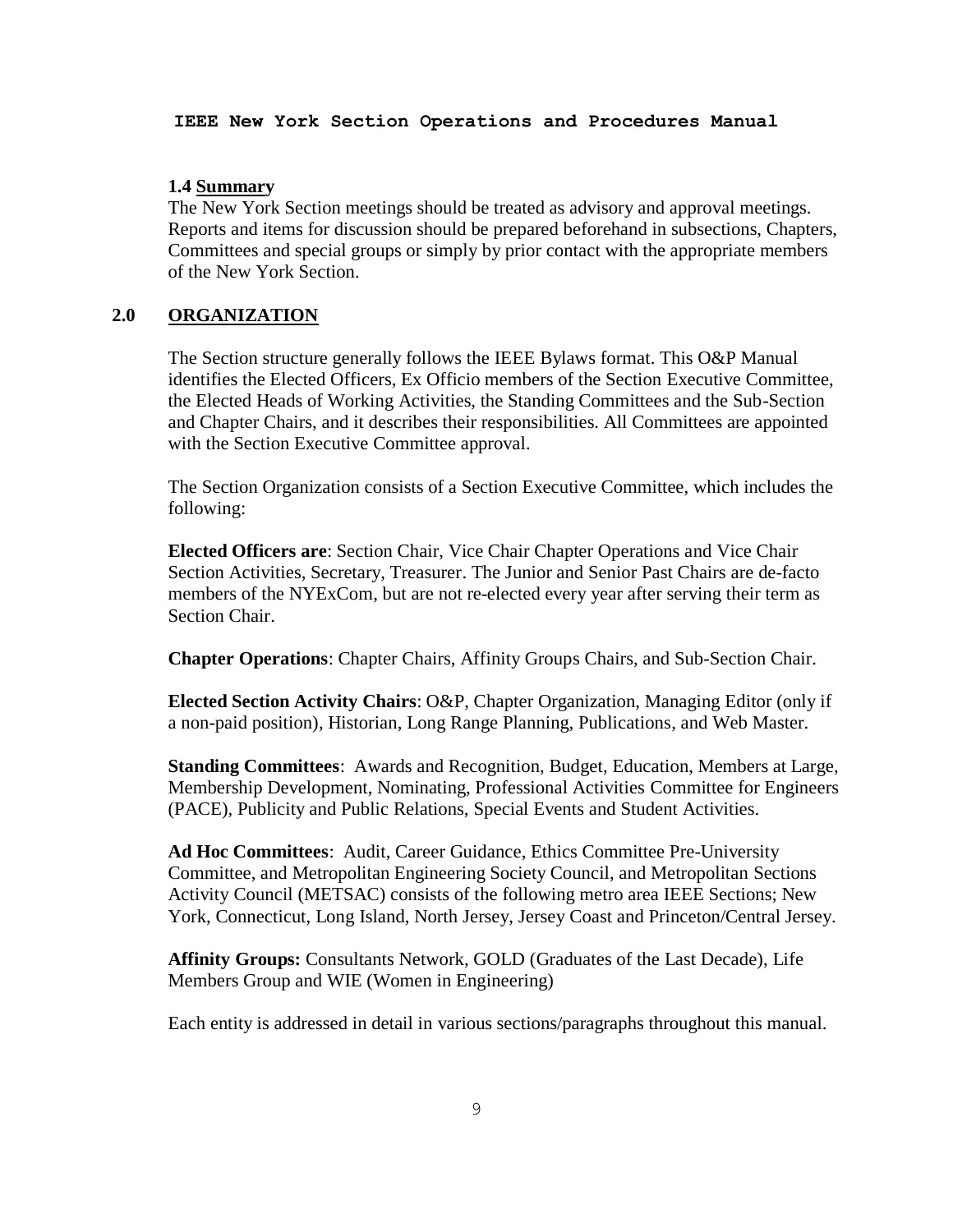## **2.1 SECTION OFFICERS**

Officers of the Section are defined in the MGA Operations Manual paragraph 9.4. F. Additional detail for each position can be found at [IEEE Center for Leadership](http://ieee-elearning.org/CLE/)  [Excellence](http://ieee-elearning.org/CLE/) http://ieee-elearning.org/CLE/A brief overview is as follows:

- A. With the exception of the Student Branch representative, each member of the Section Committee shall be an IEEE Member, Senior Member or Fellow grade. Student and Society Affiliates are not allowed to serve as an IEEE officer.
- B. The Section Chair shall serve as Chair for all meetings of the Section.
- C. The Vice Chairs of Chapter Operations and Section Operations shall assist the Chair in the coordination of all Section activities. At the request of the Section Chair or in the absence of the Section Chair, the Vice Chair of Chapter Operations shall chair meetings of the Section NYExCom.
- D. The duties of the Section Secretary shall include correspondence, the keeping of the minutes of the Committee meetings, mailing notices, and updating the roster, and letterhead as required. The Secretary will insure that all meeting reports have been submitted to the Member and Geographic Activities Department at the end of each year and such other duties as are assigned to him/her by the Chair.
- E. The duties of the Section Treasurer shall include the development of a Section budget for approval by the Section, accounting of all Section funds, keeping financial records including Long Term Investments, checking account and all bank statements, and submitting the Financial Operations Report of the Section to the IEEE Staff Director, Financial Services.
- F. All officers shall be elected annually as provided in the Section O&P Manual. The term of office for all officers shall normally be one year, but may continue until a successor has been duly elected and takes office. The term of office will date from 1 January through 31 December. The consecutive period of service in any one office shall not exceed two years. There shall be no extensions beyond this two-year term unless otherwise approved by the Region 1 Director.
- G. The names of the newly elected/appointed officers of the Section shall be reported by the Section Chair or Secretary to IEEE MGA within 20 days following election/appointment.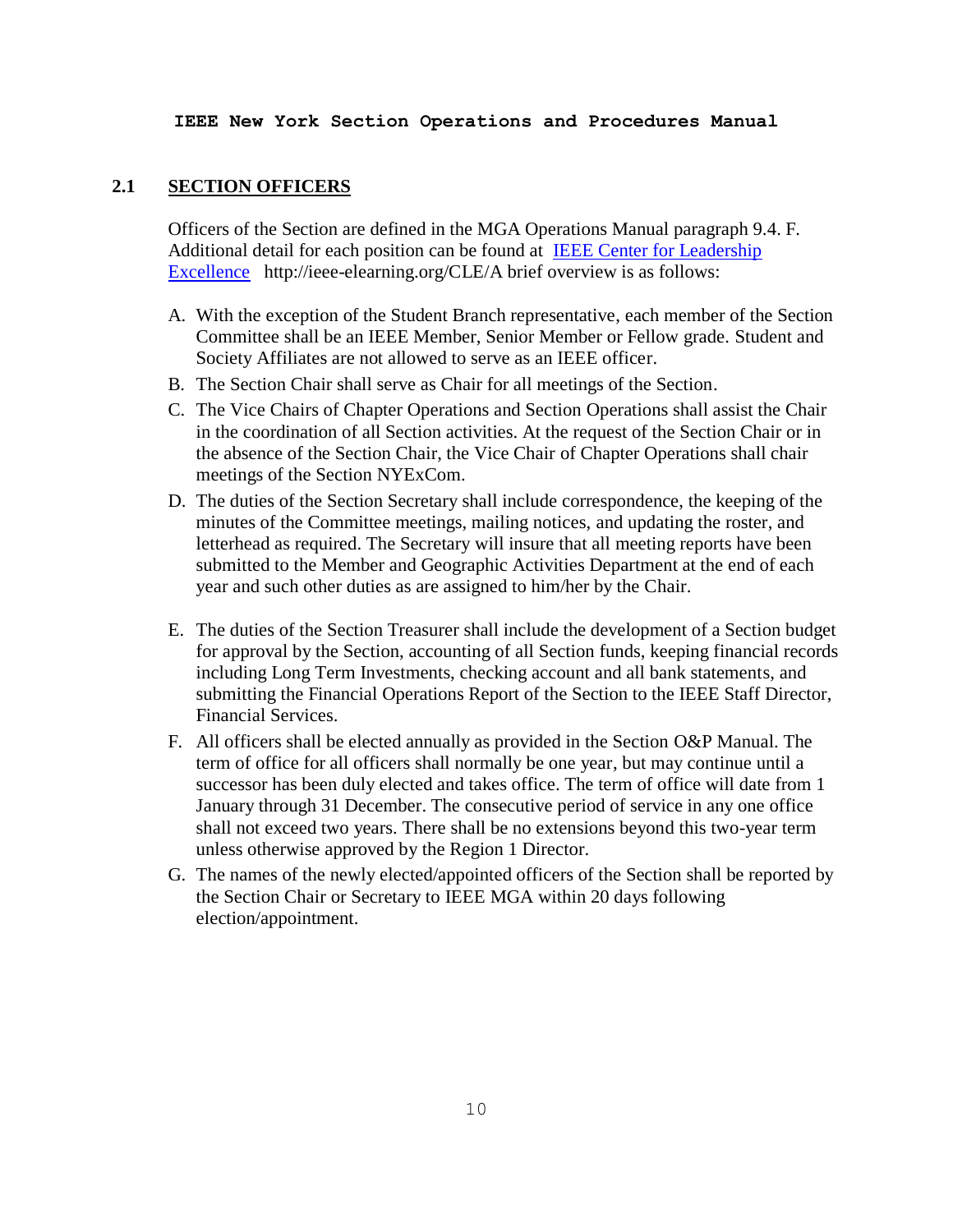#### **2.1.1 SECTION CHAIR**

The Section Chair is responsible for the overall operation of the New York Section.

The duties and responsibilities of the Section Chair are noted in http://ieeeelearning.org/CLE/course/view.php?Id=17. However, since the Chair has the basic responsibility for the coordination and supervision of the Section's activities, the entire New York Section Operations Manual, IEEE Policy Manual and MGA Operations Manual should be studied and clearly understood by the Incoming Chair.

# Job Description **SECTION CHAIR/VICE CHAIR \*** SUMMARY OF DUTIES AND RESPONSIBILITIES

- A. In possession of and familiar with the IEEE Constitution, Bylaws, MGA Operations Manual and the New York Section's O & P Manual.
- B. Presides at meetings of the Section and the Section Executive Committee.
- C. Facilitates activities to maximize value of NY Section membership.
- D. Establishes and supports Chapters for all societies having 12 or more interested volunteer members who reside in the Section Territory.
- E. Supports approved Affinity Groups with interested Volunteer NY Section members. .
- F. Invites and presents plans to meet members' needs to the Section Executive Committee for review and approval.
- G. Identifies interested and qualified volunteers and presents their appointments to the Executive Committee for review.
- H. Insures that all Section Officers, Committee Chairs, and Chapter Chairs are properly trained for their jobs.
- I. Insures satisfactory performance from the other Section Officers and the Section Committee Chairs
- J. Signs L-50 financial report and confirms all reporting is accurate and submitted in a timely manner
- K. Appoints a Nominating Committee.
- L. Prepares an annual report of Section Activities for submission to the Region.
- M. Represents the Section at all IEEE gatherings.
- N. Transfers Section records to the new Section Chair at the end of the year.
- O. The Section Chair, with the approval of the Section Executive Committee, will appoint the Chairs of the Standing Committees for one-year terms, which will expire on December  $31<sup>st</sup>$ .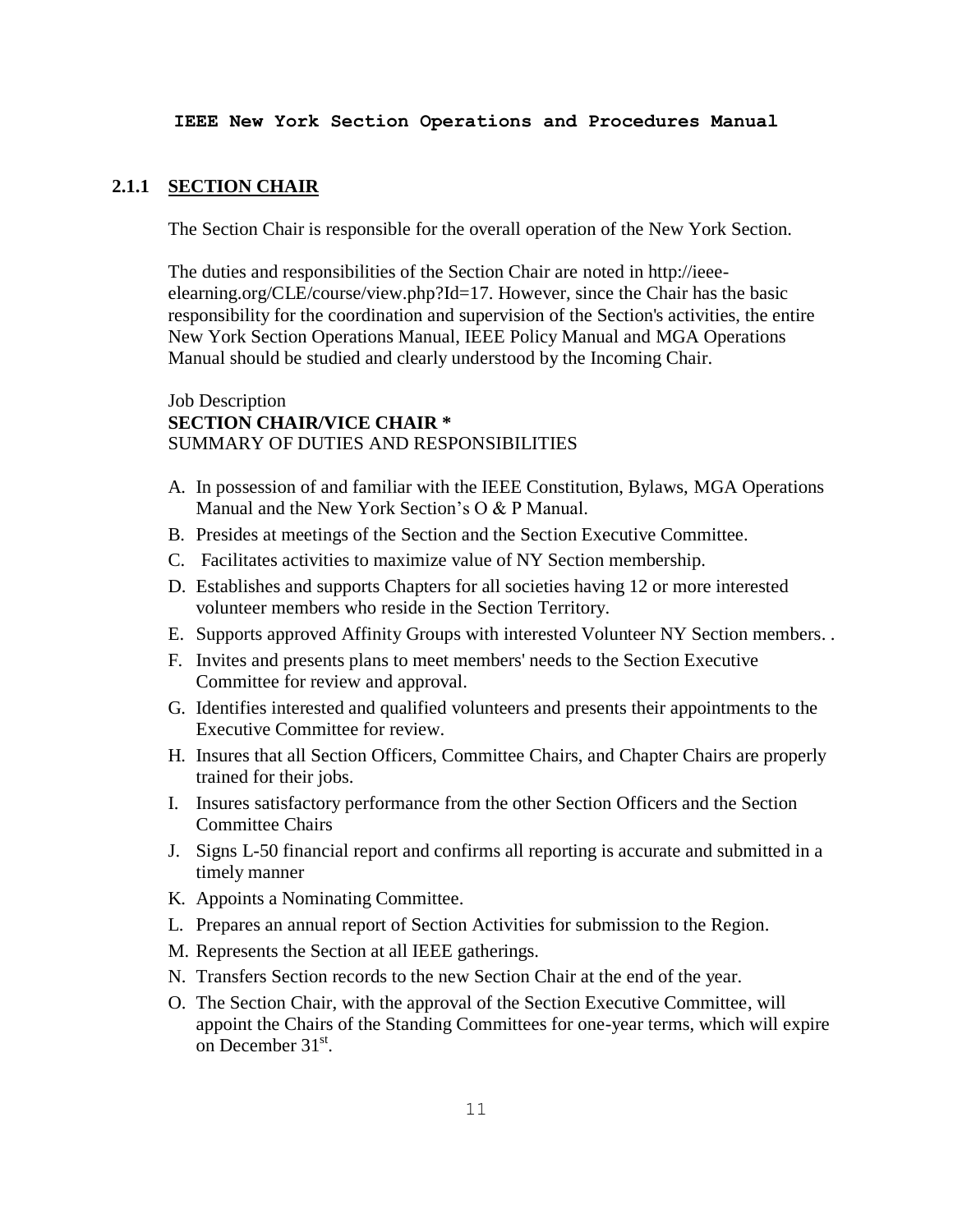- P. After the annual election, the Chair-elect shall appoint an Audit Committee of at least three members to audit the outgoing Treasurer's books. Audit Committee Members should be past Section Treasurers, Section chairs and/or members with outside (corporate or professional)financial experience. The Outgoing Section Chair and the Outgoing Treasurer shall be ineligible to serve on the Audit Committee. The Treasurer however must be in attendance to provide all Treasurer Documents and records and to furnish information on work procedures of the Section in the past year pertaining to fiscal matters.
- Q. In an emergency, the Chair may conduct business between regular meetings of the Executive Committee. Any normal activity of the Executive Committee may be performed in this fashion. However, all actions must follow consultation with the officers and must be acted on at the next regular Executive Committee meeting. Decisions made under this rule by the Chair may not commit the Section in any financial transaction to an amount in excess of 10% of the current Section Net Worth, and one other officer must approve such financial transactions.
- R. The Section Chair, Vice Chairs and Secretary shall be authorized to sign vouchers for payment of disbursements to be issued by the Treasurer.
- S. Attends the Region 1 meetings

# **Chronological Check List for Chair:**

## **Nov. - Dec. Chair & Chair Elect**

The **current Chair** reviews personnel with the Chair Elect. This is to provide the Chair Elect with the effectiveness of the past year appointed Chairs.

Chair Elect **e**stablishes new roster of appointed positions for the New Year. Chair Elect prepares Articles for the Chair's column in the forthcoming year's Monitor.

#### **Dec. Chair Elect**

Presides over first Section Executive Committee meeting, following installation of officers by the Outgoing Chair.

Discusses plans for the coming year.

Establishes schedule of Executive Committee meetings for the forthcoming year. Establishes the following appointed Committees:

| 1. Nominating Committee              | Sect. 2.3.6 |
|--------------------------------------|-------------|
| 2. Audit Committee                   | Sect. 2.4.1 |
| 3. Budget Committee                  | Sect. 2.3.2 |
| 4. Other Standing Committees         | Sect. 2.3   |
| 5. Special Committees - as required. | Sect. 2.4   |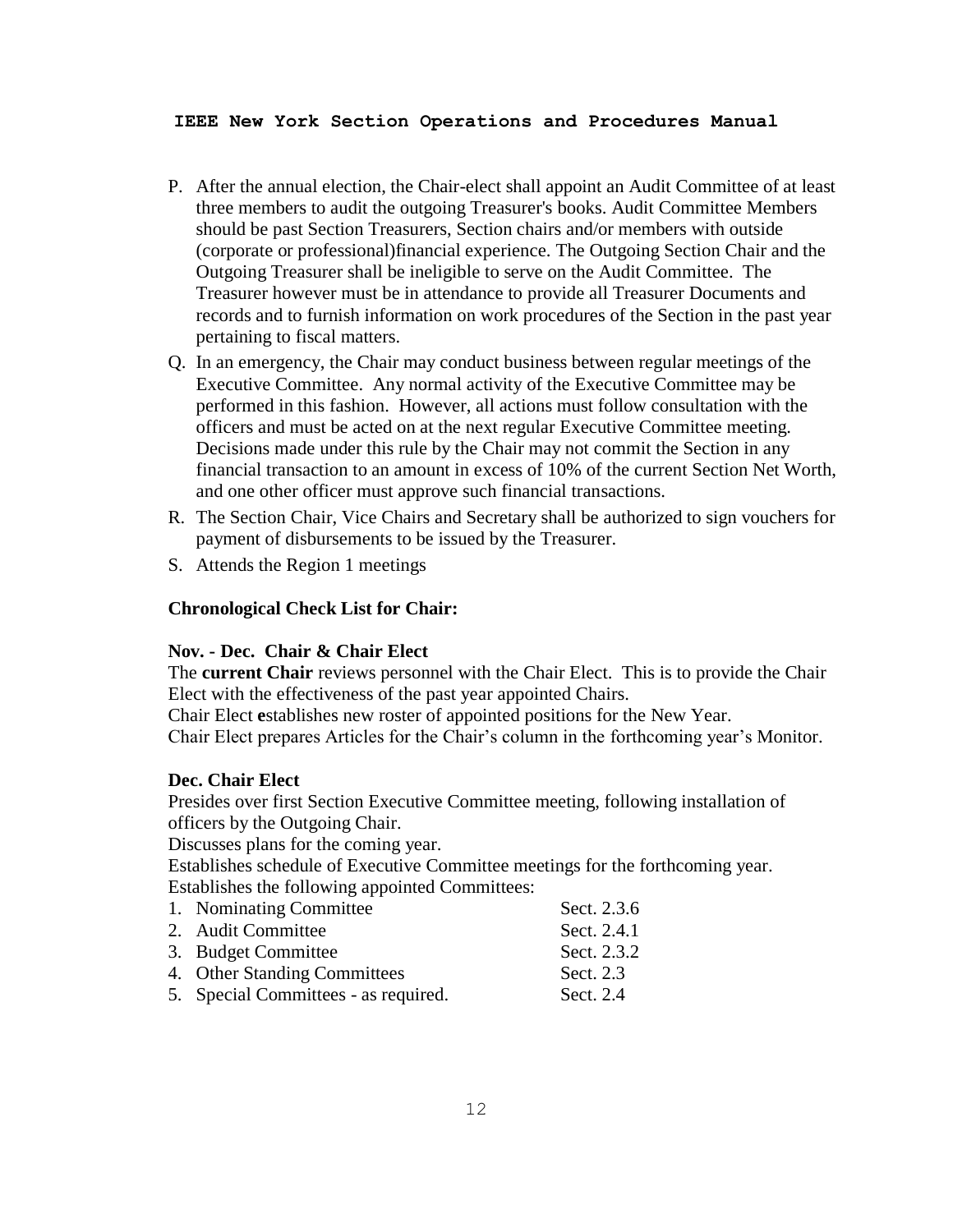#### **Jan. Chair**

Sends names of duly elected officers of the NEW York Section to IEEE Headquarters. Attends Region 1 meeting as representative of the NEW York Section.

### **Feb. Chair**

Prepares speech and ceremonies at Annual Awards Dinner Dance.

Recognizes elected officers of New York Executive Committee (NYExCom)

Recognize past Chair of Section and others as deemed by the Chair

Recognize other Fellows present (other than those receiving certificates).

# **Mar. Chair**

Contacts Nominating Committee to assure proper announcements and timing of Nominating Committee responsibilities.

Sends names of candidates for nominations of IEEE Elective offices to IEEE Headquarters.

Submits names of Nominating Committee and special nomination information to the Section Newsletter for May issue

Attends the Region 1 Meeting.

#### **Apr. Chair**

Receives request from IEEE Headquarters for nominations to IEEE Standing Committees and Boards.

#### **May Chair**

Submits names of candidates for IEEE Standing Committees and Boards to IEEE Headquarters prior to June first.

## **Aug. Chair**

Attends Region 1 meeting

#### **Oct. Chair**

Request annual reports for all Executive Committee members

#### **Nov. Chair**

Holds Section's Annual Election Meeting with election of announced officers. Requests annual reports for all Executive Committee members.

Receives request from IEEE Headquarters for names of candidates for IEEE elective offices. Biannually, reviews with Section Executive Committee, Section candidates for Regional Director; transmits name(s) of proposed candidates(s) to the Regional Nominating and Appointments Committee, together with supporting information.

Requests Budget submittals for next year from all Executive Committee members, including the newly elected members, for submittal to the Chair of the Budget Committee at the December meeting

Receives names of newly-elected Fellows from IEEE Headquarters and makes arrangements for presentation of certificates at the Section Annual Awards Dinner-Dance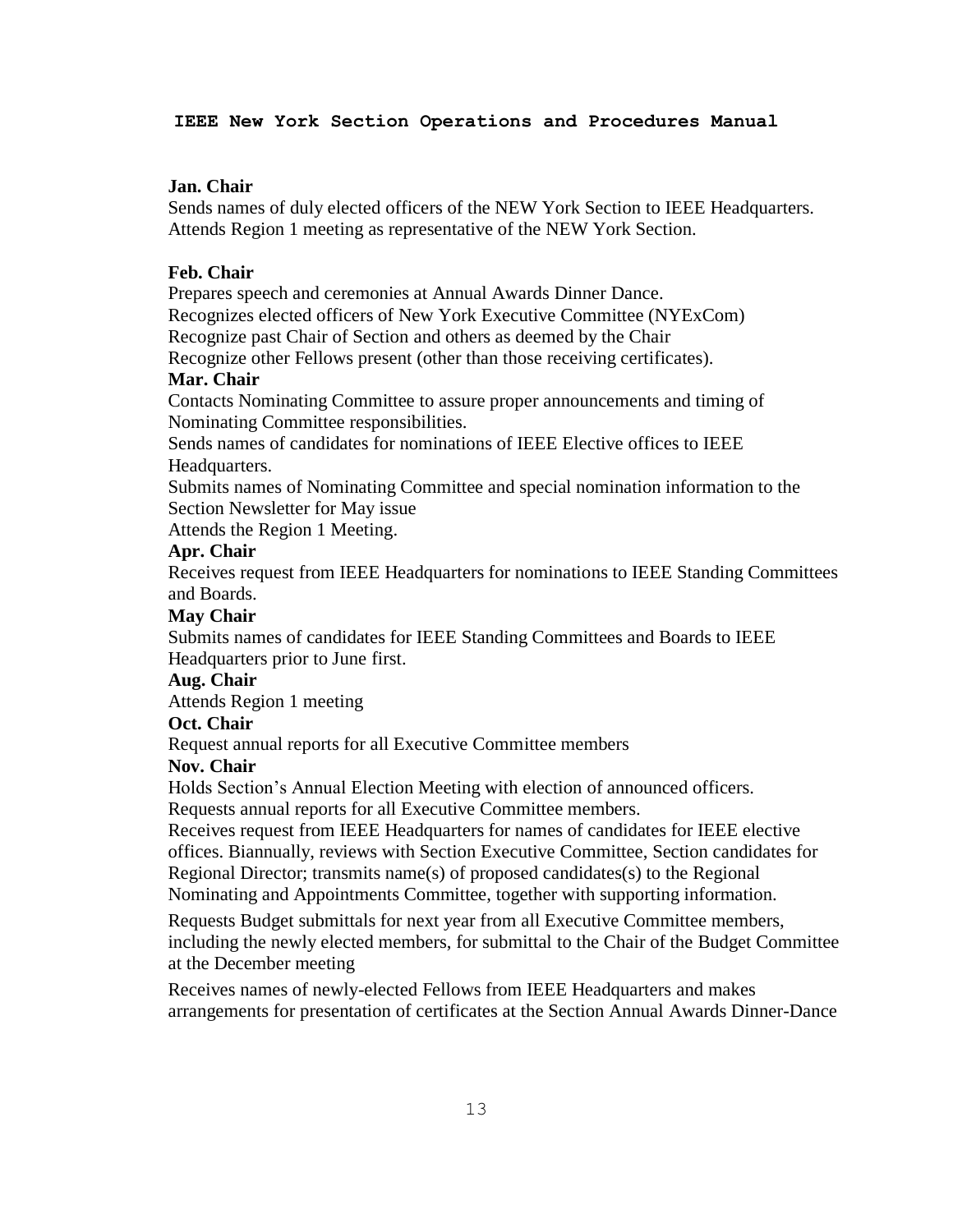### **Dec. Chair**

Prepares consolidated report of Section activities during his/her term of office, submitting copies to the Regional Director, the IEEE General Manager, the Incoming Chair and the Historian.

Chair Makes arrangement for the installation of incoming officers at suitable ceremony.

**2.1.2 VICE CHAIR CHAPTER OPERATIONS** (See Section chair job Description) and refer to [http://ieee-e](http://ieee-/)learning.org/CLE/course/view.php?id=18

The Vice Chair, Chapter Operations is the first alternate to the Section Chair and should become familiar with the N.Y. Section O&P, IEEE Operations Policy Manual and the MGA Operations Manual. The Vice Chair is responsible for the effective coordination of the technical activities of the various chapters and groups in the Section.

The Annual Calendar of Section Operations should also be reviewed monthly as a follow up on the Section's progress.

The Vice Chair, Chapter Operations is responsible for seeing that the calendar of chapter activities is continuously maintained.

**2.1.3 VICE CHAIR SECTION ACTIVITIES** (see Section Chair job description) and refer to http://ieee-elearning.org/CLE/course/view.php?id=18

The Vice Chair Section Activities is responsible for the effective coordination of activities of Section's various committees. He or she is normally the Chair of the Budget Committee (Section 2.3.2,B). The calendar for Section actions should become a key tool for coordinating Section activities and tasks that fall under the Vice Chair, Section Activities' jurisdiction.

The Vice Chair of Section Activities is responsible for supervising the Editor of the Monitor's activities when the Monitor's Editor is a paid position,(only when there is no Publications Chair).

(Note that the Vice Chair, Chapter Operations is the 1st alternate in assuming the duties of the Section Chair).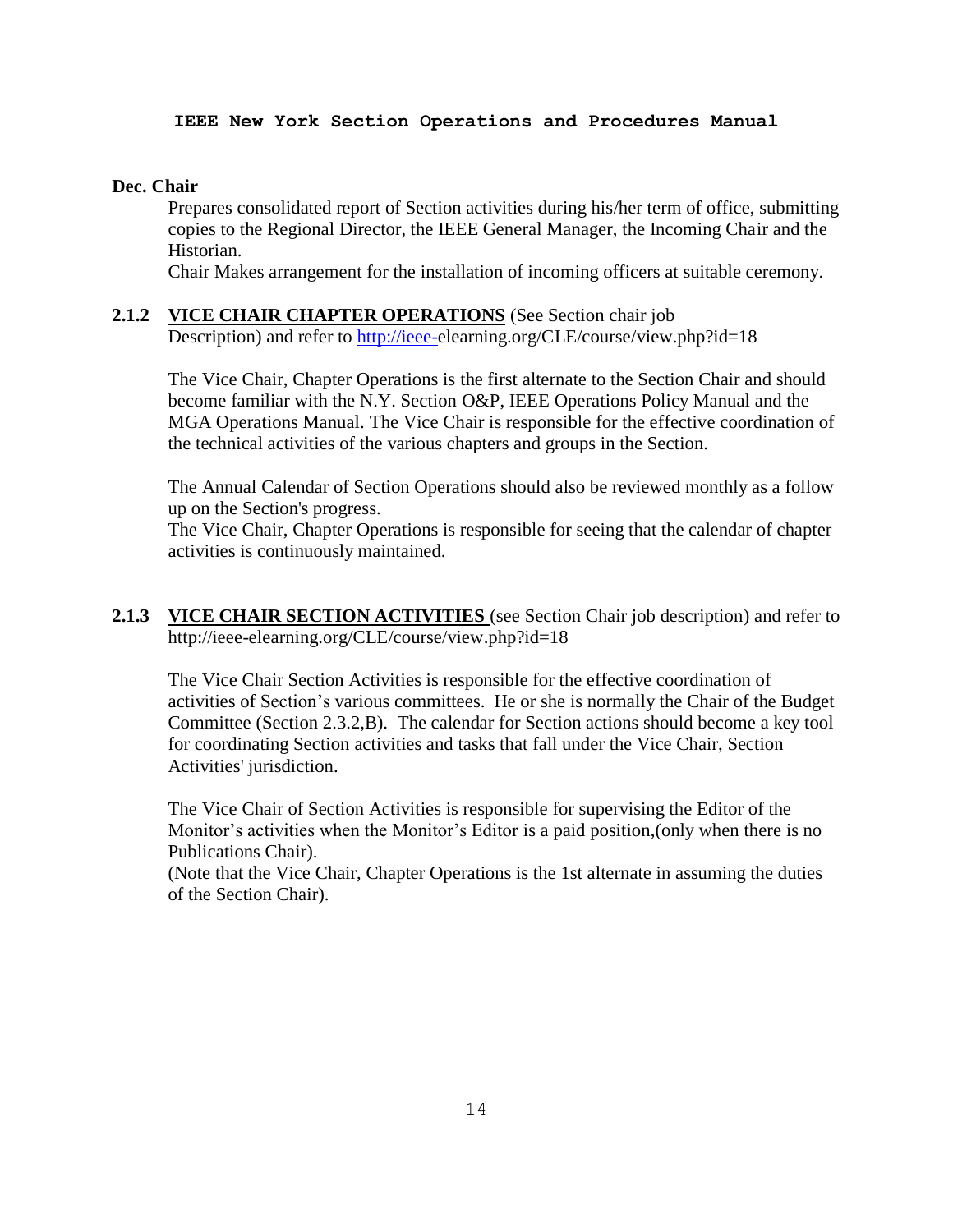# **2.1.4 TREASURER**

The Treasurer is responsible for overseeing the financial matters of the Section.

The duties and responsibilities of the Section Treasurer are noted in [http://ieee](http://ieee-elearning.org/CLE/course/view.php?id=20)[elearning.org/CLE/course/view.php?id=20](http://ieee-elearning.org/CLE/course/view.php?id=20) and also below. The IEEE Policy Manual Section 11 provides details on Financial Matters and the MGA Operations Manual Sections 9.4. I & J provides details concerning the use of Section Funds. All of pertinent documents should be kept in the Treasurer's file and passed on to each

succeeding Treasurer. Amendments to Treasurer's procedures should be noted and given to the O&P Chair for reissue and for O&P revision consideration

There are areas of operation which differ enough from the IEEE norm to warrant more detailed expansion: The more detailed Account Records with a special sheet for each account number and the monthly Treasurer's reports are specific details covered in this manual.

Revenue and expense vouchers should be sent to each Chapter, Division, Subsection and Committee at the start of the year with an explanation as to their use. No funds are to be disbursed without a properly executed voucher in hand.

The Calendar for Section actions should be referred to as a reminder of key events that are the Treasurer's responsibility.

Job Description SECTION TREASURER

# SUMMARY OF DUTIES AND RESPONSIBILITIES

- A. Accurately prepares and maintains financial records for Section. Including overseeing Section funds so that a written report of each month's financial status of the Section is available at each Section Executive Committee meeting ; specifically a report of the expenditures status versus budget should be available.
- B. Maintains bank accounts of Section funds. Makes recommendations concerning the investment of non-budget residual funds held by the Section.
- C. Processes bank account signature authority documentation for IEEE Staff Director, Financial Services' signature where local laws and regulations permit.
- D. Reviews the annual budget prepared by the Budget Committee for submission to the Section Executive Committee.
- E. Makes disbursements and accepts funds in accordance with the approved budget and IEEE Policy.
- F. Refers budgetary non-compliance to the Section Chair for action.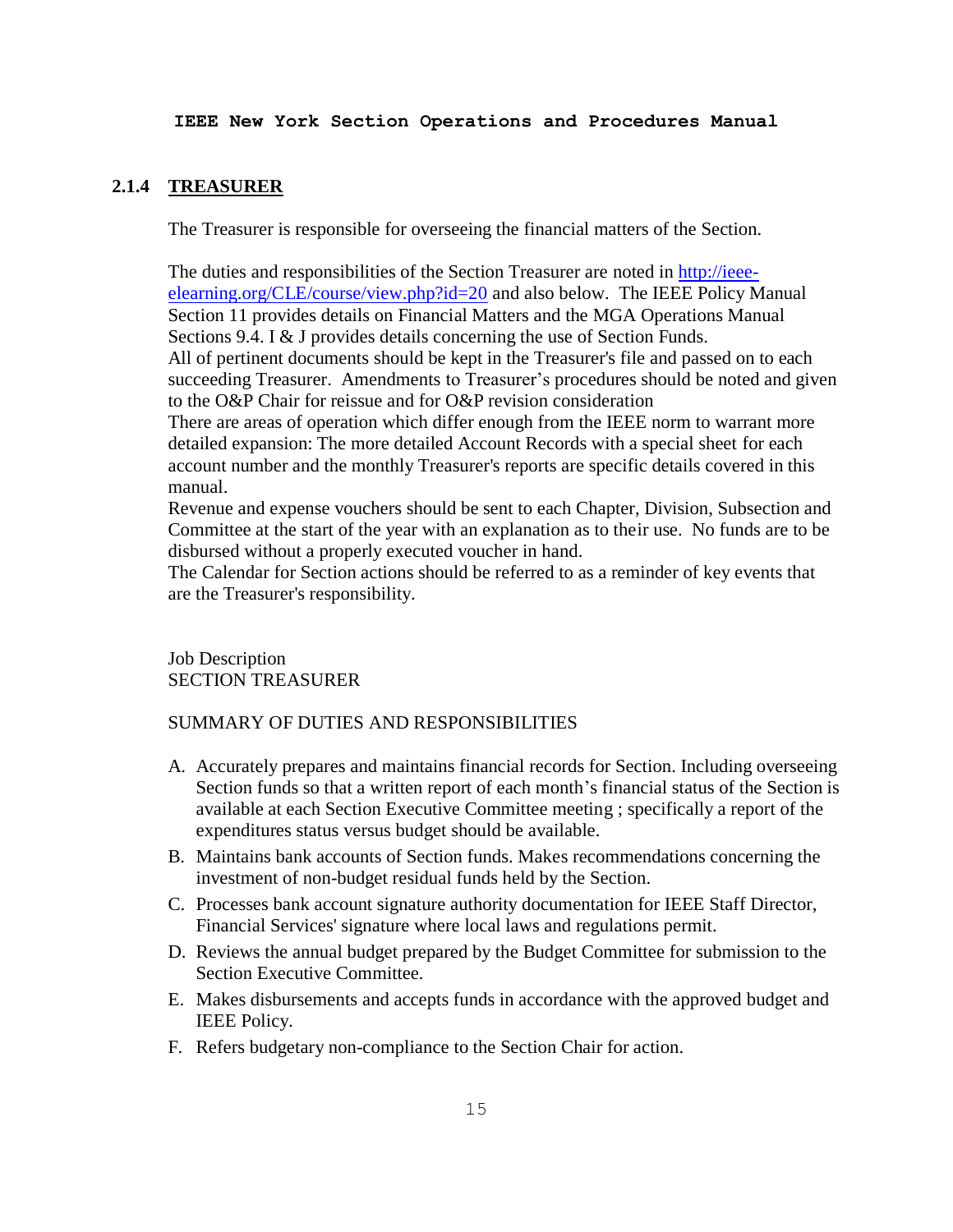- G. Insures that all Section expenditures and disbursements are made in accordance with IEEE policy.
- H. Is familiar with the relevant governance documents affecting financial operations, including but not limited to the MGA Operations Manual and the IEEE Policy  $\&$ Procedures Manual in performing the duties of Treasurer.
- I. Prepares financial reports for the Section Chair, Section Executive Committee and Regional Director.
- J. Transfers Section financial records at the beginning and end of each year and submits records and data for the audit. Provides copies of all relevant documents for the audit review meeting.
- K. Submits annual report of financial activity to the IEEE Operations Center and provides follow-up where necessary to confirm that the report has been approved.
- L. Attend appropriate training sessions conducted by IEEE.

#### **Chronological Check List for Treasurers, (Outgoing and Incoming)**

#### **Dec. Treas.** Elect (Incoming) & Treas. (Outgoing)

Meet with each other in preparation to transfer responsibility of the Treasurer by the first meeting of the NYExCom in January of the New Year. Financial Records should be available to both Incoming and Outgoing Treasurers. This will enable the Incoming Treasurer to work on Expense and Revenue Vouchers for the New Year and the Outgoing Treasurer to complete the prior year activities.

# **Jan. Treas. Elect (Incoming) and Treas. (Outgoing)**

Outgoing Treasurer ensures that the Section's Financial Report (L-50) for the past year ending December 31 is submitted to IEEE Headquarters by the due date usually some time in February. Incoming Treasurer meets with the Outgoing Treasurer and arrange for the transfer of accounts (Authorizing signatures, etc.) before the first NYExCom meeting in January. The financial records should be available to both Treasurers. The Outgoing Treasurer prepares necessary copies of all documents for use at the annual audit and participates in the audit to answer all pertinent questions. The Incoming Treasurer to administer the new year invoices and expenses and the Outgoing Treasurer to complete reports for the prior year activities, including the audit report.

## **Mar. Treas.**

Receives first half of rebate payment from IEEE Headquarters. Checks with Section Secretary on meetings credited.

## **Sept. Treas.**

Receives second half of rebate payment from IEEE Headquarters.

# **Dec. Treas.**

Prepares the annual report on the finances of the Section and has his accounts in proper order for an audit.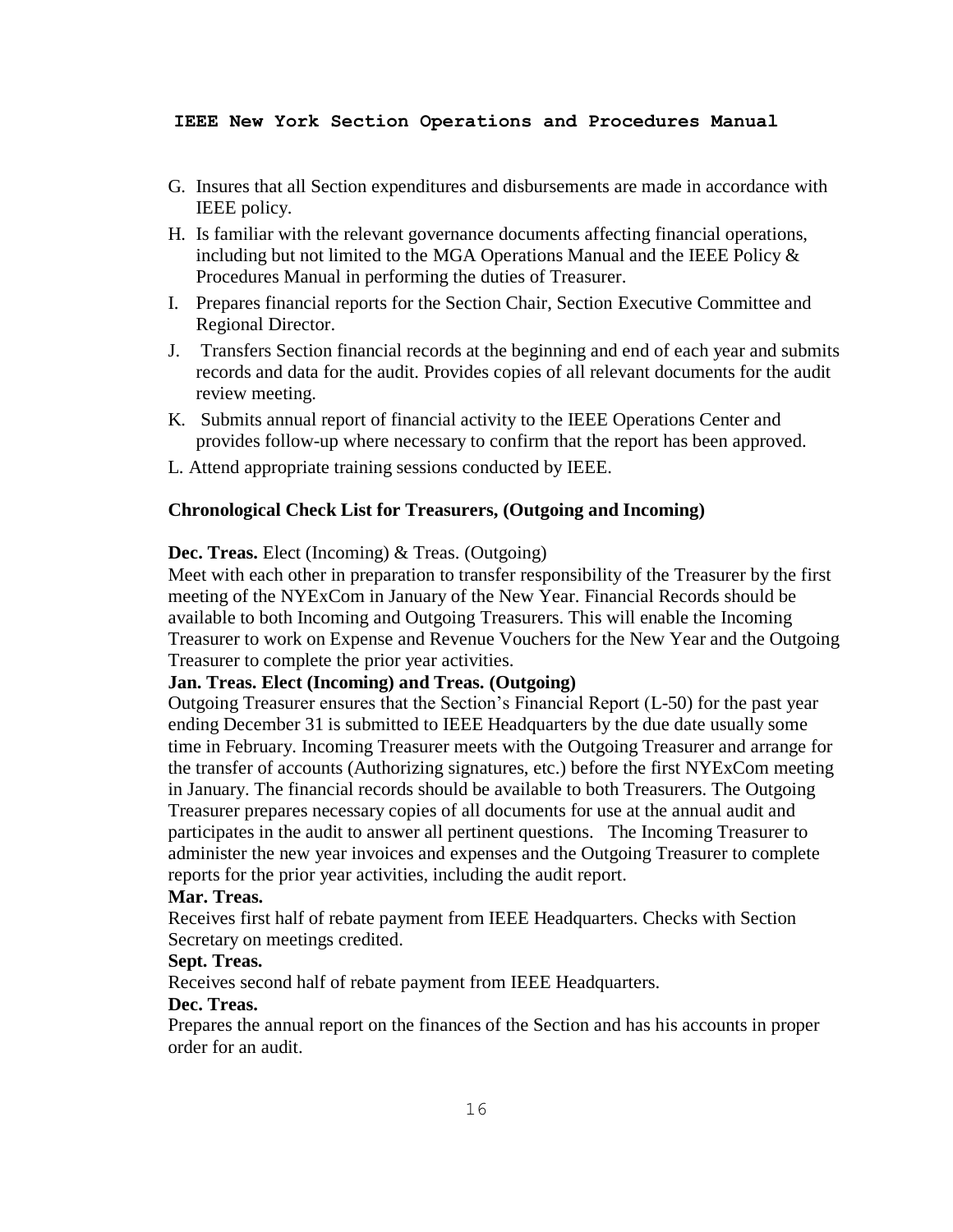#### **Treasurer's Account Records**

The Treasurer shall establish a "System of Accounts" which shall utilize a:

- 1. "Cash" sheet (tabbed "Operations Record") a running chronological record of all receipts and disbursements for all accounts. A monthly total and a cumulative total shall be maintained.
- 2. "Account Record" sheet a running chronological record of all receipts and disbursements for each individual account. A monthly total and cumulative total shall be maintained.
- 3. Expense section where records of all expenses or disbursements are kept in numerical order (EX-Yr.-No., X1, X2....Xn). Each is a complete record of the bill, the Expense Voucher and/or letter justifying the disbursement, and a copy of the disbursed check.
- 4. Revenues section where records of all revenues or receipts are kept in numerical order (RV-Yr.-No.R1, R2....Rn). Each is a complete record of the Revenue Statement or latter identifying the source of revenue, the deposit slip and a copy of the received check.
- 5. Bank Statements the chronological record of all monthly statements received, with each transaction marked to identify the check number for disbursements and the Revenue Statement (Rn) for each deposit.
- 6. Financial Statements the monthly reports issued to establish the financial condition of the New York Section. This record is based only on the receipts and disbursements handled by the Section Treasurer and the Monitor Publications Chair.
- 7. Audit Report (under "General") the Auditing Committee's report to the Section Chair should be part of the total record, to identify the financial position at the time the books are turned over.

#### **Treasurer's Sequence of Bill Handling**

- 1. Examine bill for IEEE orientation: mailing, copies speaker expenses, etc.
- 2. Check against the Expense voucher submitted or letter.
- 3. Check the account to make sure this bill does not exceed budgeted amount when added to present total of expenditures.
- 4. Write check for correct amount.
- 5. Record reason for check, to whom paid and the account and voucher numbers in check book. Each check written shall reference the appropriate voucher and account numbers.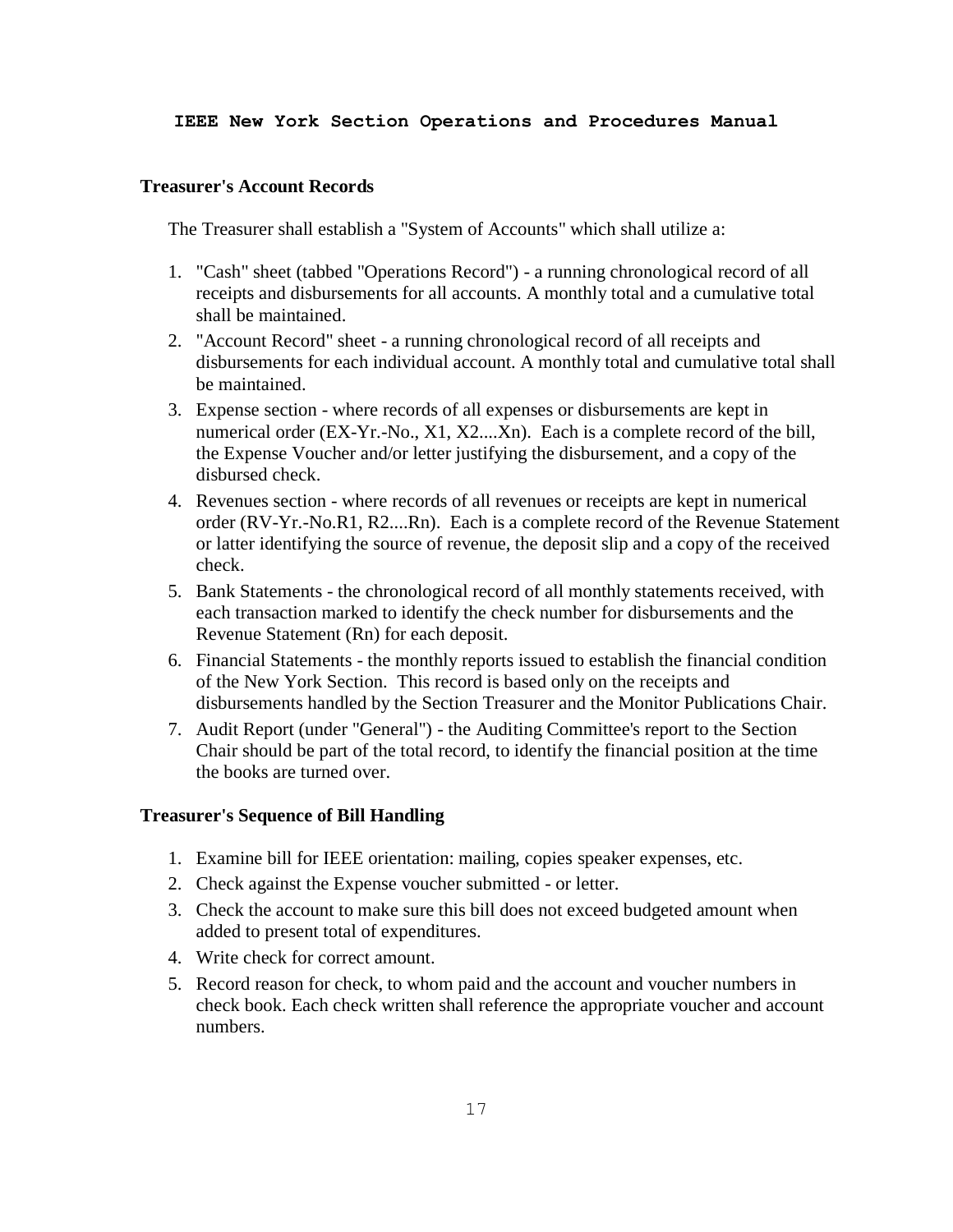- 6. Record on running account or "Cash" sheet: Date of check Reference number - EX1 EX2, etc whatever next "X" is. Account number of Group Chapter, Division, Committee, etc. Check Number Amount paid out
- 7. Record on expense voucher:

Reference number recorded in (6) - X1, X2 Account number of Group Chapter, Division, Committee, etc. Amount paid out Check number and Date of check.

- 8. If making out a new expense voucher none submitted, add:
	- To whom paid Amount Reason

See #12 below for Procedure for submission of Expense and revenue Vouchers

- 9. Attach expense voucher to copy of bill, with any other pertinent information(including receipts) and place in record in proper sequential order (X2 follows X1, etc.)
- 10. Record transaction on respective account sheet for that account i.e., Account 51 for Student Activities:

Show date of check Referenced number X... In "Paid Out" column: Show check number Amount of check

11. When canceled check returns from bank:

Record canceled check number on Bank Statement next to recorded amount of check.

Staple or otherwise fasten check to X? Date filed when check was written. This puts all data pertaining to that transaction in one place for easier auditing at end of year.

## **Procedures for Submission of IEEE NY Section Expense and Revenue Vouchers**

This section was prepared by a past Treasurer for those who are new to the IEEE NY Section Executive Committee and as a reminder to all.

a. Before writing a check the treasurer needs an expense voucher signed by an authorized person who is other than the person listed as the payee. The basic rule here is that the person getting the money, the person approving the voucher, and the person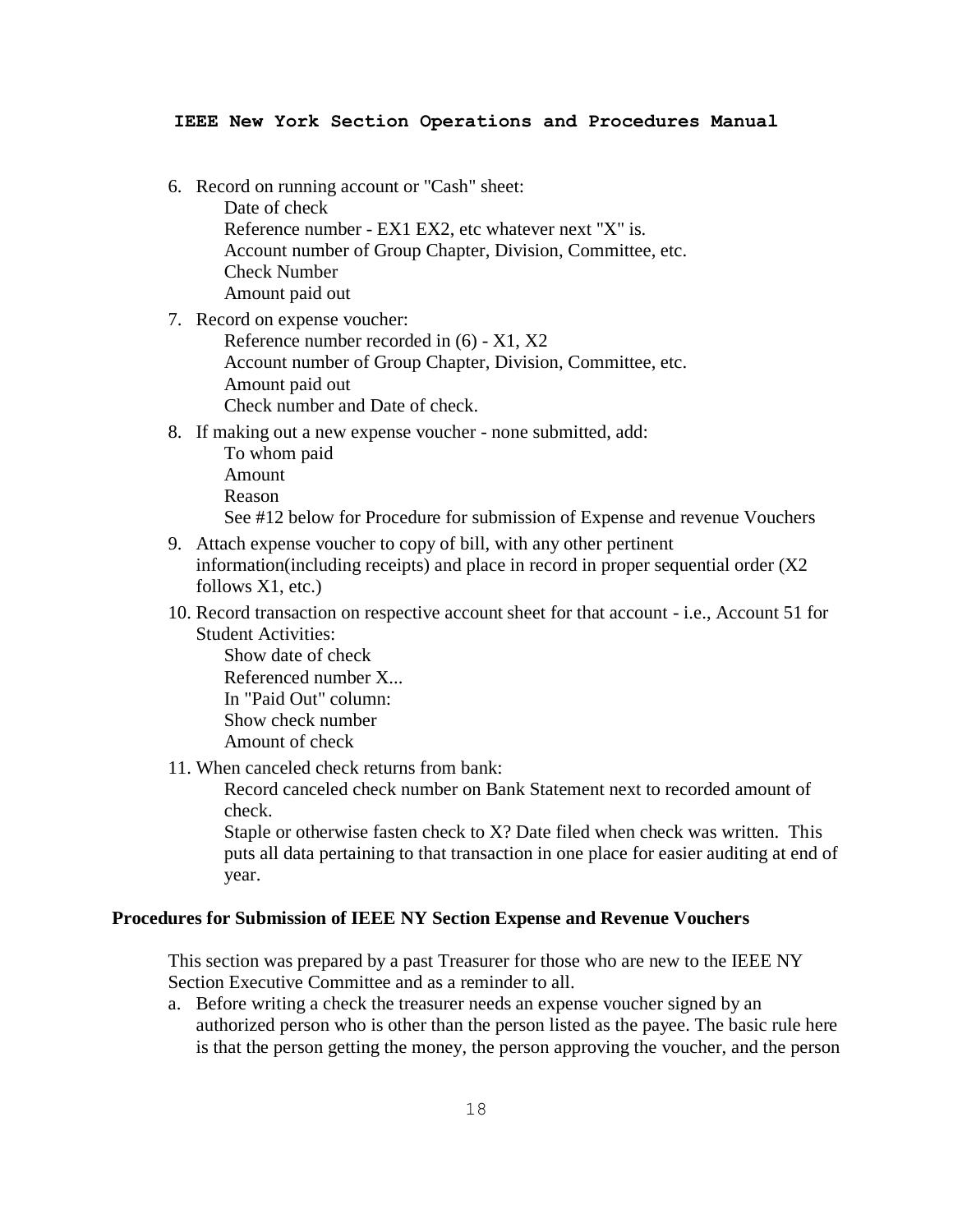signing the check must be three different people.

- b. The initial voucher may be electronic, but eventually the Treasurer must get an original voucher with an ink signature and all the original receipts.
- c. The approval authorization hierarchy is as follows:

For Section expenses: Section Chair, Section Secretary or Vice-Chair(s) For Chapter expenses: Section Officers (Chair, Secretary or Vice Chair) or the Chapter Chair/Vice-Chair For Affinity Group expenses: Section Officers (Chair, Secretary or Vice Chair) or the Affinity Group Chair/Vice-Chair For Committee expenses: Section Officers (Chair, Secretary or Vice Chair) or the Committee Chair/Vice-Chair

- d. If there was a receipt or invoice for the expense, the original receipt or invoice must be mailed to the Treasurer with the approved (signed in ink) expense voucher. If there isn't a receipt or an invoice available, then an explanation (signed in ink) as to why either of these documents is not available must accompany the voucher. The basic rule here is the Treasurer must receive an original voucher and an original receipt(s) or invoice(s). Please ensure that you retain a copy of the receipt(s) or invoice(s) that you forward to the Treasurer just in case they get lost in the mail on the way.
- e. If you are buying something directly from the IEEE, the NY Section Chair and the IEEE will want an authorization from the Treasurer. Copy the Treasurer on any email(s) you send to the IEEE for this purpose, as they will accept an e-mail authorization from the Treasurer. Once the item is approved for purchase, follow the approval process noted above and send the Treasurer an approved original voucher for the expense.
- f. If you are sending the Treasurer revenue, please make sure that the reason for the revenue is clearly identified on the signed revenue voucher. Keep a copy of all checks or at least a list of names, addresses, amounts, and reasons for the revenue, until you are certain that the Treasurer has received your approved voucher and accompanying documentation. Do not send cash. If revenue is submitted in cash then the cash must be presented in front of a witness, whose name shall be recorded on the transaction papers.

### **Treasurer's Sequence of Handling Revenues**

- 1. Examine check(s) and accompanying Revenue Statement or letter to identify source. Make a copy of check and attach to copy of deposit slip.
- 2. Prepare deposit slip and endorse or stamp check(s) "For deposit only to account of IEEE New York Section"
- 3. Deposit at any branch of the Section's current Bank.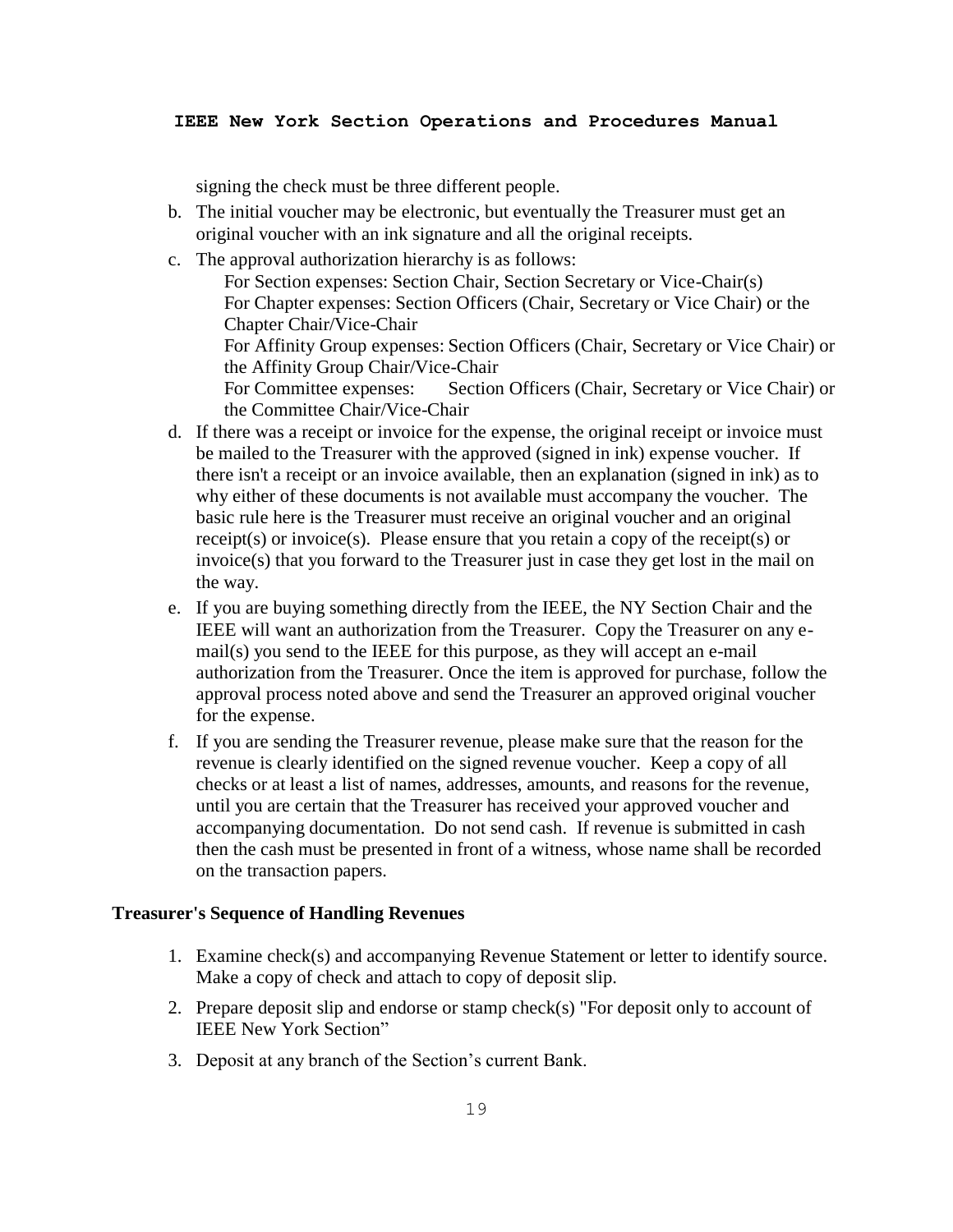- 4. Record on running account or "Cash" sheet: Date of deposit Reference number RV-Yr.No.- R1, R2,Rn.whatever next "R" is Account number of Group Chapter, Division, Committee, etc. Amount received
- 5. Record on Revenue Statement: Reference number recorded in (4) RV-Yr.-No- R1, Rn. Account number of Group Chapter, Division, Committee, etc. Amount received, Date deposited.
- 6. If making out a new Revenue Statement none submitted, add: From whom received, the amount, the reason.
- 7. Attach Revenue Statement and bank deposit slip to copy of forwarding letter or any other pertinent information identifying the revenue source, and place in record in proper sequential order (R2 follows R1, Rn.etc.). All data in one place eases the audit problems. Show date of deposit Reference number RV-Yr.-No...In "Received" column, show amount.

# **2.1.5 SECRETARY**

Responsibilities of the Secretary

The Section Secretary is responsible for the Section records and correspondence, Section Executive Committee meeting minutes, updating Letterhead and rosters, etc. He generates all Section correspondence delegated by the Chair. The duties and responsibilities of the Section Secretary are noted in <http://ieee-elearning.org/CLE/course/view.php?id=19> and below:

Job Description SECTION SECRETARY

## SUMMARY OF DUTIES AND RESPONSIBILITIES.

- A. Accurately records minutes of all Section meetings and draft minutes are distributed in a timely fashion. (At least one week in advance of next meeting to ensure adequate time for review). Minutes should be brought to the following NYExCom meeting for review and approval. If minutes are approved with corrections, minutes should be redistributed to the NYEXCOM as Final with all changes incorporated as approved.
- B. Distributes agenda and meeting notices for all Section meetings in a timely fashion. **(At least one week in advance of the meeting.)**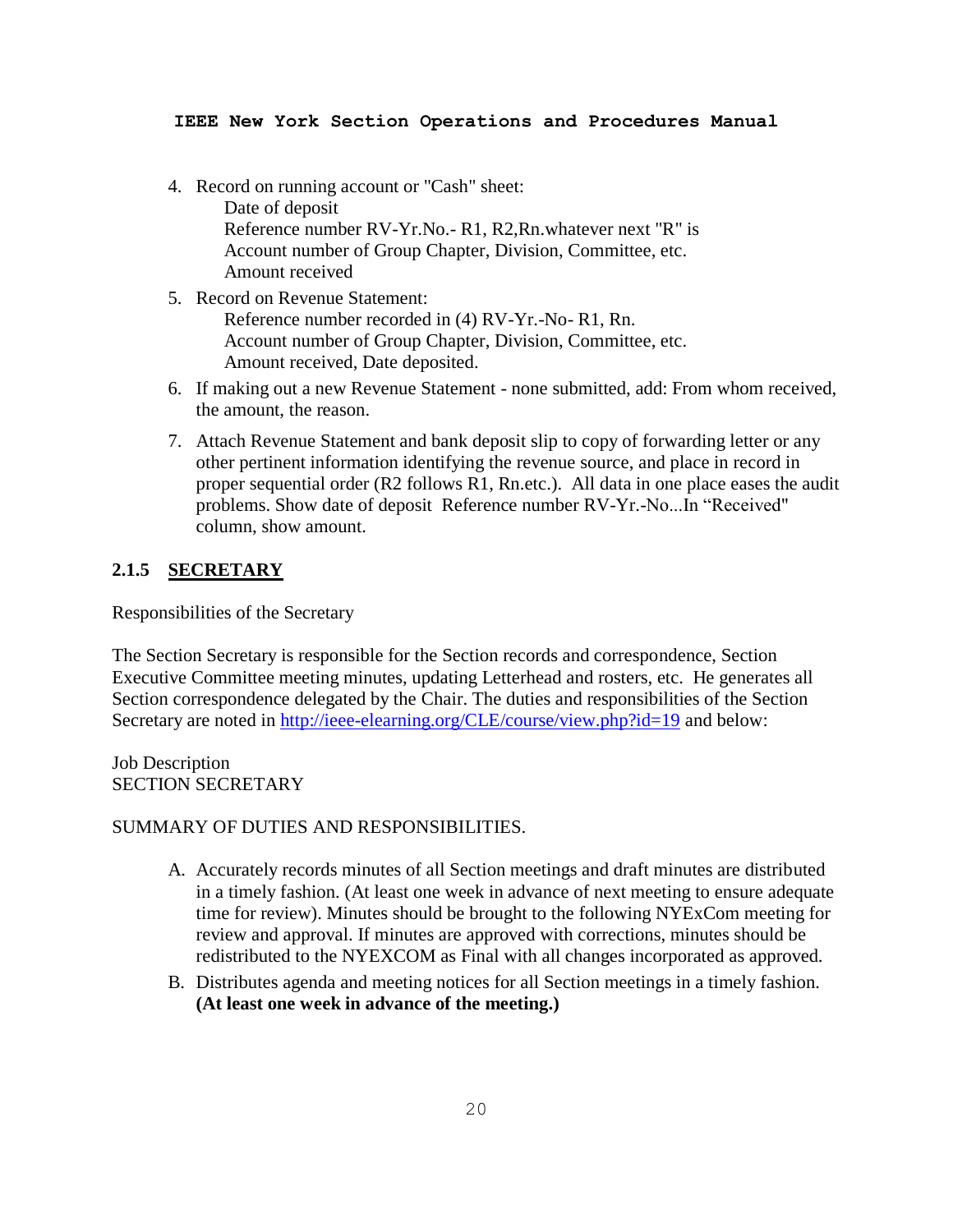- C. Insures that all Section, Subsection and Affinity Group reports have been sent electronically to the IEEE Member & Geographical Activities (MGA) Department using the proper forms (L-31). Rebate for meeting reports are based on the meeting record of the preceding calendar year. The Section Secretary is responsible for summarizing all of the meeting activity of the Section, Subsection(s) and Chapter(s) for the calendar year, and submitting this annual report so that it reaches IEEE Headquarters on or before the deadline date for rebate, which is February 1st of the ensuing year.
- D. Maintains all Section records.
- E. Notifies the IEEE Member & Geographical Activities (MGA) Department of all changes in Section and subunit Officers.
- F. Maintains an adequate supply of all forms, stationery, and other materials required by the Section.
- G. Submits Section Operations and Procedures Manual prepared by the Bylaws Committee to the IEEE Member & Geographical Activities Department and reports any revisions to be made to them.
- H. Secretary shall be authorized to sign vouchers for payment of disbursements, to be issued by the Treasurer.
- I. The Section Secretary must prepare a Section Directory or Roster during the period between the election in November and the start of the year, January 1. The Directory will include the names, addresses (postal  $&$  e-mail)and telephone numbers of the officers and other members of the Section Executive Committee, the Chairs of the North Jersey, Long Island, Princeton and Connecticut Sections, the Region 1 Director and the IEEE Manager-Member Services. The Directory should be issued to all of the Section Committee members and reissued when updated.
- J. The Secretary is responsible for assuring that all Chapter secretaries are properly trained.
- K. The calendar of Section Operations will be updated as required by the Section Secretary. The IEEE Field Services Department maintains the names, addresses and telephone numbers of the Chair, Vice Chair/s, Secretary and Treasurer of each Section, the Chairs of each established Chapter, Section Newsletter Editors and Chairs of the following Committees: Educational Activities, Membership Development, Professional Activities, and Student Activities. The Section Secretary provides this data to the IEEE
- L. Distribute Section letterheads or electronic format to all Chairs of committees and monitors the usage of such letterheads to assure conformance with IEEE Policies and Procedures. In the event of improper usage, the Secretary immediately notifies the Section Officers.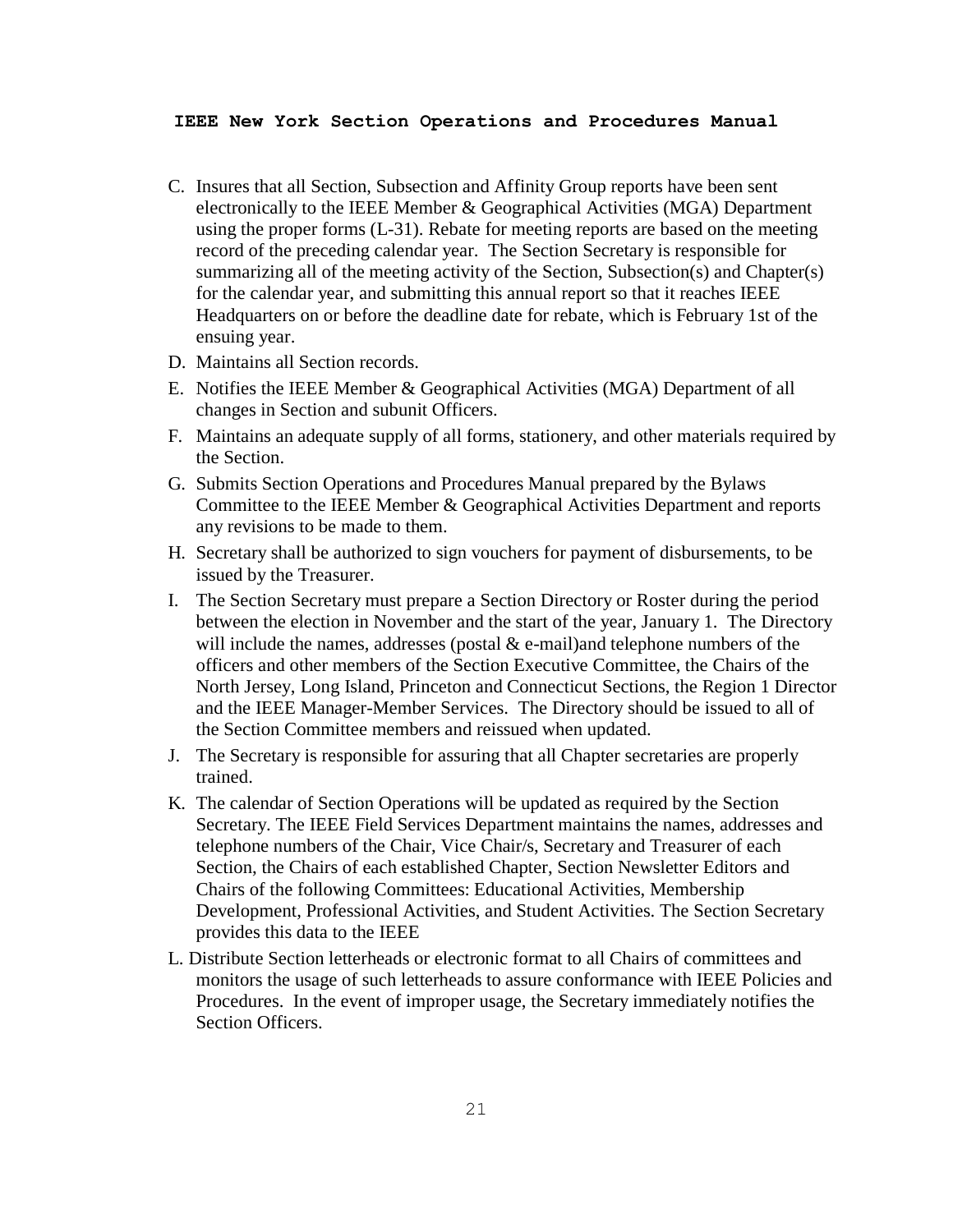- M. Insures that arrangements have been made for the meeting place for all Section Executive Committee meetings, including meals and refreshments.
- N. Handle the correspondence as directed by the Section Chair.
- O. Secretary to include in Section minutes a table listing all Section, Chapter and committee activities. Table must be kept up to date and indicate if proper forms were submitted. This table permits EXCOM to determine if a Section entity is not meeting IEEE requirements.

#### **Chronicle Check List for the Secretary**

## **Dec. Sect**

Outgoing Secretary prepares Section Directory/Roster with December Executive Committee minutes. Notifies IEEE Headquarters and the Regional Director of the names, addresses (postal & e-mail) and telephone numbers of all newly-elected Section officers. The Directory/Roster includes the names and addresses of Committee Chair and Group/Society Chapter, Division and Subsection Chairs.

#### **Jan. Sect.**

Directory/Roster revisions are issued with NY Section minutes.

# **Feb**. **Sect.**

Meeting report summaries for the past calendar year must be forwarded to IEEE Headquarters prior to March 1. Rebates for meeting reports are based on meeting records for the preceding calendar year.

# **Mar. Sect.**

Contacts Headquarters if any submitted meeting reports were rejected.

## **2.1.6 JUNIOR PAST CHAIR**

Responsibilities of the Junior Past Chair

Advises, counsels and gives suggestions to the incumbent Section officers, based on experience and understanding of Section affairs. He or she assures continuity in day-today operation of the Section after an incoming Chair has assumed office.

Specific duties of the Junior Past Chair

- 1. Is considered as an elected member of the Section Committee with voting privileges.
- 2. Chairs the Nominating Committee.
- 3. Serves as a member of the Financial Planning (Budget) Committee.
- 4. Fulfills specific assignments as requested by the incumbent Section Chair.
- 5. Represents Section on METSAC Committee as a METSAC officer.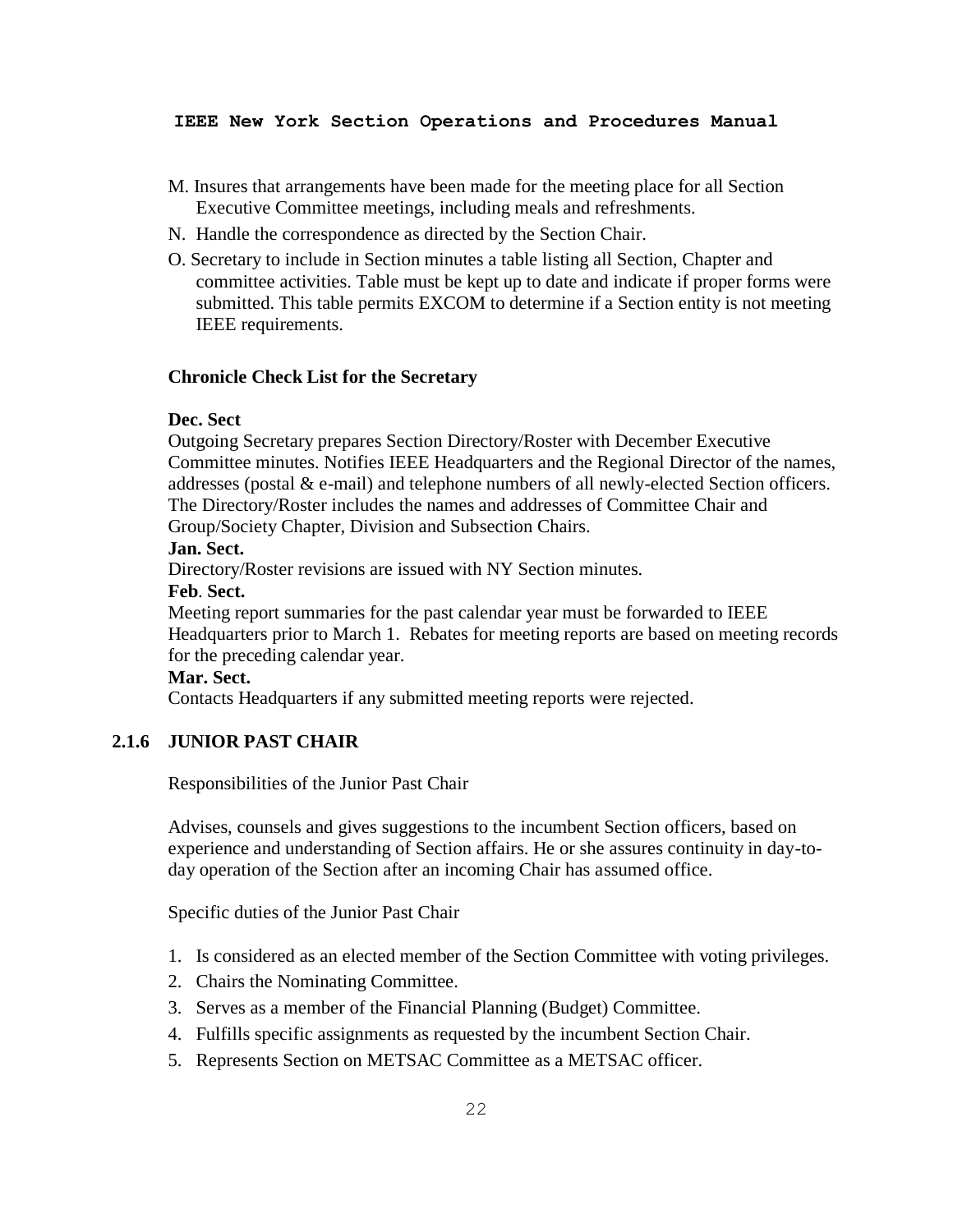## **2.1.7 SENIOR PAST CHAIR**

Responsibilities of the Se**n**ior Past Chair

The Senior Past Chair serves as an advisor to the Section Officers.

Specific duties of the Senior Past Chair

- 1. Is considered an elected member of the Section Executive Committee with voting privileges.
- 2. Member of the Nominating Committee.
- 3. Shall serve as requested by the Section Chair.
- 4. Member of the Long Range Planning Committee.

# **2.1.8. CHAPTER CHAIR**

- A. In possession of and familiar with the IEEE Constitution, Bylaws, MGA Operations Manual and the Section O&P Manual (the Chapter is managed according to the administrative parent Section's O&P Manual).More details for this position can be found Under Technical Chapter Chain in http://ieeeelearning.org/CLE/course/view.php?id=21
- B. Presides at meetings of the NYExCom, Chapter and the Chapter Executive Committee.
- C. Operates the Chapter to maximize satisfaction of Chapter member needs with the resources available.
- D. Develops and presents plans for meeting members' needs to the Chapter Executive Committee for review.
- E. Identifies appropriate volunteers and presents their appointments to the Chapter Executive Committee for review.
- F. Insures that all Chapter Officers and Committee Chairs are properly trained for their jobs.
- G. Signs off on financial report where appropriate and confirms all reporting is accurate and submitted in a timely manner. If the Chapter maintains a separate bank account, insures that audits and reports are completed and submitted in a timely manner.
- H. Insures satisfactory performance from the other Chapter Officers and the Chapter Committee Chairs.
- I. Prepares an annual report of Chapter Activities for submission to the Section Secretary, Region and/or Society Chapter Coordinators.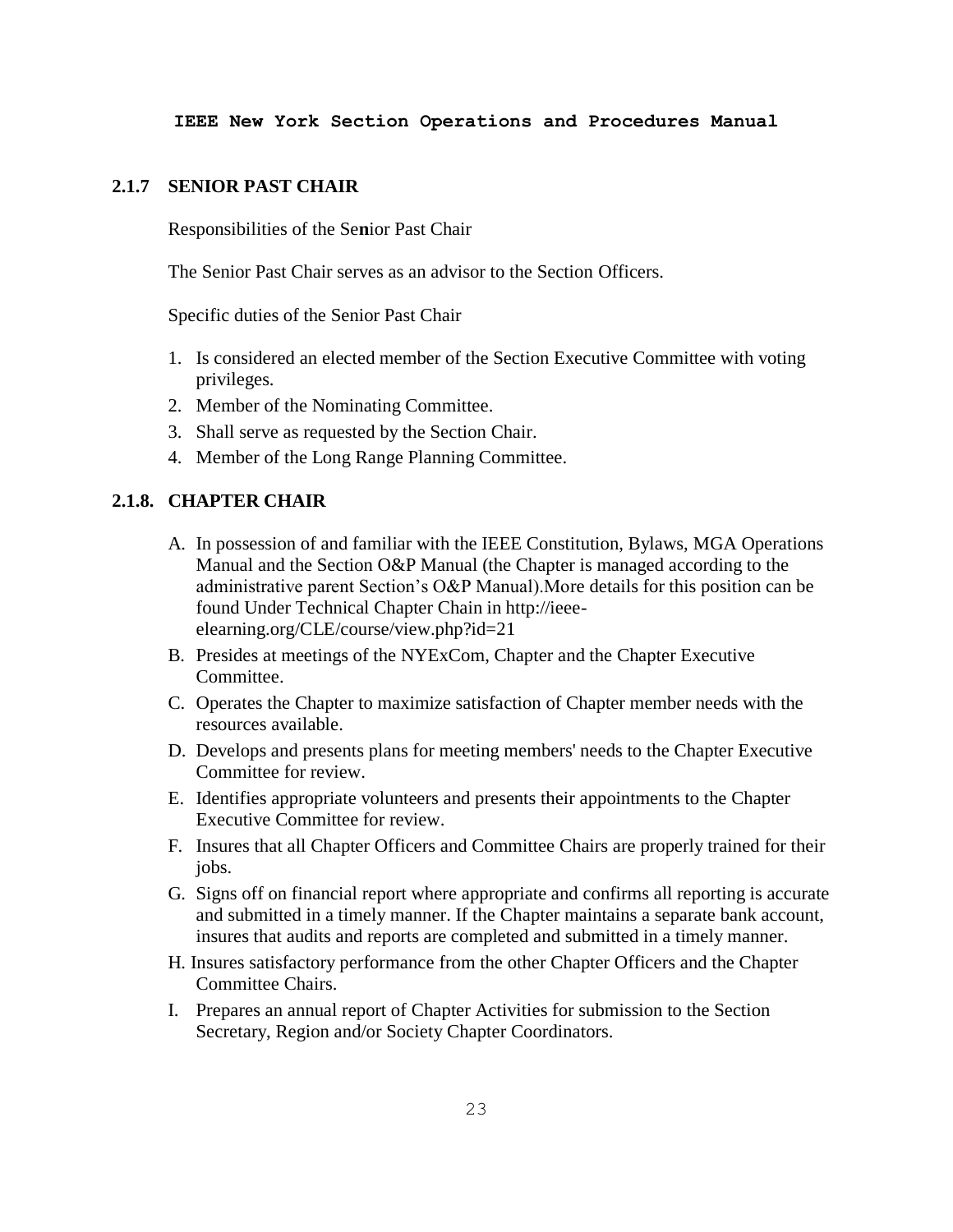- J. Represents the Chapter at all appropriate IEEE gatherings including the New York Section EXCom meeting.
- K. Transfers Chapter records to the new Chapter Chair at the end of the year.

# **2.2 WORKING ACTIVITIES COMMITTEES**

The Chairs of the following Working Activities are elected annually and serve as voting members of the NYExCom.

Operation and Procedures (O&P) Chapter Organization Editor (unless it is a paid position) Historian Long Range Planning Publications Web Master

# **2.2.1 O&P COMMITTEE (OPERATIONS AND PROCEDURES)**

- A. Operations and Procedures Manual are required for the purpose of governing the operations and administration of the New York Section.
- B. How Appointed and Term

The Chair of the Chapter Organization Committee is elected annually

C Duties and Objectives

The objectives and duties of the O&P Committee are as follows:

- 1. The duties and responsible of the Section O&P Committee are covered in the MGA Operation Manual Section 9.4 E.
- 2. The chair of the Committee is one of the Section's Working Committees
- 3. The prime responsibility will be to act as the counsel on matters involving O&P Manual at the Section's Executive Committee meetings and to note the areas requiring clarification or modifications.
- 4. Specific Duties:
	- a. Be knowledgeable about the content of the New York Section O&P Manual, MGA Manual and IEEE Bylaws, and to provide information as needed for the guidance of the Executive Committee.
	- b. Provide guidance for revisions of the New York Section's Operations and Procedures Manual.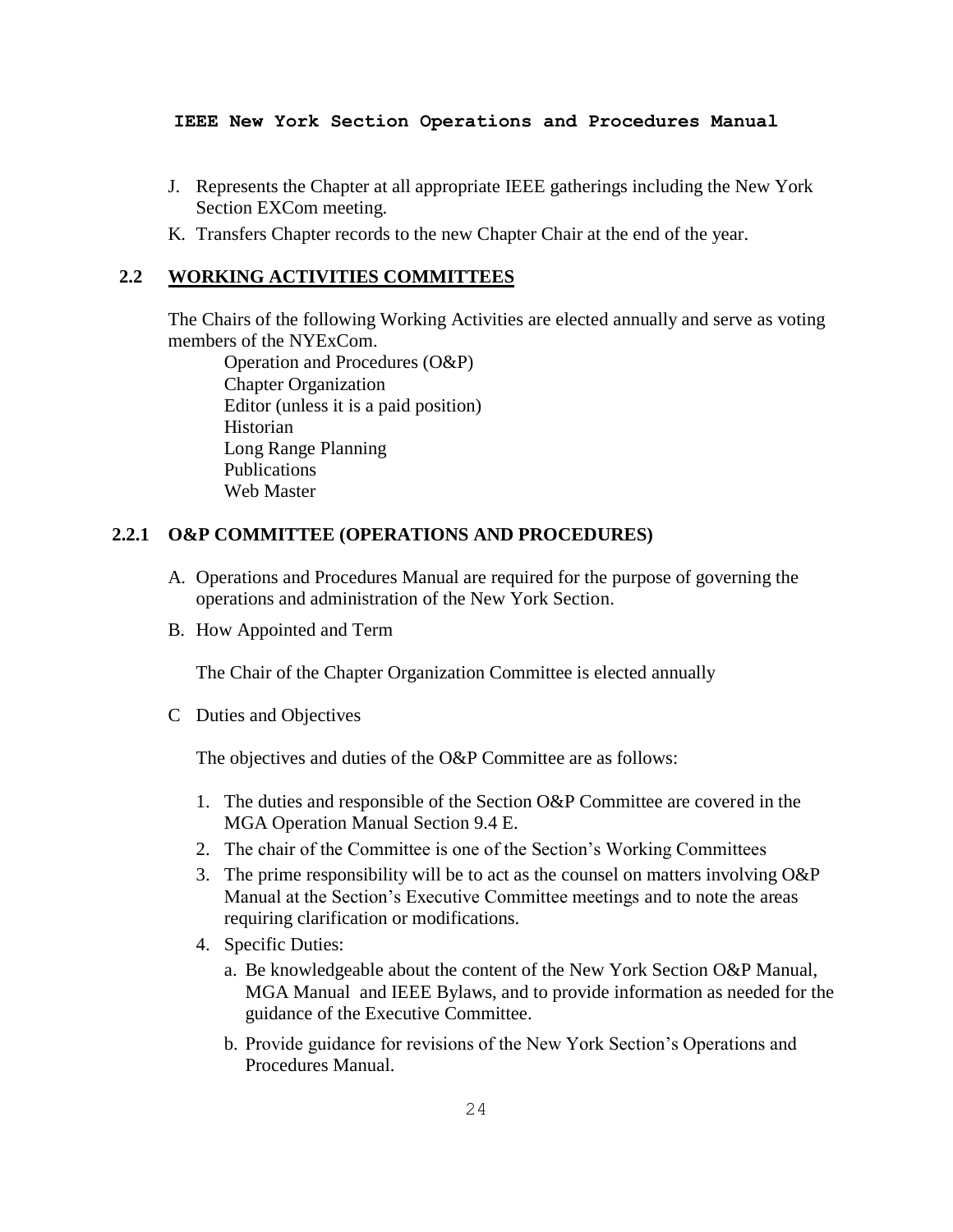- c. Advise subordinate organizations such as New York Chapters of Societies or Affinity Groups on the structuring of their guidelines.
- d. Provide notice of proposed O&P amendments to all Section Committee members in advance of the meeting at which they are to be introduced
- e. Maintain coordination of New York Section O&P with related activities such as METSAC and Region 1 Southern Area Chair.
- D Amendments and Revisions to the O&P

#### **Section 1**

Amendments and Revisions to these procedures may be proposed as follows:

- (a) By the Section Executive Committee; or
- (b) By a voting member of the Section with the approval of the Section Executive Committee; or
- (c) By presenting to the Section Executive Committee, in writing, the proposed amendment accompanied by a petition bearing the signatures of at least 25 voting members of the Section. Any amendment proposed in this manner shall be announced to the Section membership by publication in the Section newsletter and web-site or otherwise by mail or E-mail. That proposed bylaw change shall then be presented to the Section membership for vote not sooner than 20 days nor more than 60 days *from* the mailing date of the announcement. If the membership approves the proposed change, no further endorsement by the Section Executive Committee is required.

## **Section 2**

These changes in the O&P shall be adopted, amended or revoked in accordance with the IEEE Bylaws and the MGA Operations Manual at a regular business meeting of the New York Section Executive Committee and approved by at least two-thirds of the votes cast at the meeting. The changes may also be approved by a vote of the membership of the Section by special ballot as described in Section 1c. (In order for proposed O&P changes to be implemented, such changes must be reviewed by IEEE Staff, and approved by the IEEE Region 1 Director.)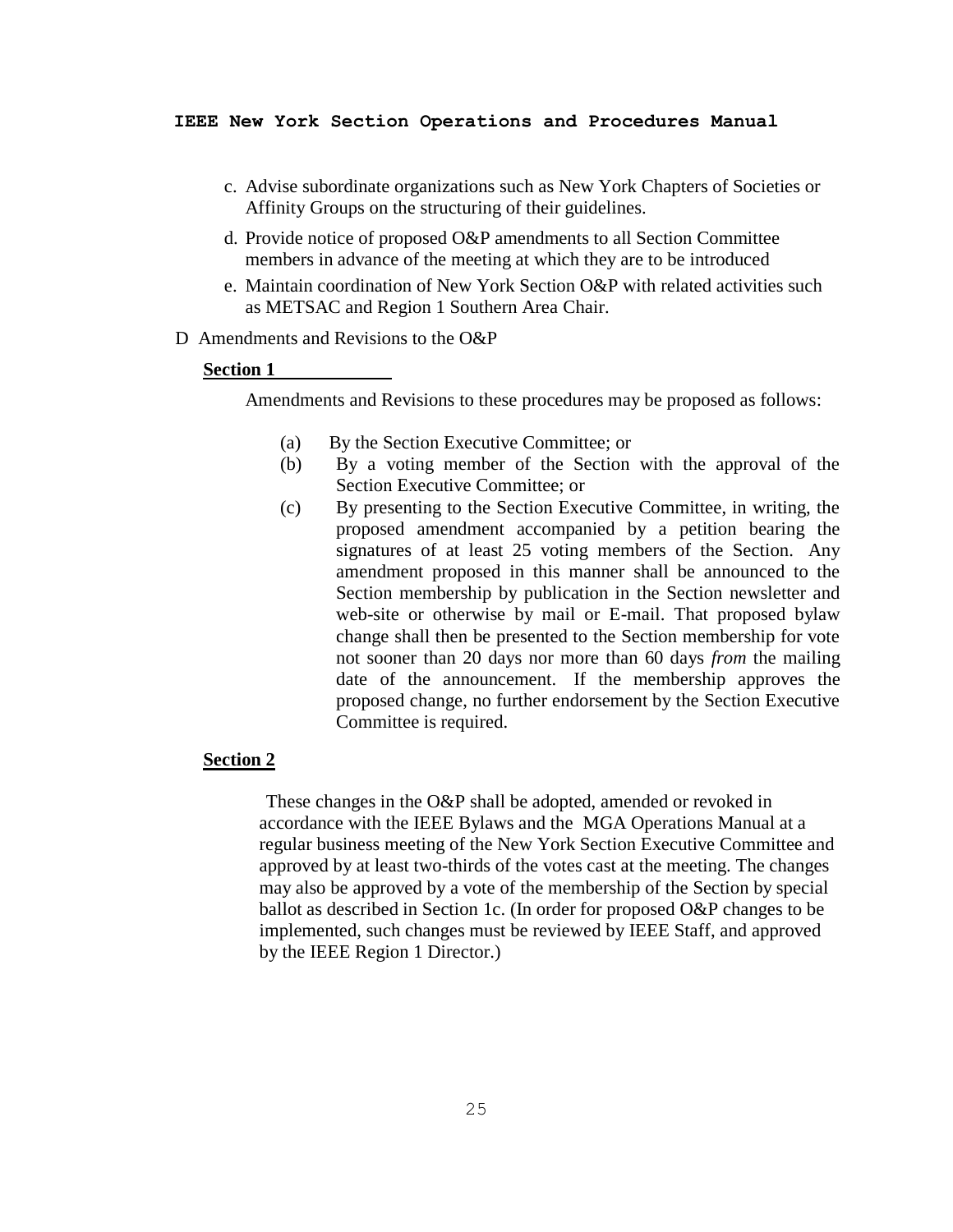### **2.2.2 CHAPTER ORGANIZATION COMMITTEE**

## A. Objectives

The Chapter Organization Committee shall develop programs to promote new Society Chapters within the Section and to revitalize dormant chapters. The Committee shall also assist struggling chapters regain their momentum. Additional details for Techicnal Chapter Chairs can be found in [http://ieee](http://ieee-elearning.org/CLE/course/view.php?id=21)[elearning.org/CLE/course/view.php?id=21](http://ieee-elearning.org/CLE/course/view.php?id=21)

B. How Appointed and Term

The Chair of the Chapter Organization Committee is elected annually.

C. Specific Duties

The committee shall discharge its responsibilities by timely and effective followup of the following tasks:

- 1. Identify society's membership within the Section where new Chapters can be initiated.
- 2. Provide guidance, assistance, and initiative to contact Chapter membership to encourage interest in starting or revitalizing a Chapter.
- 3. Provide guidance in Chapter development in servicing the new Chapter for programs, tours, seminars, etc.
- 4. Assist the new Chapter meet active Chapter status and in meeting its administrative responsibilities.
- 5. Provide necessary training to newly established Chapters and Chapter Officers.

# **2.2.3 EDITOR, MANAGING (Applies only if the position is not a paid position) See Appendix D for Details if this position receives compensation**

A. Objectives

Provide editorial services for the Section Publication on topics of general or special interest to the members of the Section.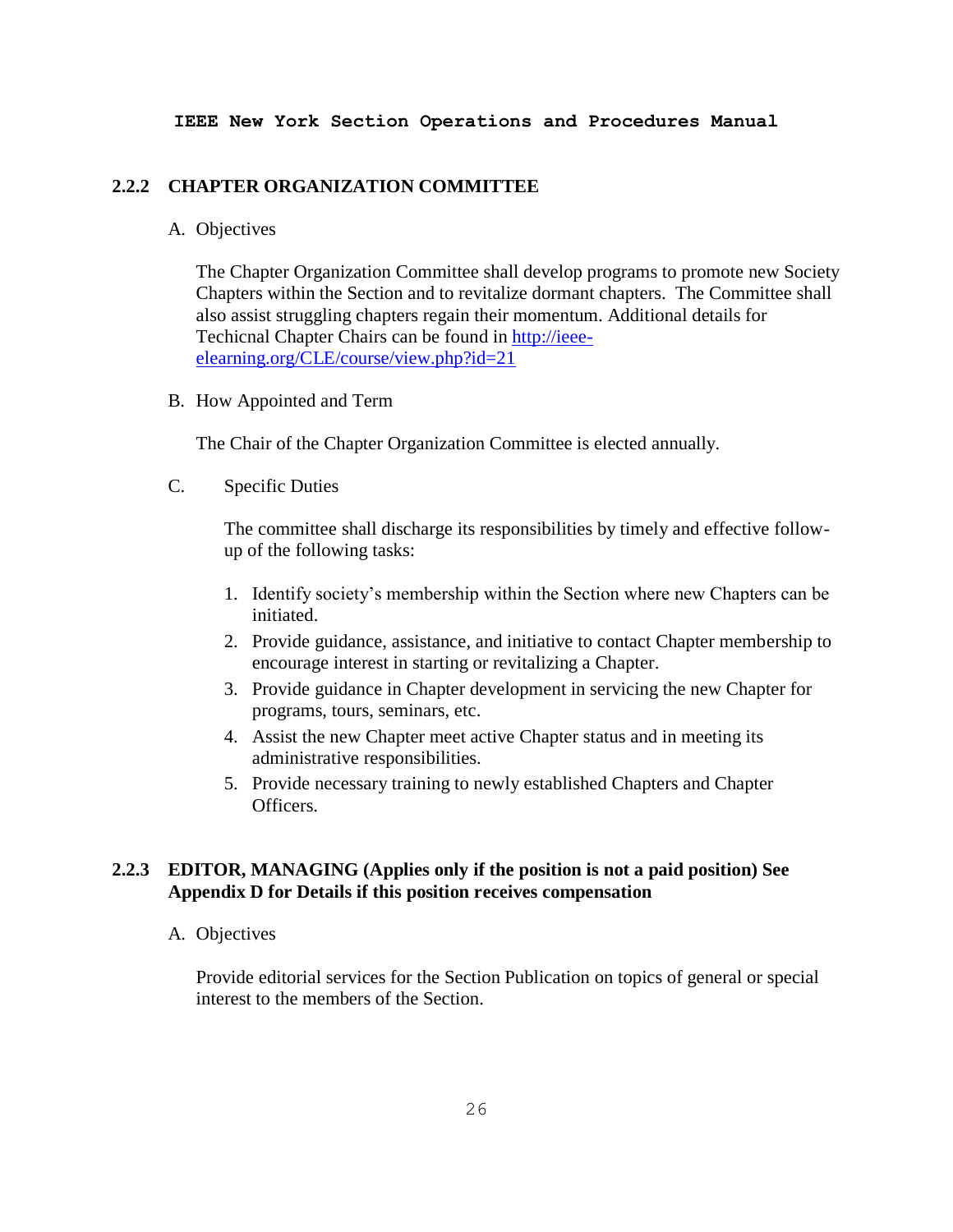B. How Appointed and Term

The Managing Editor-is one of the Sections Working Committees and is elected annually.

- C. Specific Duties
	- 1. Provide those editorial services requested by the New York Section Chair.
	- 2. As a member of the Publications Committee review the effectiveness of the

## **2.2.3.1** *POSTING EVENTS IN THE MONITOR*

The following information is required:

- 1. Day, date and time (refreshment and networking prior to meeting? If yes, when?)
- 2. Sponsor(s): chapter, group (any collaboration with outside entities? If yes, spell out its full name.
- 3. Topic: An approximate 150 word abstract should be provided.
- 4. Speaker(s): An approximate 150 word biography with workplace (organization, where based), position, affiliations, experience relevant to the topic and education should be provided.
- 5. Location: Give exact address and, if in New York, the nearest subway station should be included.
- 6. Contact: name, phone number and e-mail address
- 7. Is RSVP required? If yes, what is the deadline for the registration?

Post complete fliers of any event of our Section on the IEEE NY Section Web site and also include the event in the VTool list.

The Monitor Newsletter should provide a link to both sites.

#### **2.2.4 HISTORIAN**

- A. Objectives
	- 1. The position of Historian or History Committee Chairman is described in the IEEE Section Operations Guide (Section V, Part II and exhibit IV-A, pg. 16).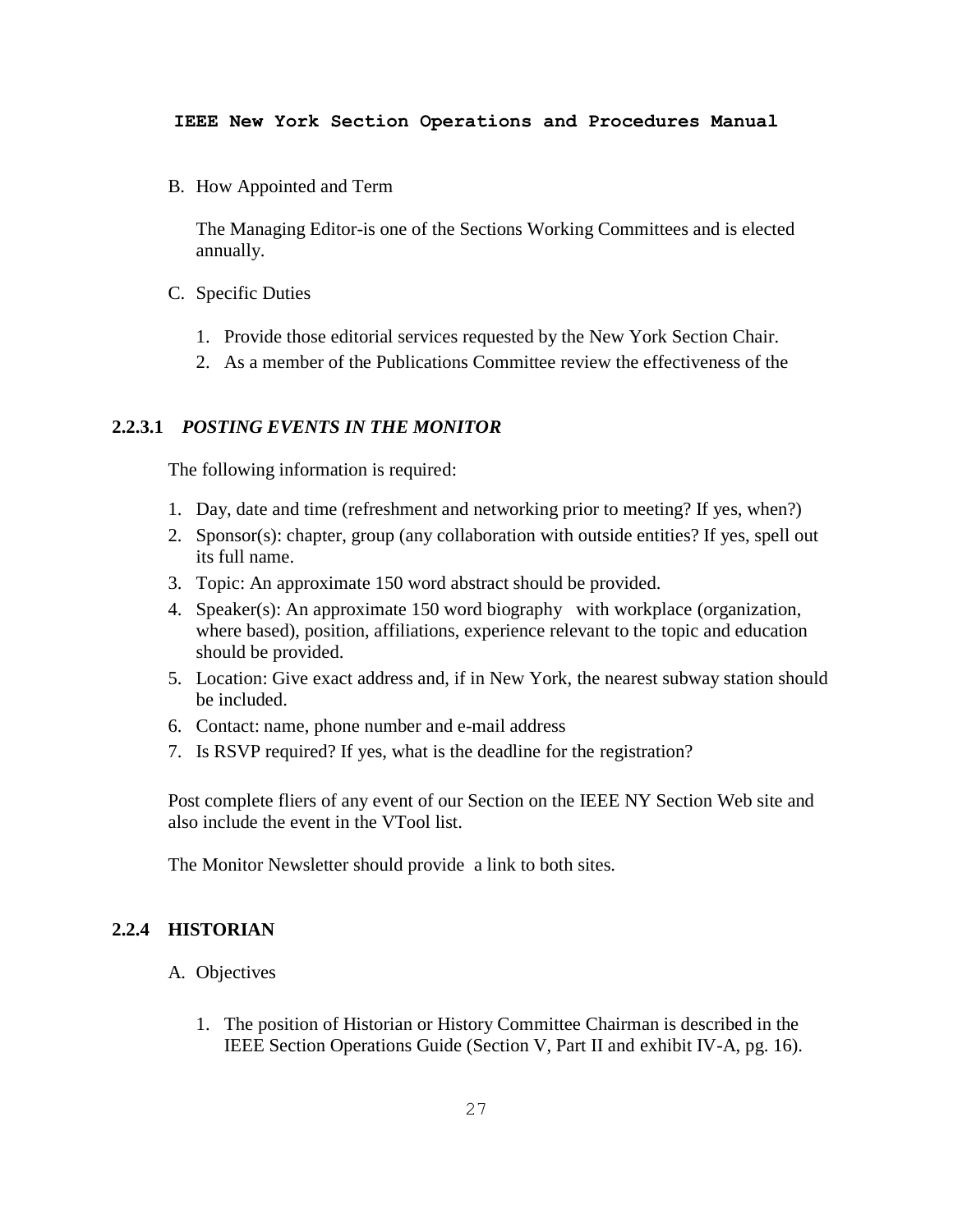- 2. Although the present operation is handled with one person, a Vice Chair should be encouraged.
- 3. The Section Annual Reports compiled each year by the Section Chair should include: and annual report by each officer, Working Committee Chairs Chapter Chairs and Standing Committee and Subsection Chairs; copies of all Executive Committee minutes; and the fiscal year of The Monitor. A copy of the annual Report must be given to the Historian for review and for the record.
- 4. The records of each office shall be sent to the Historian for review and processing (stored, excerpted or destroyed when they are no longer of use to that office).
- 5. Records shall be maintained in accordance with the IEEE Section Operations Guide (Section V, Part 1-13) "Guidelines for Maintaining Section Records"
- B. How Appointed and Term

The Chair is one of the Sections Working Committees and is elected annually.

- C. Specific Duties:
	- 1. Maintain historical record of Section.
	- 2. Identify events in advance which may be of importance to the history of the Section.
	- 3. Recommend historical programs to Section Chairman.
	- 4. Suggestion: Historian should make chronological record of highlights or special events as they occur, such as: elections (who, when, where) any interesting incidents, oddities, etc.
	- 5. Maintain a record of all past Section officers.
	- 6. Contribute articles to the Monitor
- D. Historian will investigate possible historical milestones within the Section and pursue the milestone application.

# **2.2.5 LONG RANGE PLANNING COMMITTEE**

A. Objectives

The Long Range Planning Committee studies the professional, technical, educational and social needs of our membership along with the trends in current technology, economy, politics and member attitudes, then formulates and recommends long range plans for the Section to the Section Chair and the Executive Committee.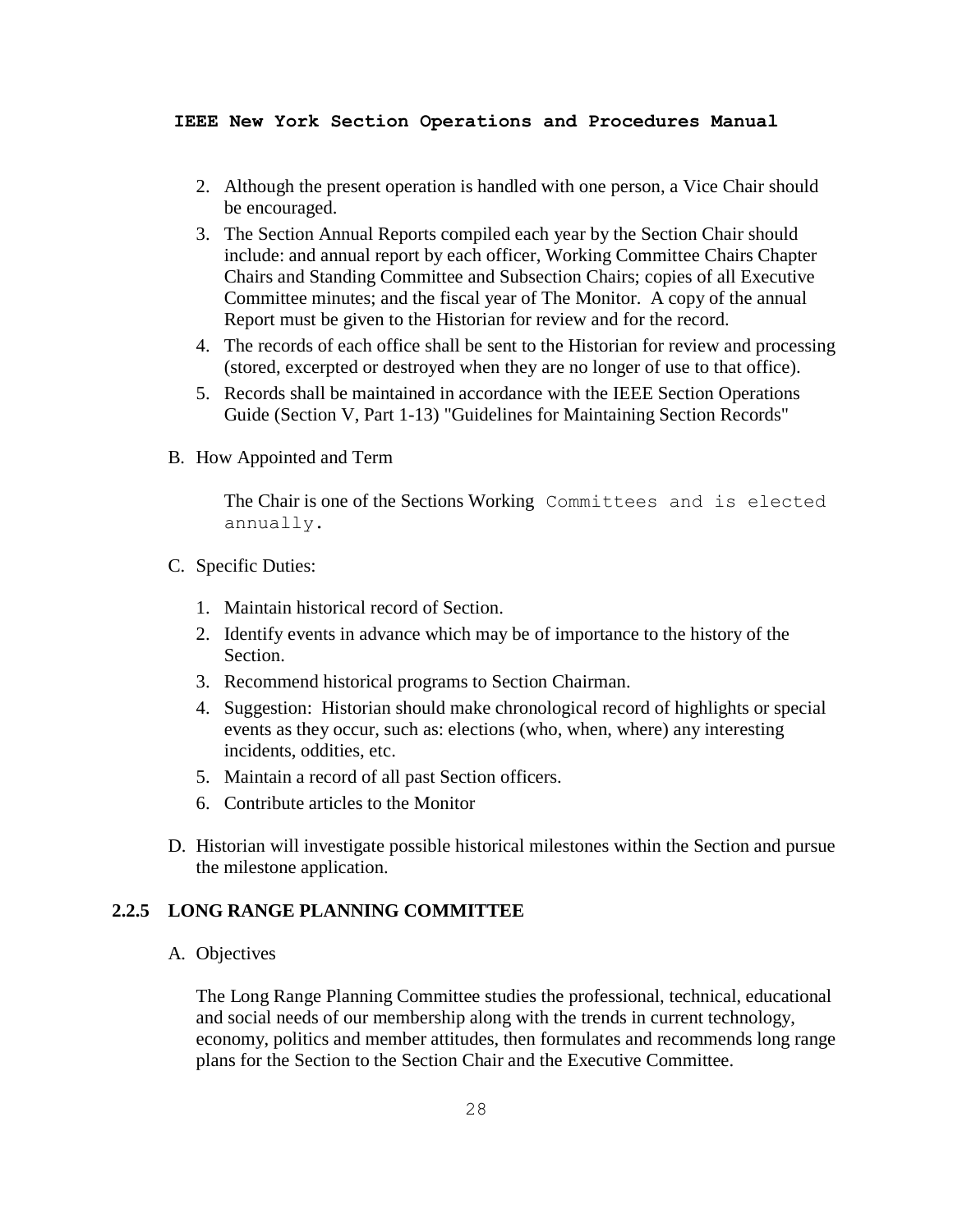## B. How Appointed and Term

The Chair of the Long Range Planning committee is elected annually.

C. Specific Duties

The Committee Chair appoints four to six members to the Committee subject to the approval of the Section Executive Committee. These members should be past-chairs of the Section or long-standing members of equal knowledge of the IEEE and Section operations. The committee chair heads the Long Range Planning Committee, formulating the agenda, planning and arranging for meetings and reporting Committee activities, actions and recommendations to the Section Chair and Executive Committee.

- 1. Responsible for reviewing the trends of science and technology, education, economics, politics membership needs and social attitudes as they may concern the Section operation. The Committee shall be responsible for recommending changes in the Section's objectives, organization and operations.
- 2. Shall undertake special studies requested by the Section Chair and/or Executive Committee.
- 3. Shall review the Section's operations at least once each year.
- 4. Shall review the Section Manager's activities and appoint a subcommittee of its members to review his performance (When one is hired).
- D. Relationships
	- 1 The Committee reports to the New York Section Chair and the Executive Committee.
	- 2 The Committee should develop a relationship with the "Policy and Planning Committee" of Region I (When one is appointed).

# **2.2.6 PUBLICATIONS**

A. Objectives

The Section Publications Committee Chair manages the Section Publications.

B. How Appointed and Term

The Chair of the Publications Committee is elected annually.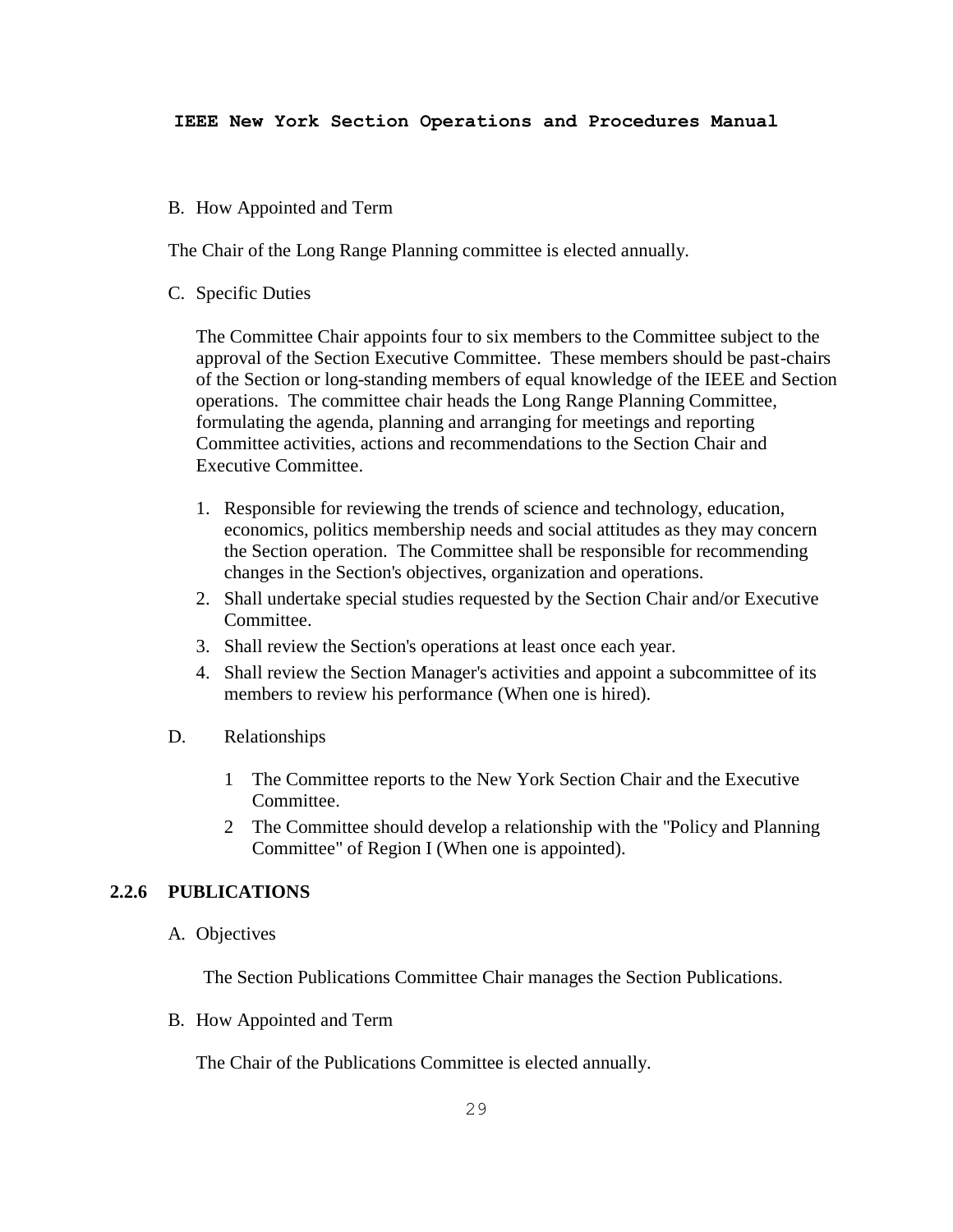- C. Publications Committee
	- 1. The Publications Committee Chair shall be responsible for appointing a committee to work with the Monitor Editor, subject to the approval of the Section Chair.
	- 2. The Chair is responsible for appointing a Section Publications Vice Chair, subject to Section Chair approval, to perform in his absence.
	- 3. The Chair is responsible for staffing the Committee with an adequate number of members.
	- 4. The Chair shall obtain and distribute to his Committee members copies of the "Section Publications Guide" available from IEEE Headquarters.
	- 5. The Chair is responsible for assuring that the members of the Publications Committee are familiar with the requirements of their job and the Section Publications Guide (Section 11 of the MGA Operations Manual and/or Section 6 of the IEEE Policy Manual).
- D. Specific Duties

1. Development and submission of a publications Newsletter plan to the Section Chair soon after being formed.

2. Submission of an annual report and evaluation of activities to the Section Chair for use in the Section annual report.

3. Responsible for the operation and publication of the Section publication.

4. Responsible for assuring that the Section publication adequately communicates information from the Section officers to the Section members.

The duties and responsibilities of the Section Publications Committee are covered in the IEEE Section Manual in the Section Operations Guide (Section V Part 18, Exhibit IV-A page 23) and in the IEEE Section Publications Guide.

- E. Finances
	- 1. All Publications Committee expense shall be paid by the Section Treasurer. Therefore, the Publications Committee Chair shall prepare a budget for the forthcoming year and submit it to the Chair of the Section Budget Committee for approval at the appropriate Executive Committee meeting. A typical budget is attached ().
	- 2. All requests for payment shall be submitted to the Section Treasurer via an Expense Voucher signed by the Publications Committee Chair and accompanied by a proper receipt, bill or payment voucher.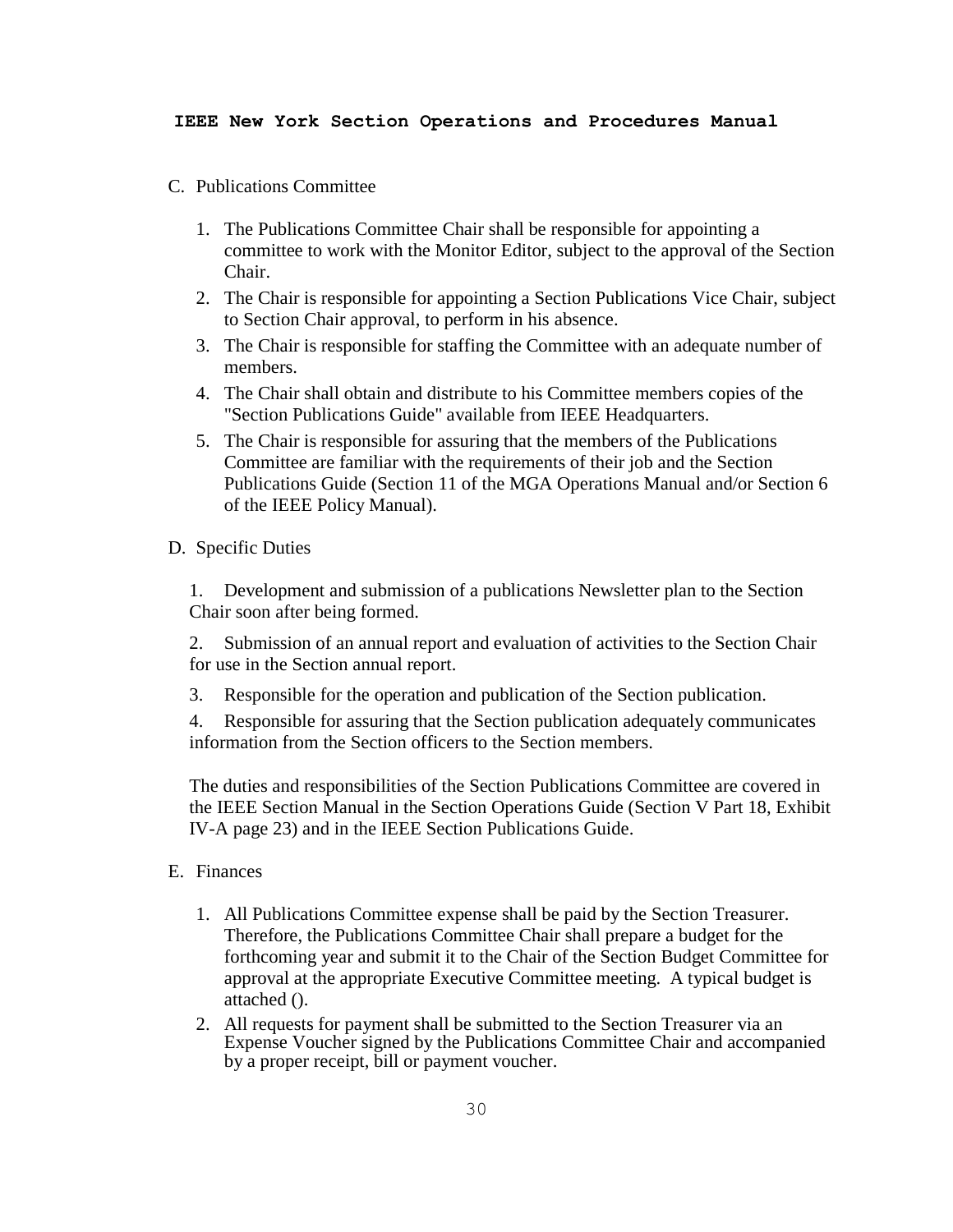- 3. In order to reduce the end cost of the Section publication, it shall be the responsibility of the Publications Committee to solicit outside advertisements. All "bills" shall be issued by the Chair. All payments shall be payable to the "New York Section-IEEE". All receipts shall be forwarded to the Section Treasurer accompanied by a Revenue Voucher signed by the Publications Committee Chair.
- 4. The Publications Committee Chair shall issue monthly reports on the activity of the Publications Committee, including a financial summary. (It should be noted that reports are required for only the months of publication). An annual financial report shall also be prepared by the Publications Committee Chair for submission to the Executive Committee at its final meeting of the year.
- F Operating Guidelines
	- 1. In order to have the Section publication reach the membership in a timely fashion, it should published on-line in established format about a week before the end of the month preceding the month of publication. To meet this commitment it is assumed that the publication will be fully by the  $25<sup>th</sup>$  of the month preceding the month of issue and that all material for inclusion in an issue shall be received by the Chair no later than the tenth of the month preceding the month of issue.
	- 2. It shall be the practice of the Section publication to include "A Message from the Chair" and a "Calendar of Activities" in each issue. The "Calendar of Activities" shall cover a minimum of two months (the month of issue and the following month) and shall be printed at a highly visible location in the publication. The calendar contents will be based on input from the Executive Committee and the group/society chapters and will include adjacent Section meetings only if space permits. Also to be included on a regular basis, shall be an article on the "Section's History" submitted by the Historian, and an article on "Student Activities" submitted by the Student Activities Chair or his designee
	- 3. The cover and back page will have color, when economically feasible or deemed necessary by the NYExCom.
	- 4. Photographs will be included when available.
	- 5. All New York Section chapter and joint chapter meeting announcements for adjacent Section chapters will be published as space permits.
	- 6. If the announcement is for a paid affair and the chapter specifically requests a third page or half page, etc. in order to include reservation coupon, etc., then the announcement shall be paid for at the appropriate rates.
	- 7. The rates to be charged for editorial material submitted for inclusion in the Section publication by IEEE organizational units for revenue-producing activities will be charged as follows: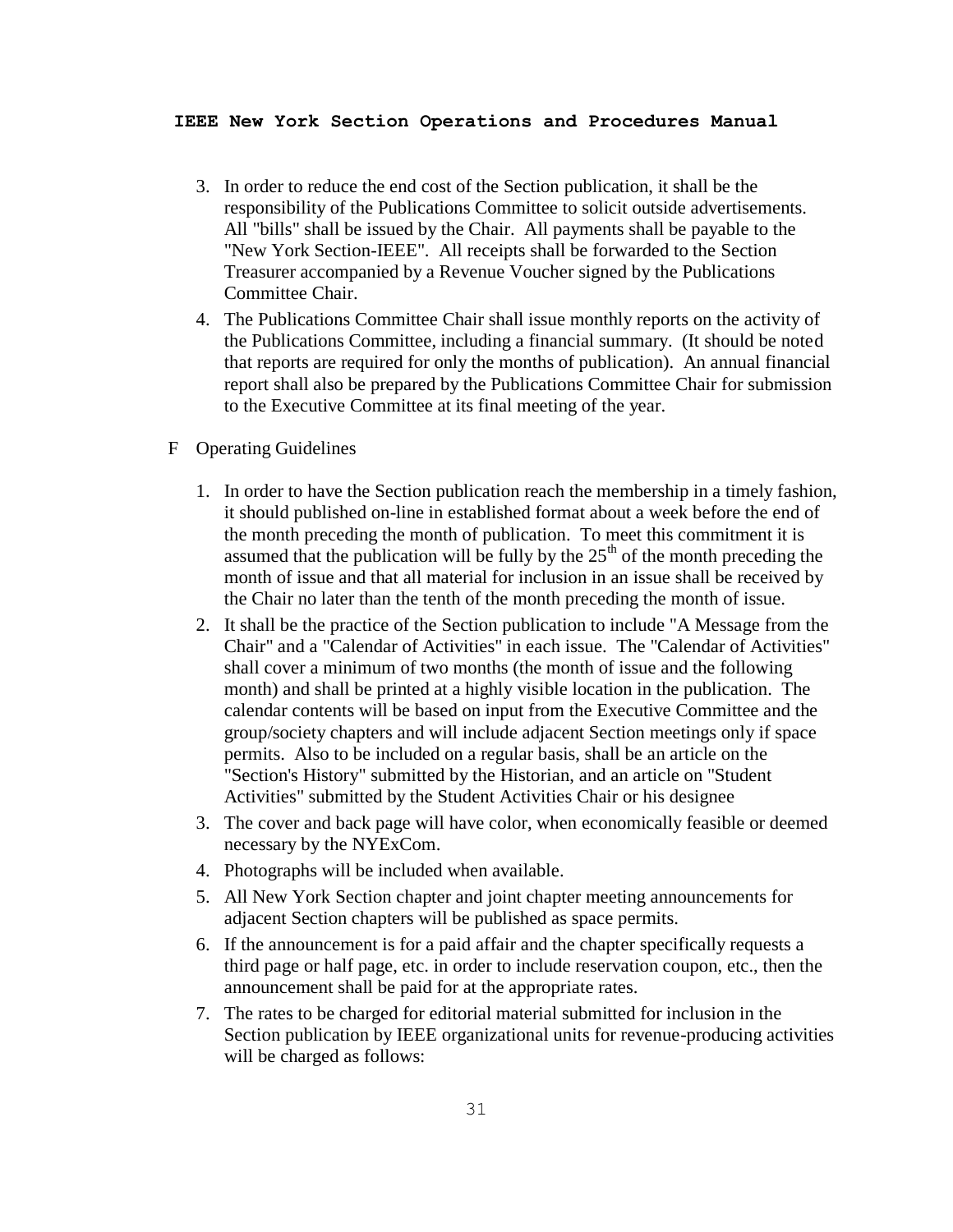| A. Non-self-supporting New York     | No charge   |
|-------------------------------------|-------------|
| Section Group/Society Chapters      |             |
| B. Self-supporting New York Section | 40% of Rate |
| Group/Society Chapters              | Card        |
| C. Other IEEE Units                 | 50% of Rate |
|                                     | Card        |
| D. All other non-profit societies-  | 60% of Rate |
|                                     | Card        |

- 8. The Section publication shall normally be issued on a monthly basis, except for the months of June and July.
- G. Section Publication Business Manager (optional)

The Publications Committee shall have the authority, subject to approval by the Executive Committee, to hire a Section Publication Business Manger to handle the routine functions associated with the publication of a monthly Section publication. The Business Manager's contract shall be approved by the Executive Committee. The Business Manger shall be responsible for soliciting news from: the Publications Committee, the New York Section Group/Society Chapters, Regional and National IEEE entities, etc.

The Business Manager shall be responsible for editing all material submitted for inclusion in the Section publication and obtaining the approval of the Publications Committee Chair or his designee. He shall subsequently be responsible for "laying out" the publication, printing, distributing and making it available to Section members in electronic format.

- 1. The Publications Committee shall review all items submitted for inclusion in the Section publication, except for meeting announcements, and judge on the appropriateness' of its inclusion.
- 2. The Publications Committee will meet with the Business manager prior to the seventh day of the month preceding the month of issue to review the material being included in that issue of the Section publication.
- All "bills" for service rendered in conjunction with his duties as Business Manager shall be forwarded to the Publications Committee Chair. All funds received by him shall also be forwarded to the Publications Committee Chair.
- The Section Publication Business Manager, in conjunction with the Publications Committee Chair, shall develop a rate to be used for quoting space in the Section publication.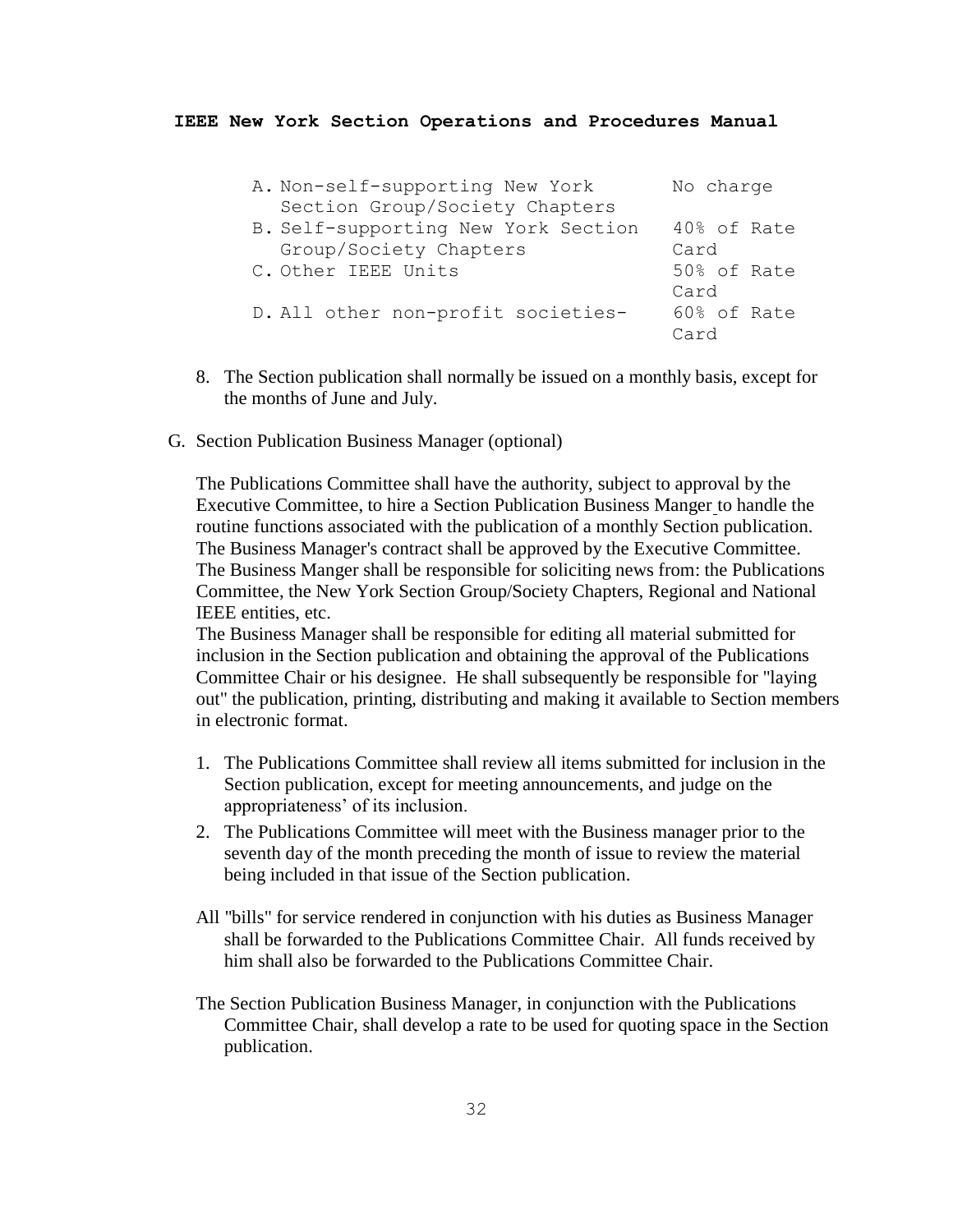### **2.2.7 WEB MASTER**

.

- A. Objectives The Section Webmaster Committee Chair manages the Section Electronic website.
- B. How Appointed and Term The Chair of the Webmaster Committee is elected annually.
- C. Specific Duties
	- 1. Is knowledgeable of IEEE governance documents as they relate to electronic communications, including but not limited to IEEE Policy & Procedures.
	- 2. Maintains or coordinates the maintenance of Section webpage.
	- 3. Communicate regularly with Regional Electronic Communications Coordinator.
	- 4 Provide monthly or quarterly update to Section Executive Committee on status of Section's electronic communications activity.
	- 5. Passes on to successor all relevant records of office at the end of term.

# **2.3 STANDING COMMITTEES**

The Standing Committee Chairs and other appointed Committee Chairs shall be appointed by the Section Chair.

The New York Section has the following Standing Committees:

Awards and Recognition Budget Educational Member at Large Membership Development Nominating Professional Activities Committee for Engineers (PACE) Publicity and Public Relations Special Events Student Activities Student Representative

The duties and responsibilities of the various Standing Committees are identified in the following pages.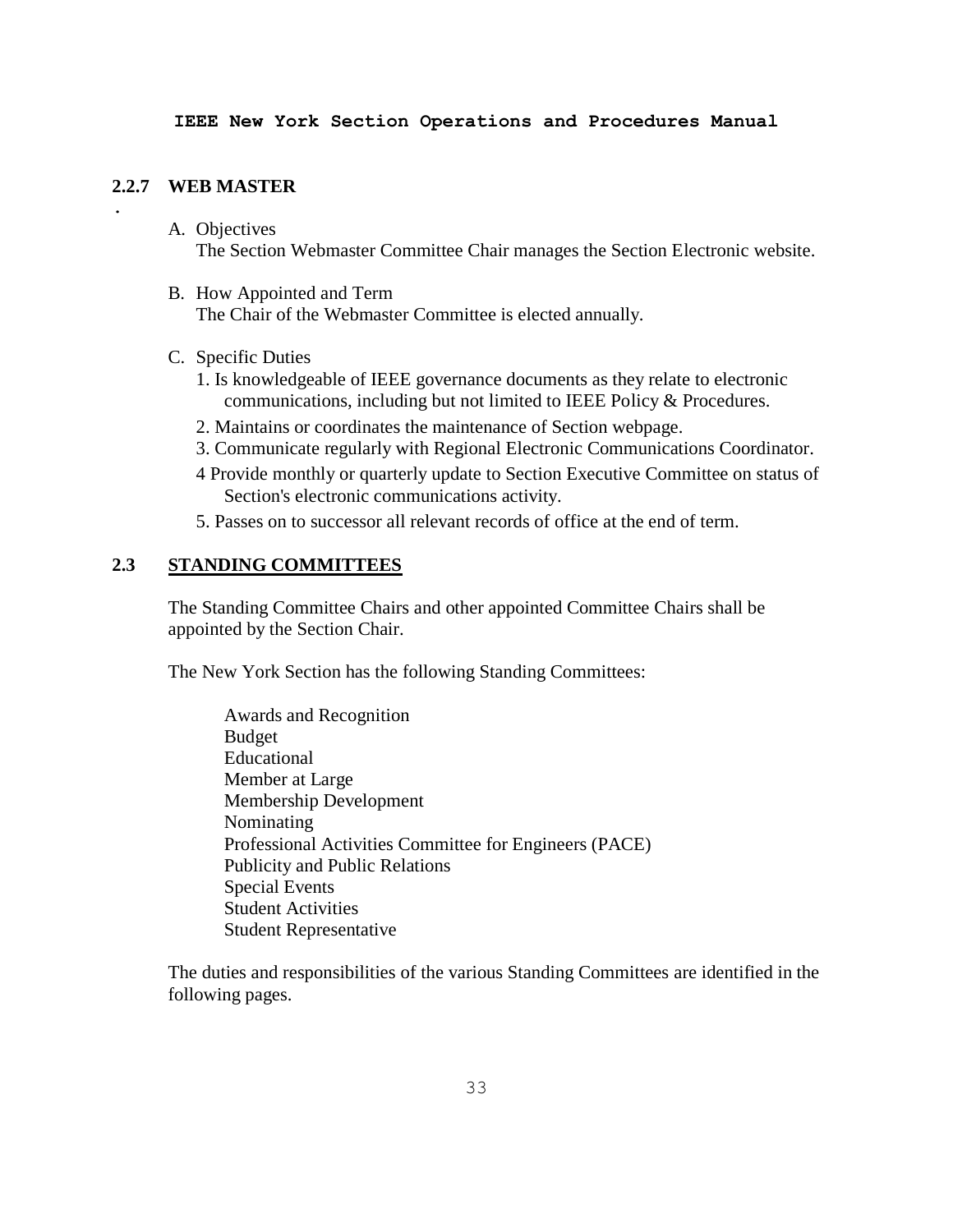# **2.3.1 AWARDS AND RECOGNITION COMMITTEE**

A. Objective to service, coordinate and manage the Section Awards Program.

Additional information on the MGA Awards and Recognition Program may be found on the following website. [http://www.ieee.org/societies\\_communities/geo\\_activities/awards/index.html](http://www.ieee.org/societies_communities/geo_activities/awards/index.html)

- B The Chair of the Awards and Recognition Committee is appointed by the Section Chair for a one-year term. The Chair of Awards and Appointments, reports directly to the Section Chair and the timetable of functions varies as per the instructions of the IEEE Awards Guide. Additional details can be found at http://ieeeelearning.org/CLE/course/view.php?id=133
- C Specific Duties

These provide the basic ground rules for carrying out the prime responsibilities of the Committee. The Annual Calendar of Section Operations notes the most important dates involving these responsibilities.

- 1. Encourage New York Section nominations for the Fellow Grade through articles in the Section Newsletter and distribution of Fellow Nomination kits to appropriate parties.
- 2. Responsible for an annual review of the Section membership for identification of members eligible for the Fellow Award and the submittal of same to the Executive Committee for approval.
- 3. Review Fellow Grade applications and forward New York Section endorsements, where appropriate, to the IEEE Fellows Committee.
- 4. Determine what awards are available from the Institute, from Region I, from the IEEE-USA and from the various Societies within IEEE and select and nominate New York Section personnel for these awards.
- 5. Responsible for the selection of probable candidates from the membership for awards listed in the IEEE Awards Guide and presentation of the candidates' qualifications for Executive Committee approval.
- 6. Responsible for determining members deserving of special recognition and submitting recommendations to the Executive Committee.
- 7. Responsible for submission of all Section Award nomination paperwork to IEEE Headquarters.
- 8. Nominate New York Section personnel for IEEE leadership and service positions on Institute Committees and Boards.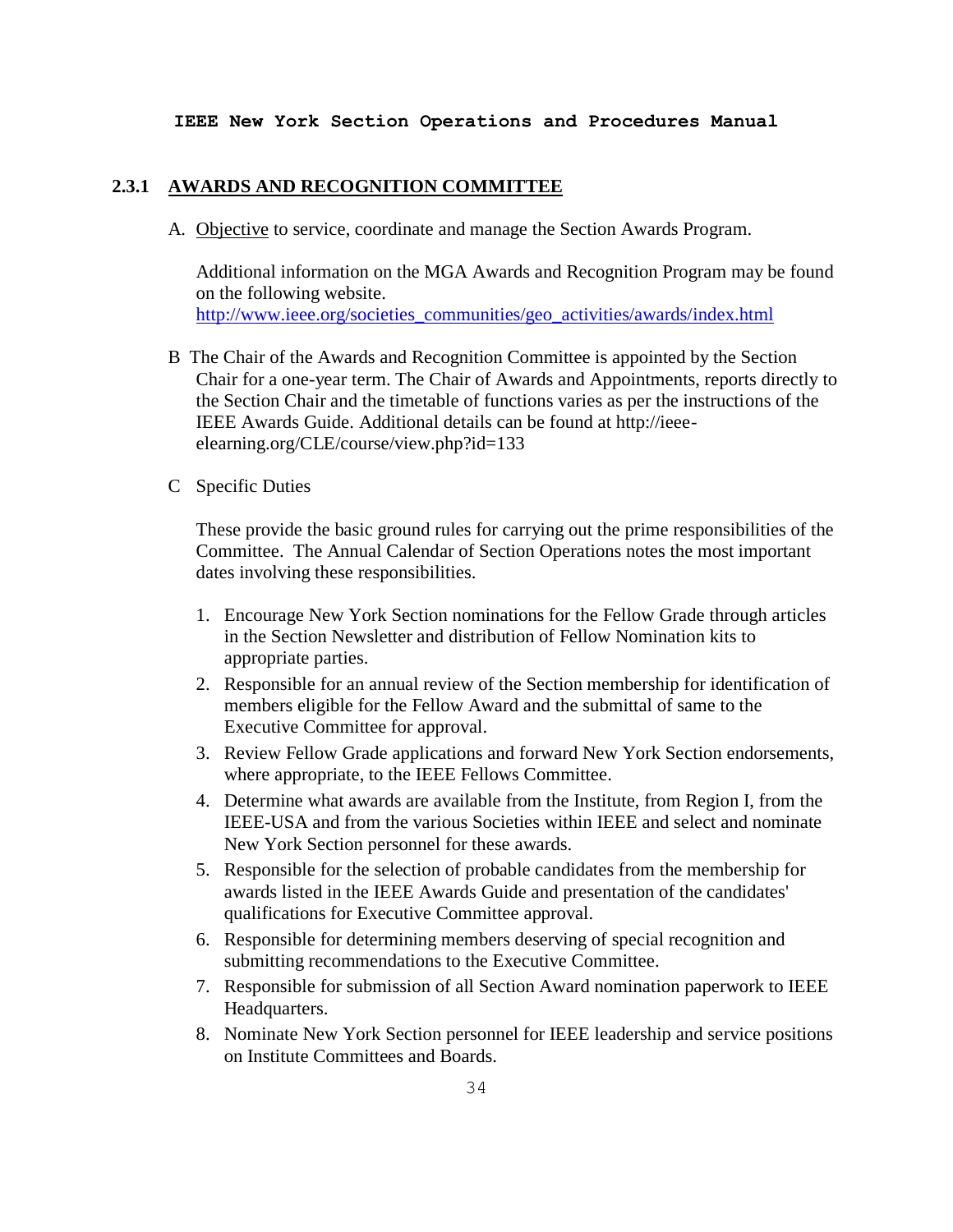- 9. Maintain communications with the IEEE Staff Secretary of the Institute's Nominations and Appointments Committee.
- 10. Maintain updated resumes of selected New York Section personnel.
- 11. Responsible for preparation of certificates as required by the Executive Committee.
- 12. Responsible for the preparation of an Annual Report to the Chair of the Section.
- 13. Note that all N&A, as well as Awards Committee reports, contract negotiations, etc., are considered confidential as they need to be received and discussed in executive session and /not/ reported other than a mention that "... 'n' candidates for 'x' award were nominated by the Section NYExCom ..." unless the Section is the final authority. Even then, specifics of who was nominated for what remains confidential until after the nominee is notified, contracts are not released, awards nominations to other IEEE and/or non-IEEE OUs are not released until after that OU makes its decision, and notifies the member...
- 14 The Chair of the A&R committee shall solicit the help and recommendations of past NY Section Chairs to determine prospective and eligible candidates for each award being considered.
	- a. In addition to the above Headquarters IEEE has published the following Job description for this Position: Is knowledgeable of IEEE governance documents as they relate to Awards & Recognition, including IEEE Bylaws, Policy & Procedures, and MGA Operations Manual.
	- b. Maintains historical records of Section Awards distributed.
	- c. Submits any new Section award to MGA Awards & Recognition Committee for approval.
	- d. Is knowledgeable of IEEE recognition products, including pins, plaques, certificates, etc., and process for ordering.
	- e. Drafts letter for recognition of newly elevated Senior members and Fellows for signature of Section Chair, and distribution by Section Secretary.
	- f. Presides at meetings of A&R Committee. Forwards recommendations to Section Executive Committee for approval.
	- g. Provides regular report, including recommendations, to Section Executive Committee for information and, where appropriate, action.
	- h. Passes on to successor all relevant records of office at the end of term.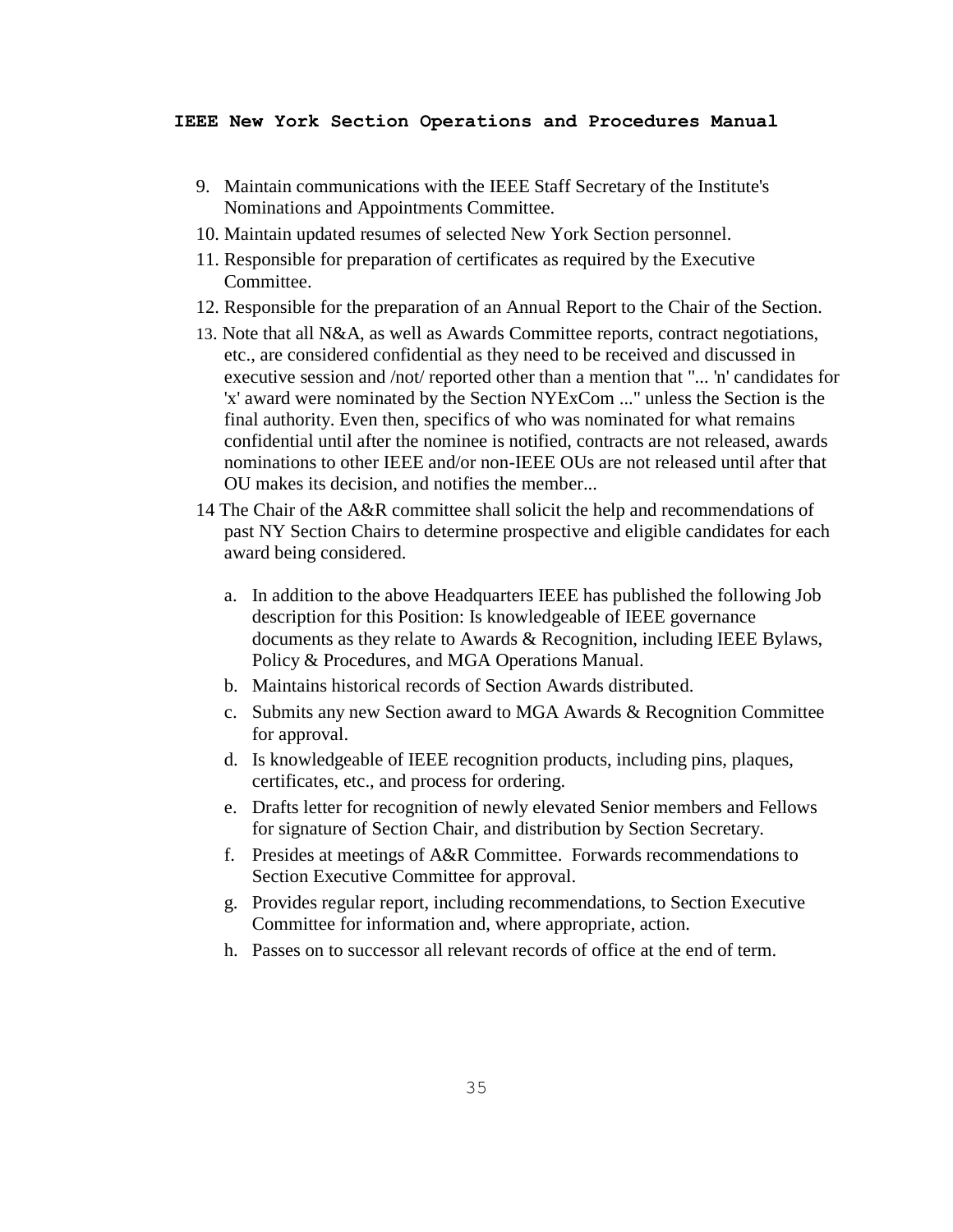## **2.3.2 BUDGET COMMITTEE**

- A. The Budget Committee shall be responsible for periodically reviewing the fiscal affairs of the Section concerning which it shall take the initiative for making recommendations to the Executive Committee when warranted. It shall plan the annual budget based on submissions by the Chapters, Committees and Officers.
- B. The Chair of the Budget Committee is usually the Vice Chair of Section Activities and is appointed by the Section Chair. The members of the Committee shall include but not be restricted to the Section Treasurer, the Chair of the Audit Committee and the Vice Chairs of Section Activities and Chapter Operations.
- C. The Budget Committee shall perform the following duties:
	- 1. At the November meeting request that all committees, chapters' subsections submit their Budget Requests for the following year at the December meeting.
	- 2. Obtain and review budget requests from all Section entities by the December meeting.
	- 3. With the Treasurer, prepare a balanced annual budget before the January Meeting.
	- 4. Review the final budget proposal prior to submittal for approval by the Section Executive Committee which shall be at the first Section Executive Committee meeting in the activity year, usually the Jan)
	- 5. Review and propose budget revisions as needed throughout the year.
	- 6. Review and establish fiscal guidelines for the Section's operations.
	- 7. Advise the Treasurer and the Section Committee on the investment of funds not immediately necessary for the operations of the Section.
	- 8. Assure compliance with the IEEE Bylaw provisions.

Where no budget has been submitted, and the Chapter (etc.) is not self-supporting, sufficient funds will be allocated to cover the average costs of the two meetings required by statute. Such delinquent Chapters (etc.) will have to submit a request in writing to the Budget Committee Chair to seek a change in budget.

No budget requests will be accepted at a meeting of the Section unless it has been previously approved by the Budget Committee. The Budget Committee has the responsibility to review and plan all Budget items and has the authority to establish and prepare for Section Approval on all Section Budget items.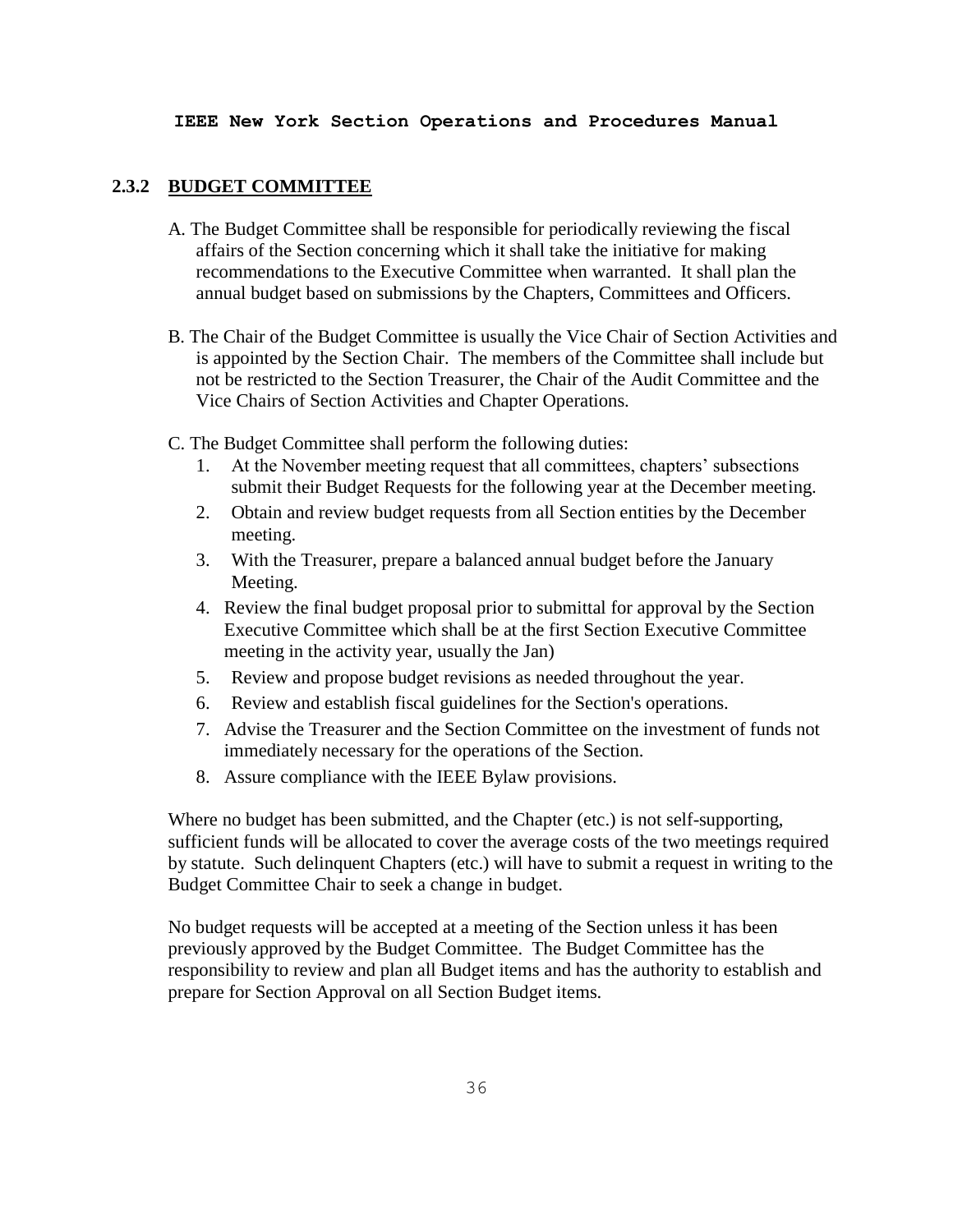#### **2.3.3 EDUCATION COMMITTEE**

## A. Objectives

The objectives and responsibilities of the Education Committee is to develop, promote and implement the continuing education procedures required to maintain technical expertise and enhance the members' professional development in Electrical Engineering and related Engineering fields. This education must fully reflect members' educational needs by being technically responsive in subject and content, cost effective, and time efficient. It must furthermore provide, if possible, course credit credentials that are recognized and fully acceptable to peers and employers.

B. How Appointed and Term

The Chair of the Education Committee is appointed by the Section Chair for a oneyear term.

C. Specific Duties

The Education Chair is responsible for all activities related to continuing education activities within the Section. Specifically, it includes, but is not limited by, the following:

- 1. Act as the New York Section's representative for all Section educational related activities on other IEEE entities.
- 2. Serve as a member, or maintain communications with the Region I Educational Activities Committee.
- 3. Carry out the duties and responsibilities of Section Educational Activities Committee Chair as described in [http://ieee](http://ieee-elearning.org/CLE/course/view.php?id=254)[elearning.org/CLE/course/view.php?id=254.](http://ieee-elearning.org/CLE/course/view.php?id=254)
- 4. Know members educational needs/concerns.
- 5. Keep informed regarding new approaches and/or techniques, in continuing education.
- 6. Provide guidance and direct assistance, if requested, to Chapters and Committees of the Section.
- 7. Be aware of Section's demographics with relation to membership employed by academia, industry, and government.
- 8. With the approval of the Section Executive Committee, plan and execute training programs to address the technical and professional development of the membership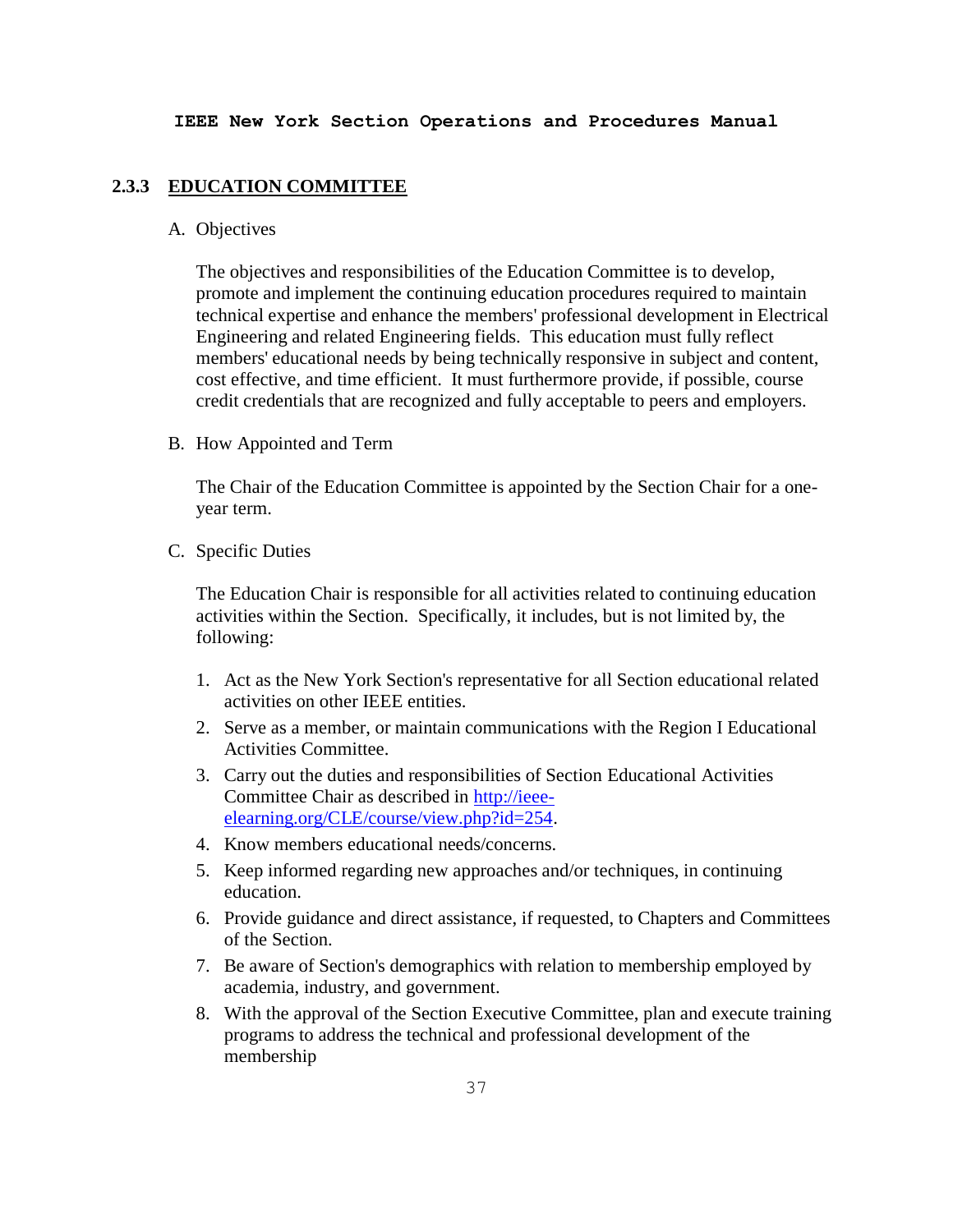- 9. Maintain information about Educational Activities through http://www.ieee.org/education\_careers/index.html
- 10. Where appropriate, maintain information about national societies and their educational activities.
- 11. Maintain information about area educational and training opportunities and promote these programs to the IEEE membership.
- 12. Provide a regular report to the Section Executive Committee about status of Educational Activities programs in the Section and in the geographic area.
- 13. Maintain communications with Regional Educational Activities contact.
- 14. Passes on to successor all relevant records of office at the end of term.

## **2.3.4 MEMBERS AT LARGE**

A. Objectives

The objective and responsibilities of the Members-At-Large are to act as a resource in general for Section activities and at the request of the Section Chair, to undertake specific projects not usually within the portfolios of other NYExCom members.

B. How Appointed and Term

The Member-At-Large is appointed annually by the Section Chair. There is no limit to the number of reappointments one may have as Member-At-Large. There is no limit to the number of Member-At-Large appointments that may be made in any given year.

- C. Specific Duties
	- 1. Act as a resource for IEEE activities via e-mail review of NYExCom minutes, and participation in Section Meetings and other activities.
	- 2. Additional duties of the Member-At-Large are defined by the Section Chair on an as needed basis.

## **2.3.5 MEMBERSHIP DEVELOPMENT COMMITTEE**

A. Objectives

The objective and responsibilities of the Membership Development Committee are to pursue, plan and implement effective programs aimed towards achieving growth in Section membership. This involves attracting individuals to join IEEE as members and pursue present IEEE members to upgrade. Additional details can be found at http://ieee-elearning.org/CLE/course/view.php?id=62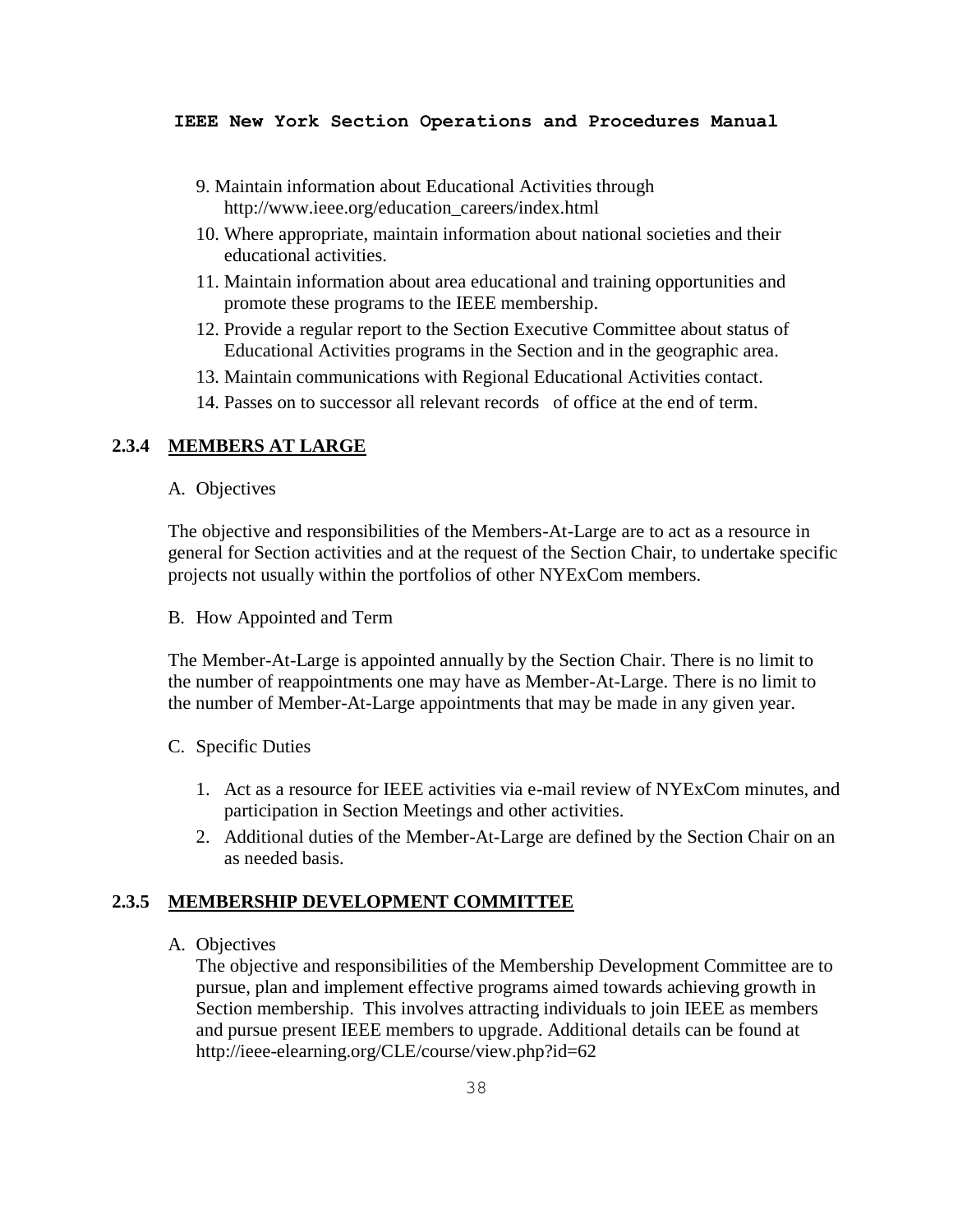B. How Appointed and Term

The Chair of the Membership Development Committee is appointed by the Section Chair for a one-year term.

- C. Specific Duties
	- 1. Develop fertile mailing lists for membership solicitation and periodically conduct an e-mail campaign aimed at specific potential markets.
	- 2. Make membership enrollment appeals at major conferences and meetings and in publications appropriate to reach potential members. Organize a membership booth at these conferences. (See IEEE Guidelines for Operating a Membership Desk at Conferences)
	- 3. Stimulate IEEE Chapter and Section membership campaigns with information about the IEEE and the benefits of membership.
	- 4. Adding membership is of universal interest, as is recovery of those who are delinquent and may consider dropping their membership.
	- 5. Maintain contact with IEEE Headquarters to obtain ideas, statistics, philosophies, and other inputs pertinent to the means of attracting new members, and retaining existing members and exploit such assistance for the Section.
	- 6. Maintain Section access to membership data (SAMIeee)
	- 7. Actively publicize Section membership activities in the Section Newsletter.
	- 8. Periodically review member data and communicate concerns to IEEE Operations Center.

# **Membership Cycle:**

- September start membership enrollment
- December- renewal period ends
- Jan. & Feb. grace period to renew
- End of February "Terminator Program" runs
- March membership de-activated if not paid
- April through August recruitment starts

Membership Initiatives include the following:

- a. First Year Member Welcome Webinar (Monthly)
- b. New "Getting Started" guide to all new members
- c. Website for new members: ieee.org/start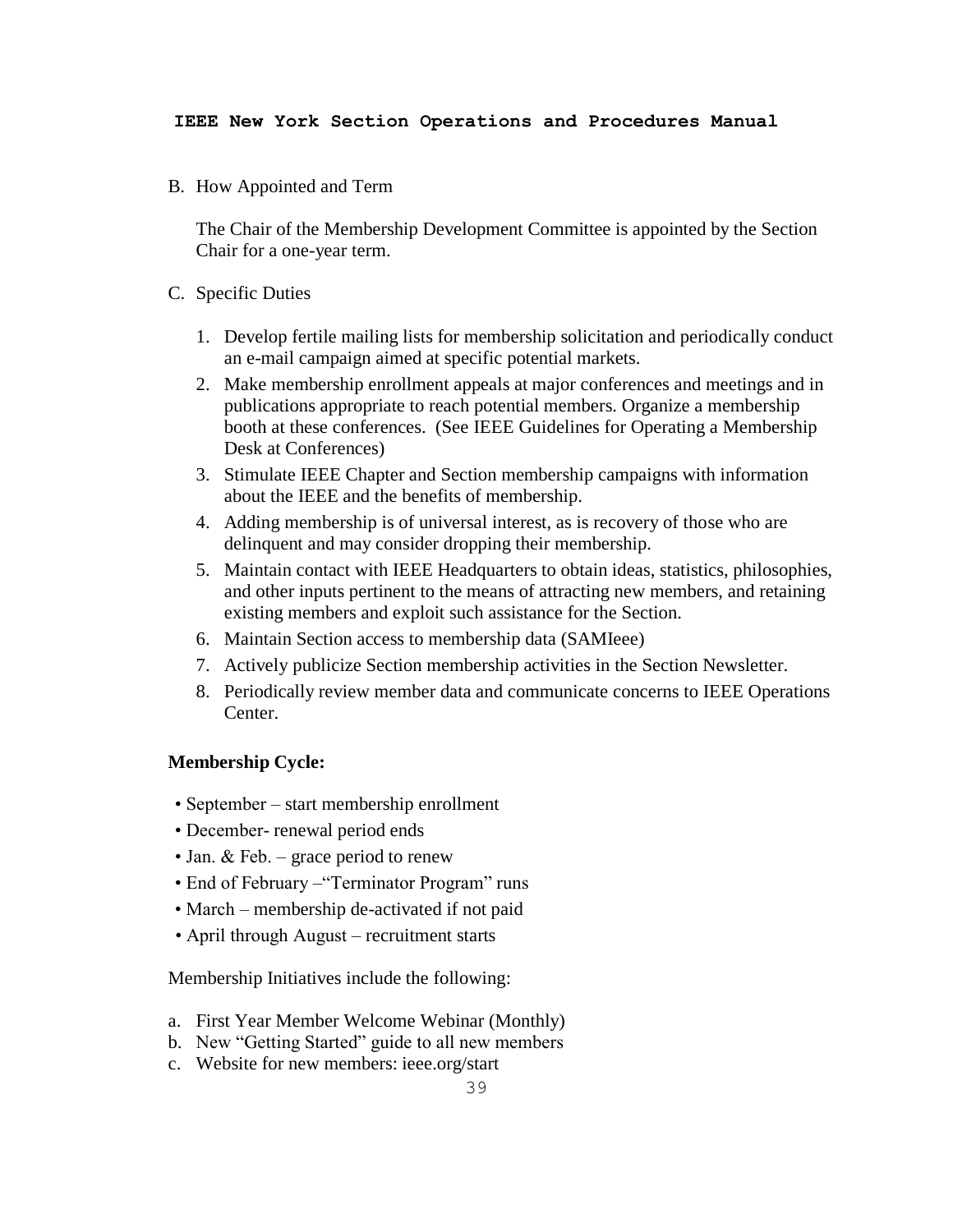In addition to the above Headquarters IEEE has published the following Job description for this Position:

- a. Receives monthly mailings of Section membership statistics from IEEE Operations Center.
- b. Maintains a current record of Section membership & provides member contact data to Section officers and Chapter Chairs.
- c. Analyzes Section membership information and identifies membership problems and opportunities.
- d. Submits requests as needed for membership development materials, including posters and applications, to IEEE Operations Center staff.
- e. Communicates regularly with Regional Membership Development officer.
- f. Coordinates membership exhibits for local conferences, including but not limited to use of IEEE Cooperative Display program, soliciting materials for exhibits, identifying volunteers to staff booth.
- g. Maybe asked to manage Section membership database (SAMIeee).
- h. Serves as resource to members seeking information on senior member elevations.
- i. Communicates regularly with GOLD and Student representatives as well as Chapter Chairs about membership recruitment and development opportunities within those groupings.
- j. Identifies opportunities for recruitment and elevation within the Section.
- k. Provides regular membership status report with recommendations to Section Executive Committee.
- l. Passes on to successor all relevant records of office at the end of term.

## **2.3.6 NOMINATING COMMITTEE**

Additional details can be found at http://ieee-elearning.org/CLE/course/view.php?id=132 ALSO SEE Section 3.0 Election Process.

## **2.3.6.1**

A Nominating Committee consisting of three members, not then one of the elected officers of the Section, nor intending to stand as candidates for elected office, shall be appointed by the Section Chair with the approval of the Section Executive Committee. The Nominating Committee shall normally be the three most recent New York Section's Past Chairs residing in the Metropolitan Area with the Most Recent Past Chair serving as the Chair of the Nominating Committee.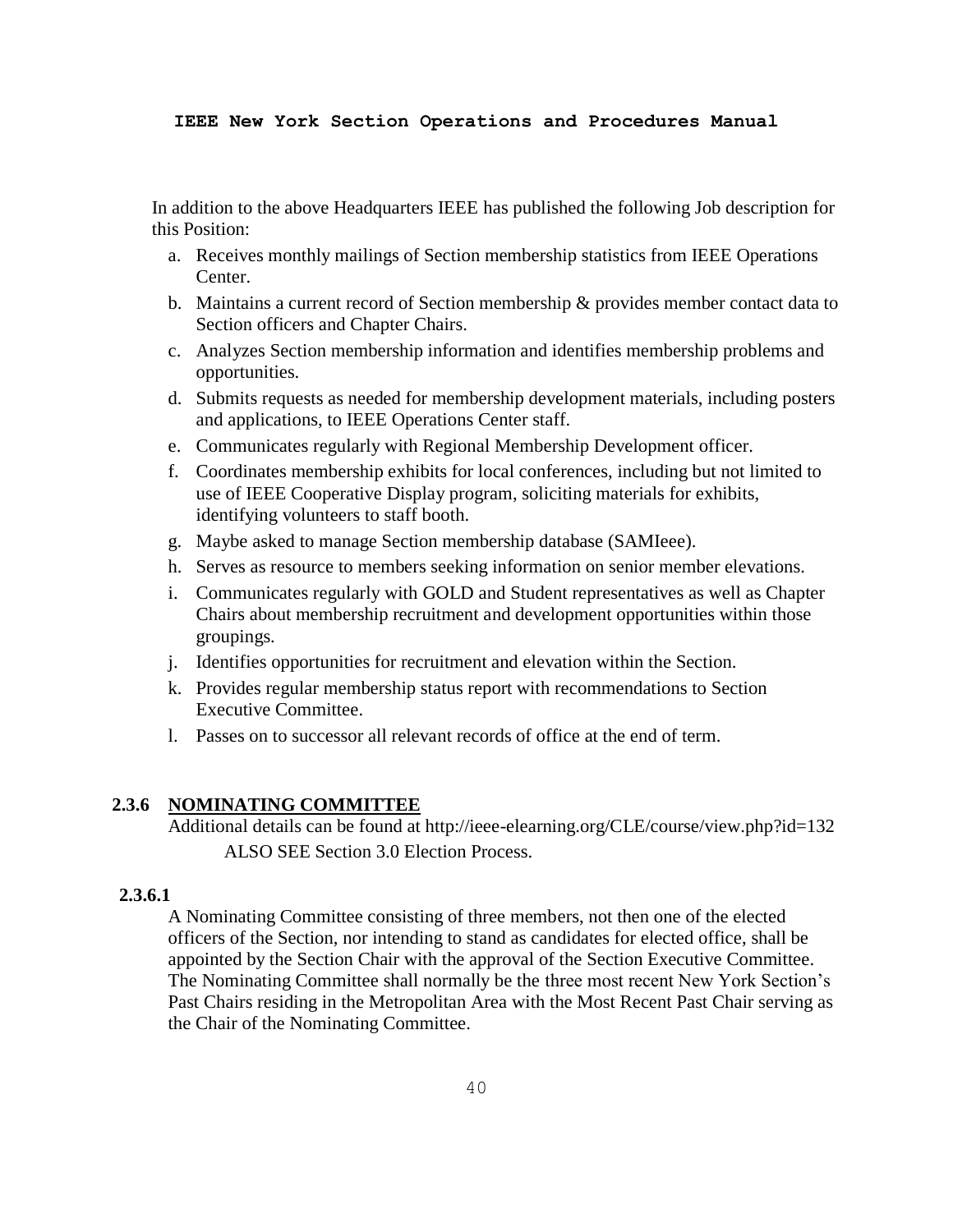- a. The duties of the Section Nominating Committee shall include the preparation of a slate of candidates recommended for the offices of Section Chair, and other officer positions of the Section elected at-large including other members of Working Committees, in accordance with these Operations & Procedures, to be submitted to the NYExCom for approval.
- b. The names of the Nominating Committee members and a "Call for Nominations," shall be published in the May issue (& therefore information to the Editor by April  $10^{th}$ ) of the Section publication and web-site.
- c. Section members shall submit nominations within one month of the "Call for nominations" (by June 30).
- d. The Nominating Committee Chair shall solicit potential candidates for officer position from members of the Section NYExCom including Chapters, Subsection, Affinity Groups and Committee Chairs.
- e. The Section nominating Committee shall verify the candidate's eligibility and willingness to serve. The Section Nominating Committee shall also gather position statements and biographies of the potential candidates as appropriate.
- f. The "Call for Nominations" announcements in May shall also state that nominations, in addition to those made by the Nominating Committee, will be accepted when made by petition only after prospective candidates have submitted their request to run for Executive Committee position by June  $15<sup>th</sup>$  and have been vetted by the Nominating Committee. Section members who do not submit their name as a prospective candidate by the June  $15<sup>th</sup>$  deadline will not be considered for any officer position for the coming year. Prospective candidates for officer position not endorsed by the Nominating Committee will be notified by July  $10<sup>th</sup>$  to submit their petitions by "Priority Mail with Tracking" or "Registered Mail" and sent separately to the NY Section Chair and Secretary and received by them postmarked no later than August  $10<sup>th</sup>$  (in order to be announced in the September Monitor). The "Call for Nominations" announcement notice should also include provisions stating, "in order for such petition to be valid it shall carry the signatures of at least one percent of the voting members of the New York Section except in no case shall more than 25 members be required. NOTE: "Petition Candidates are limited to choosing only one NY Executive Committee Officer Position."
- g. The Nominating Committee shall meet in June and shall nominate a complete slate of Executive Committee Officers and Elected Members for the New York Section, IEEE. The slate shall include not less than 2 not more than 3 candidates for each office when possible.
- h. "After soliciting Section membership for possible eligible and qualified candidates, there may be only one candidate willing to run for a particular position. If that occurs, then the candidate will run un-opposed."
- i. Petition Candidates: The Nominating Committee will review the qualifications and eligibility of all petition candidates.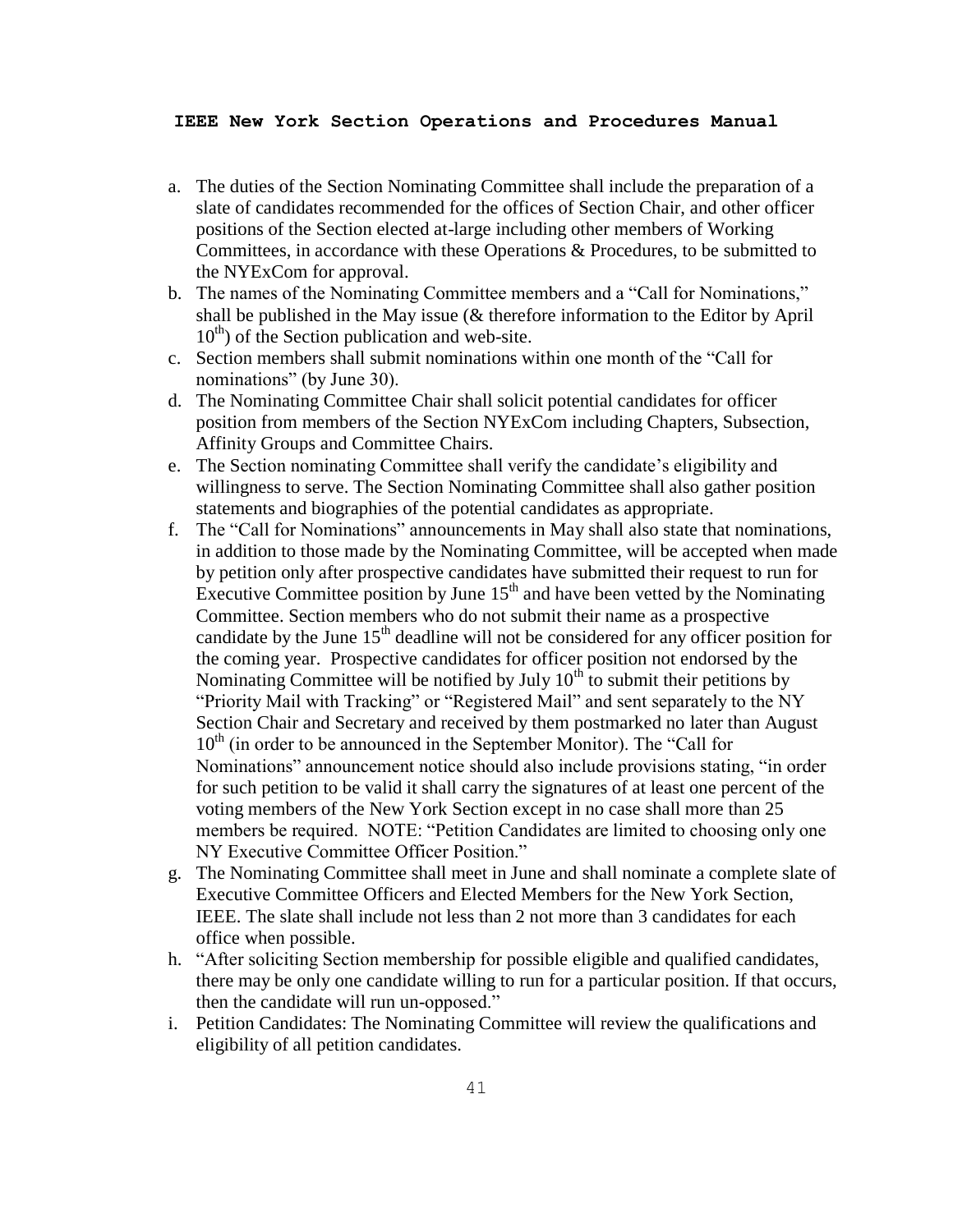#### **2.3.6.2**

- A. The nominees selected by the Nominating Committee shall be announced in the October issue (& therefore required by September 10) of the Section publication. In addition the announcement may be posted on the web-site and sent via E-mail to the New York Section membership no later than October 15.
- B. The Section membership shall be notified of the date of the election and the nominees through an announcement, no later than October  $15<sup>th</sup>$  ( $\&$  therefore required by September  $10^{th}$ ) *via* Section publication and posted on the web-site or sent by E-mail to the New York Section Membership
- C. When there are several candidates running for each position, the Election process shall be by secret ballot in accordance **w**ith MGA Section 9.4 G & H. The Section membership will be notified of the Election meeting and the vote counted by a Tellers Committee appointed by the Section Chair. The ballots will clearly identify the slate of candidates approved & ratified by the NYExCom and the candidates submitted by petition.
- **2.3.6.3** A candidate for office must be of Graduate Student Member or higher grade.
- **2.3.6.4** The election will be held at the Annual Meeting, which is usually held in November. If only one nomination is made for each office the election will be by acclamation.

| <b>2.3.6.5</b> The timetable for this procedure is as follows:                            |                               |  |
|-------------------------------------------------------------------------------------------|-------------------------------|--|
| Appointment of Nominating Committee by:                                                   | Feb.1                         |  |
| <b>Announcement of Nomination Committee members</b>                                       | March 1                       |  |
| <b>Call for Nominations</b><br>to make the May Publication)                               | May 15 (required by April 10) |  |
| Responses by Section Members within 30 days<br>publication):                              | June 15 (After the May        |  |
| Nominating Committee to meet:                                                             | June 30                       |  |
| Candidates not endorsed by the Nominating Committee notified to submit petition           |                               |  |
| request:                                                                                  | July 10                       |  |
| Close Nominations by Petition (Postmarked by)                                             | August 10                     |  |
| Announce all Nominees & Petition Candidates at the September NYExCom meeting<br>September |                               |  |
| Determine the date for Elections by                                                       | September 10                  |  |
| In order to meet publication deadlines Publish Nominees & Petition Candidates Oct 15      |                               |  |
| Announce Date of Elections in October publication:                                        | Oct. 15                       |  |
| Hold elections                                                                            | November                      |  |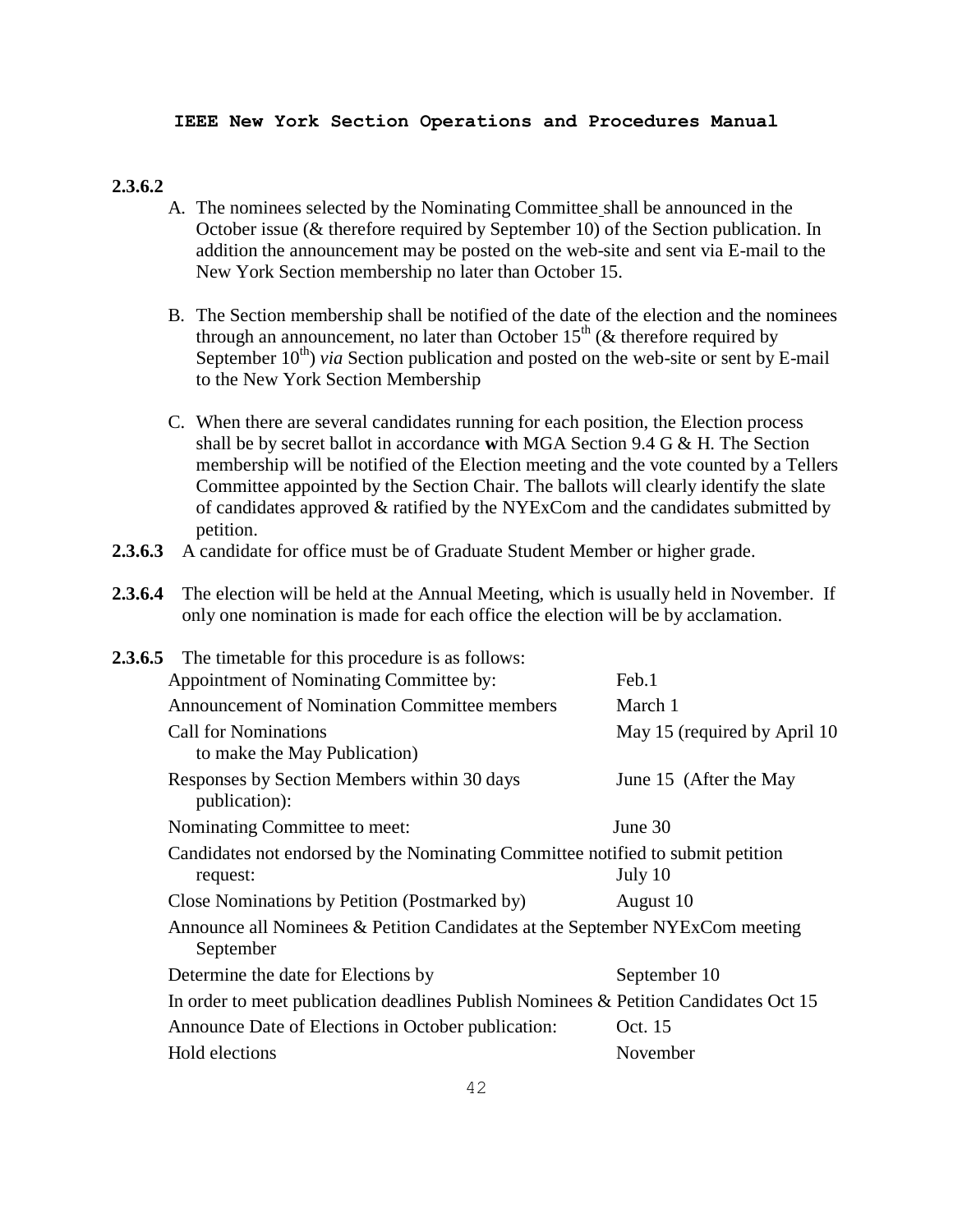**2.3.6.6** A plurality of the votes cast shall be necessary for election.

**2.3.6.7** The Section Nominating Committee shall respond on behalf of the Section to calls for elected positions for Councils, and Regions as appropriate. Nominations for such positions shall be submitted to the Section Committee or NYExCom, as appropriate, for ratification.

## **2.3.7 PROFESSIONAL ACTIVITIES COMMITTEE FOR ENGINEERS (PACE)**

Additional information can be found at http://ieee-elearning.org/CLE/course/view.php?id=120

A. Objectives

Promote PACE goals and objectives as follows:

- 1. Inform the membership of Professional Activities within the Institute and Encourage member participation in Professional Activities
- 2. Strive to promote and improve the professional well being of the membership of the New York Section and engineers at large
- 3. Raise the social conscience of engineers "to enhance the quality of life of all people throughout the world through the constructive application of technology"
- 4. Encourage Government action at the local, state, and national levels wherein technological background and problem solving expertise is made available to the legislator and executive process and/or influence legislation affecting professional careers.

Among the areas that can be positively influenced by PACE Activity are the following:

- 1 Career Enhancement
- 2 Employment Assistance
- 3 Student Professional Awareness
- 4 Technical Policy
- 5 Governments
- 6 Pre-college Educations
- B How Appointed and Term

The Chair shall be appointed by the Section Chair for a one year term

C. Specific Duties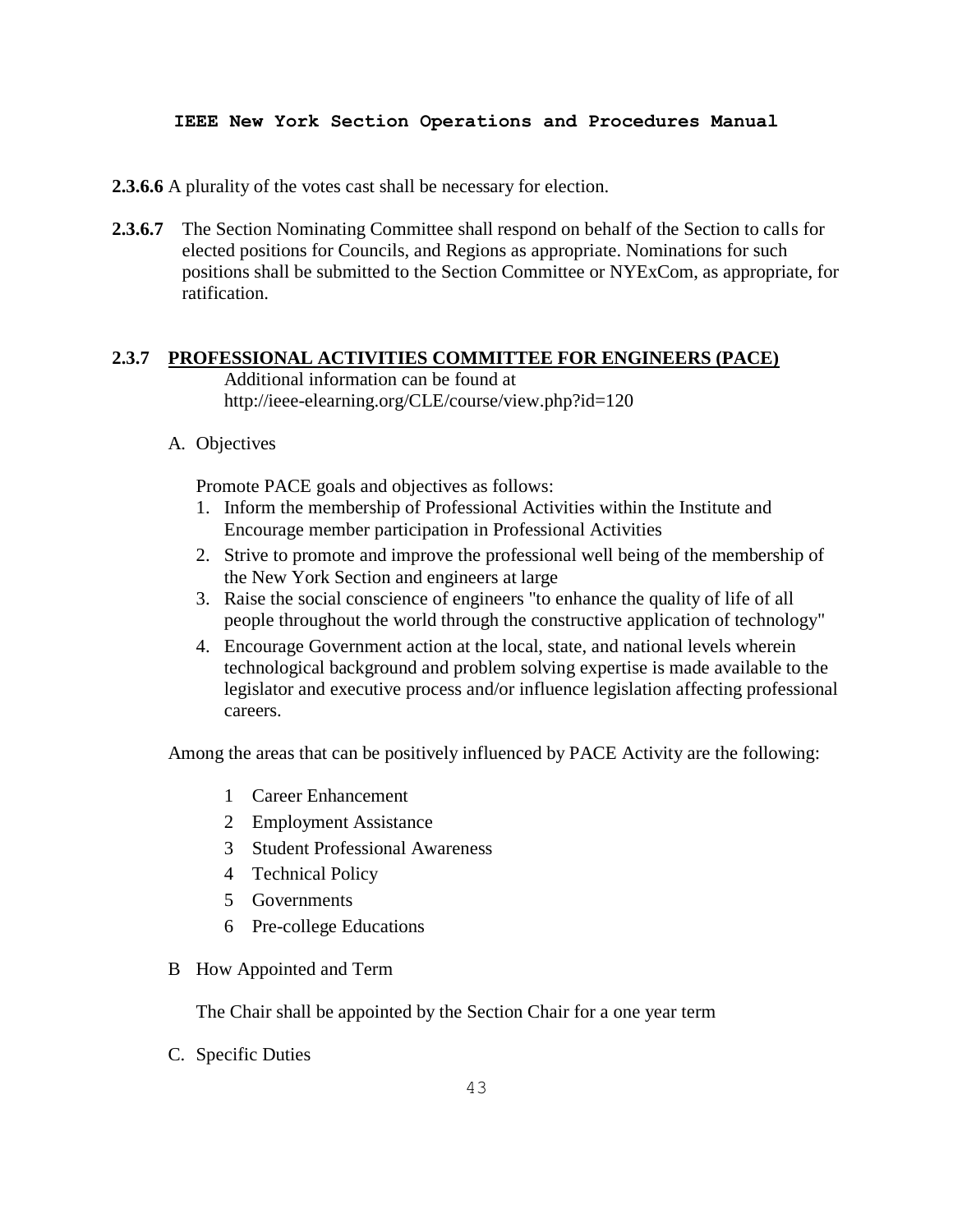- 1. Professional activities in the technical, economic, social, legislative and ethical areas have been voted in by the national membership.
- 2. The Professional Activities Chair should request a budget from Region 1, December of the preceding year to be allocated January 1. Confirmations of actual expenses are to be given to the Region Treasurer.
- 3. The Professional Activities Chair should request a budget from the Section at the December meeting of the preceding year be allocated in January of the term year.
- 4. Disseminate PACE information on issues of concern via meetings, articles, and newsletters.
- 5. The Professional Activities Chair to attend Annual Region I and Southern Area Workshops, if invited by Region 1 then Region 1 should provide funding, otherwise funding will be by the Section.
- 6. Attend National PACE Conference and/or other relevant IEEE-USA meetings.
- 7. The PACE Committee should promote special seminars or take part in regular Chapter meetings on PACE topics.

In addition to the above Headquarters IEEE has published the following Job description

- A. Is knowledgeable of IEEE governance documents as they relate to professional or career activities, including but not limited to IEEE Policy & Procedures, especially as relating to legal activities such as political advocacy (lobbying).
- B. Be aware of Section's demographics with relation to membership employed by academia, industry, and government.
- C. With the approval of the Section Executive Committee, plan and execute programs to address the career development of the membership
- D. Where appropriate, maintain information about career activities through the IEEE-USA Professional Development programs.
- E. Where appropriate, maintain information about national societies and their career development activities.
- F. Keep abreast of latest IEEE member benefits relating to careers, including monitoring the IEEE Career & Employment Opportunities web page. (http://www.ieee.org/careers)
- G. Maintain information about area job fairs and career expositions and promote these to the IEEE membership.
- H. Submit regular report to Section Executive Committee on status of Section's Professional /Career-related activities.
- I. Communicate regularly with Regional Professional/Career Activities contact.
- J. Passes on to successor all relevant records of office at the end of term.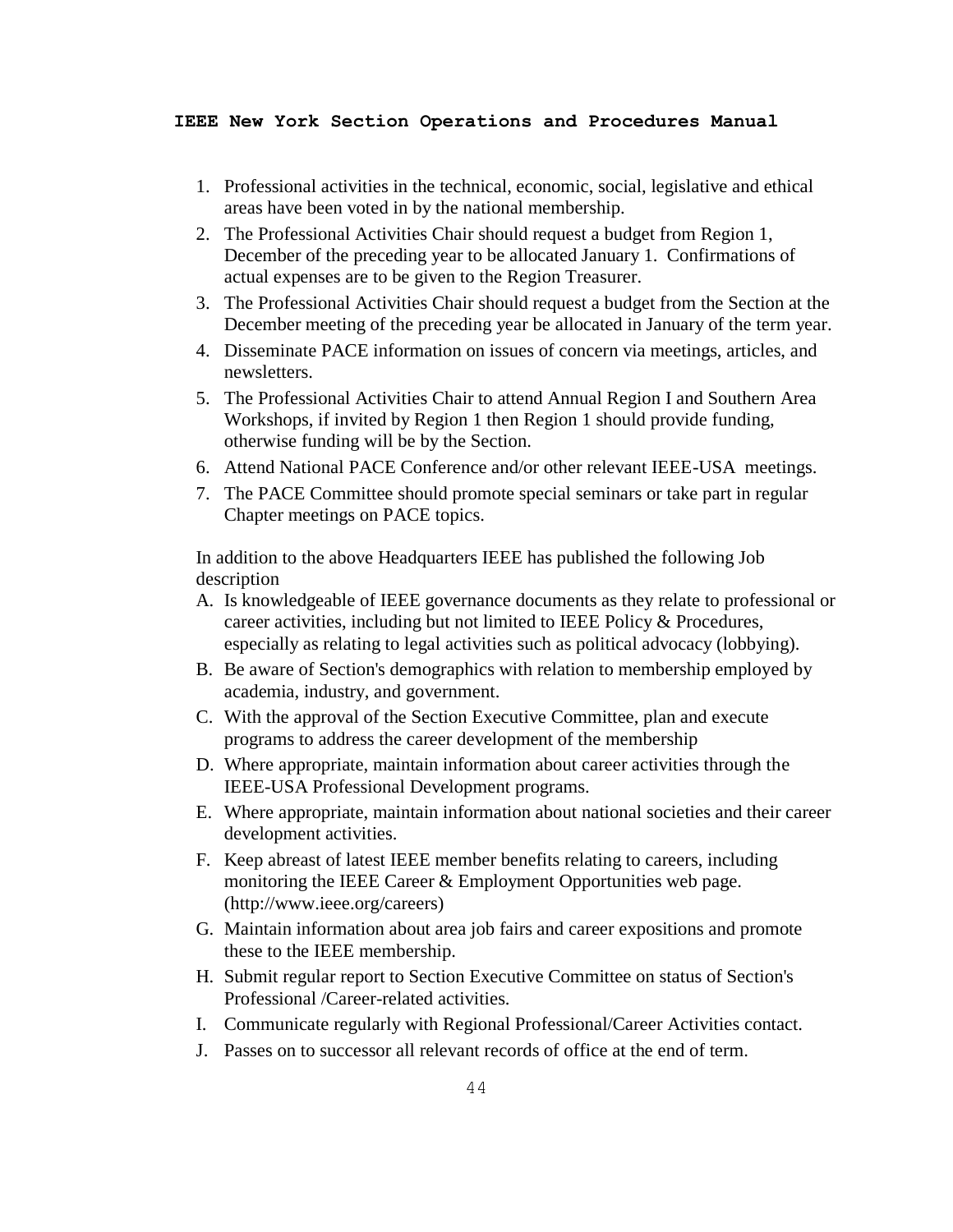#### **2.3.8 PUBLICITY AND PUBLIC RELATIONS COMMITTEE**

## A Objectives

Effective two way communications are essential to the successful operation of any organization. It encourages an exchange of views, develops support for common objectives, and promotes understanding and awareness of the organization and its programs. A Public Relations organization is a tool to achieve this communication.

Public Relations for the Section must develop effective communications within the IEEE and between the IEEE and all of the elements of the Organizational Units (Sections, Subsections, Chapters, and Affinity Groups we interface with. It should be a concern of every member.

## B How Appointed and Term

- 1. The Chair shall be appointed by the Section Chair for a one year term.
- 2. A committee Vice Chair is desirable and should be encouraged for continuity of programs. The Chair of the Publicity and Public Relations Committee shall select the Vice Chair, subject to the approval of the Section Executive Committee.
- C Specific Duties
	- 1. Increase awareness by the public and public opinion leaders of IEEE and Section programs and what IEEE and New York Section members and their profession contribute to their community, society, industry and the government.
	- 2. Encourage cooperation with other organizations in support of common objectives.
	- 3. Secure employer cooperation in support of IEEE activities, membership and career needs, and recognition for the accomplishments of the technology, individuals and the industry.
	- 4. Promote a continuing dialogue with our legislators on issues of concern to our members.
	- 5. Formulate Public Relations objectives, policies and procedures.
	- 6. Coordinate effective Public Relations efforts by each of the responsible Section committees.
	- 7. Encourages Public Relations activities by each entity of the Section.
	- 8. Implement IEEE Public Relations programs within the New York Section.
	- 9. Build an active Public Relations organization.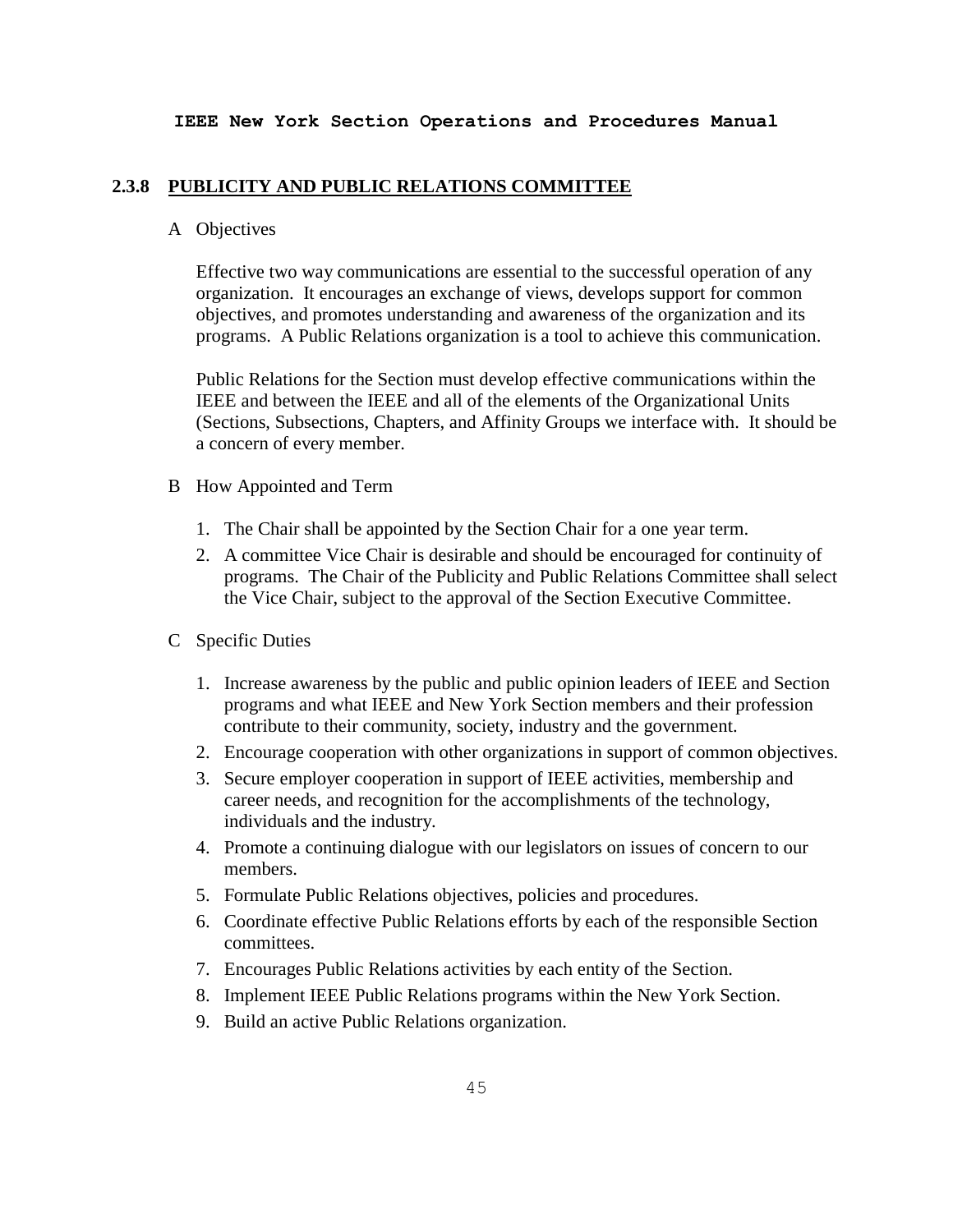- 10. Provide the tools for a Public Relations effort;
	- A. A public relations guide.
	- B. Public relations training and workshops.
	- C. A directory of sources of public relations contacts.
- 11. Plan and recommend Public Relations programs for each year.
- 12. Coordinate and/or implement approved plans.
- 13. Provide the guidance as required for each Public Relations effort to avoid duplication and assure effectiveness.
- 14. Maintain liaison with other Public Relations units of IEEE staff, MGA and TAB.
- D Reference Material

The duties and responsibilities of the Section Publicity and Public Relations Committee are covered in the IEEE Section Operations Guide (Section V, pg. 17, Exhibit IV-A pg. 22) in the IEEE Public Relations Guide, and Publicity and Public Relations Guide, i.e. a "How-To" description, complete with samples is included as Appendix A.

## **2.3.9 SPECIAL EVENTS COMMITTEE**

A. Objectives

The prime responsibility is to arrange for the Annual Award Dinner Dance to honor the newly elected Fellows in the New York Section and various Awardees as determined by the NYExCom. Selecting and arranging for a suitable location with all requisite facilities and personnel is a time consuming year round operation. The objective is "the best there is at the lowest possible cost". Previous success should be studied by looking at the records of the previous Chair.

The intent and policy of the Section is to hold the affair in February in conjunction with National Engineers Week when possible.

Other special events can be proposed for the consideration of the Section Executive Committee. When approved, the Committee will assume the responsibility for carrying it out.

B. How Appointed and Term

The chair of the Special Events Committee is one of the Section's Standing Committees and is appointed annually.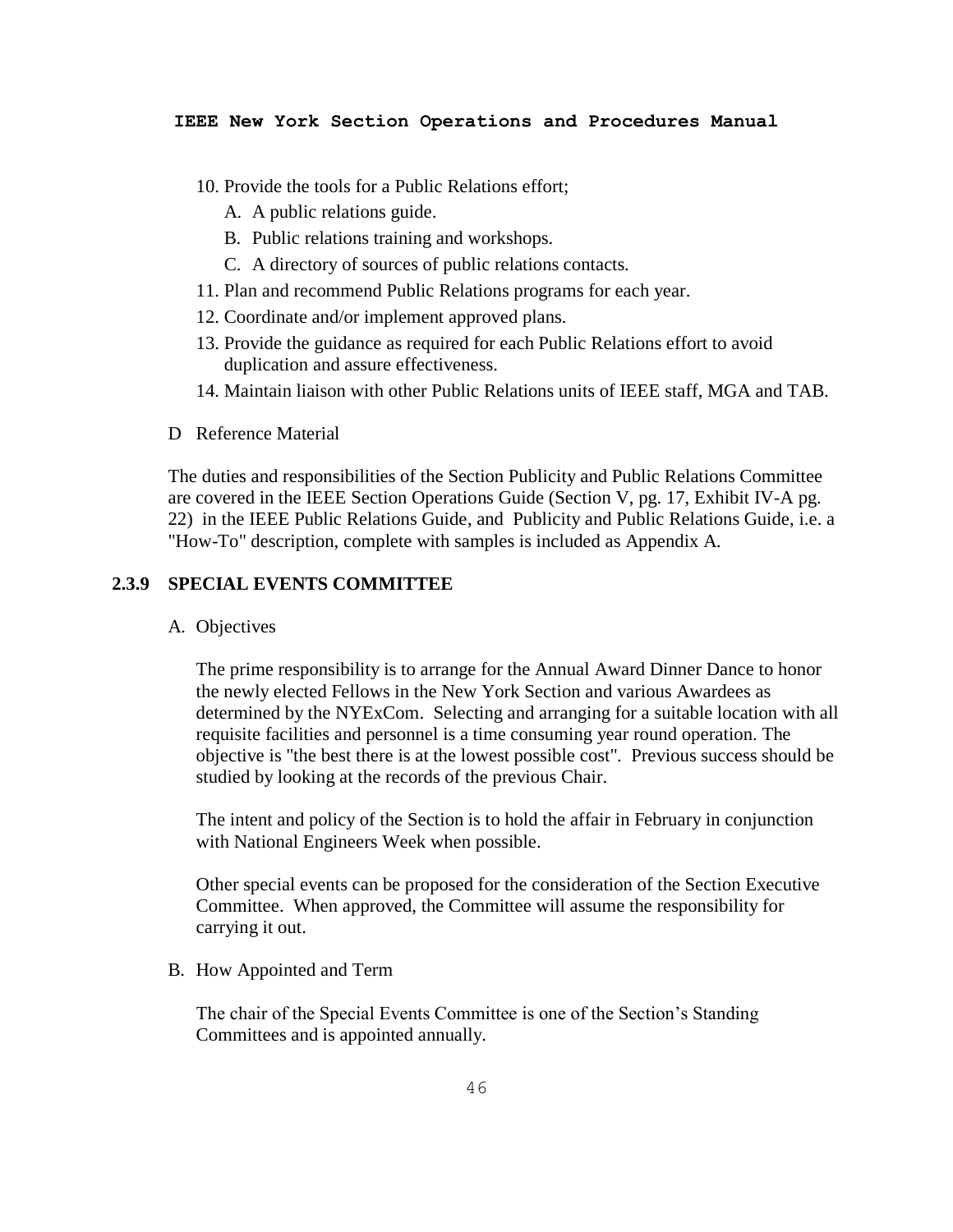- C. Specific Duties
	- 1. Negotiate contract for Dinner Dance with Hotel and Caterer (choose caterer, if necessary).
	- 2. Negotiate contract for orchestra.
	- 3. Obtain speaker for Dinner Dance,(If required).
	- 4. Obtain names of Fellows from IEEE Headquarters and awardees as selected by the NYExCom and invites them as guests of the Section.
	- 5. Set prices for tickets and budget income and expenses (obtain budget approval from Section).
	- 6. Run publicity in December/January/February New York Section Publication.
	- 7. Solicit industrial sponsors for premium-priced tables.
	- 8. Prepares menus and tickets for printing and mails out tickets to all invited guests.
	- 9. Prepare a list of attendees for door control and admits patrons at the event.
	- 10. Prepare a financial statement after the event.
- D. General Operating Guidelines for the Annual Awards Dance are as follows:
	- 1. The New York Section Chairman is permitted to authorize up to four gratis tickets to IEEE dignitaries or others who have worked to make the dinner dance a success. These are not for personal family use.
	- 2. IEEE members are entitled to purchase two tickets only at the special reduced rate. All tickets purchased by IEEE members are for use by that member and one guest only; they cannot be used by another member or non-member.
	- 3. Each year the New York Section Excom votes on how many tickets should be granted gratis to each active NYExCom member.
	- 4. Inactive NYExCom members are not to be issued gratis tickets. The meeting minutes describe what is considered active and inactive.
	- 5 Awardees are granted two gratis tickets and may purchase up to two additional tickets at the IEEE reduced member rate.
	- 6 Acceptance speeches are not encouraged as they are time consuming and could be boring.
	- 6. Each NYExCom Past Chair is granted one gratis ticket.
	- 7. All attendees must have the appropriate registration form returned.
	- 8. NY Section's Chapter Awardees may be honored at the NY Section ADD and the Chapter is responsible for the physical award (plaque) and dinner dance fees.
	- 9. This affair does not necessarily need to generate a profit, but attempts should be made to keep it from incurring large losses.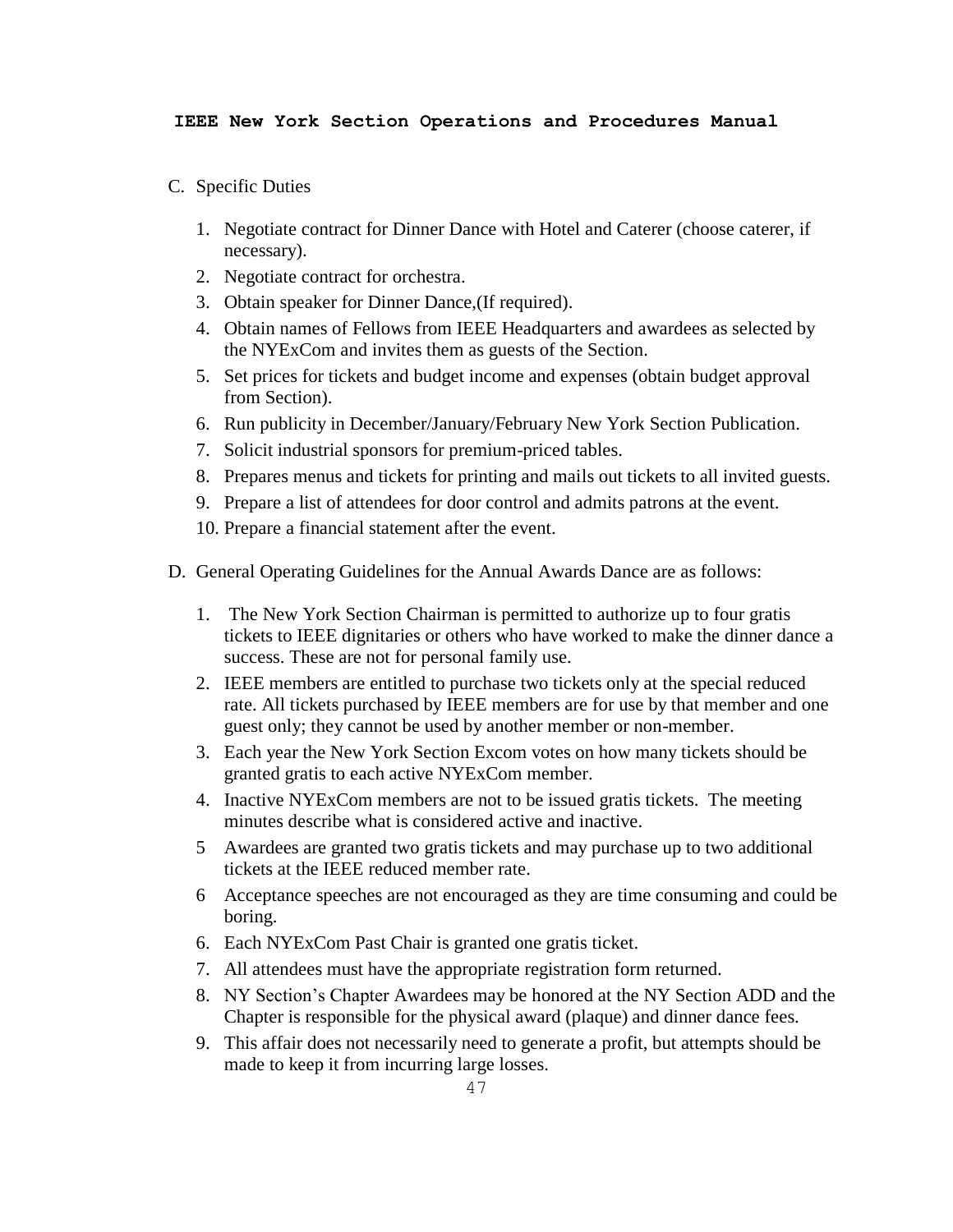- 10. Gratis tickets shall be issued for one category only (i.e.: Awardees or Excom or Past Chair etc.).
- 11. Any entity with a budget line on the NY Section financial report may not use that budget for the payment of dinner dance tickets.
- 12. The NY Section "Outstanding Engineer Award", Region 1 and any other NY Section Awardees may be honored at the NY Section's Annual Awards Dinner Dance.

## **2.3.10 STUDENT ACTIVITIES COMMITTEE**

Additional details can be found at: h[ttp://ieee-ele](tp://ieee-el/)arning.org/CLE/course/view.php?id=121

A. Objective

The Student Activities Committee shall be concerned with the encouragement of Student Activities in IEEE affairs in the New York Section.

- B. How Appointed and Term
	- 1. The Chair shall be appointed by the Section Chair for a one year term.
	- 2. To provide effective implementation of the Section's Student Activities Program, a committee structure is recommended with an active Vice Chair, who shall be selected by the Committee Chair subject to the approval of the Section Executive Committee.
- C Specific Duties
	- 1. Encourage Student Membership Development.
	- 2. Offer guidance for student meetings and activities.
	- 3. Maintain communication and cooperation with Student Branch Counselors.
	- 4. Maintain close liaison with Region 1 Student Activities Committee and the Southern Area Student Activities Coordinator. Participate in Region 1 Student Activities Programs.
	- 5. Encourage and coordinate Student Activities by the New York Section's Chapters.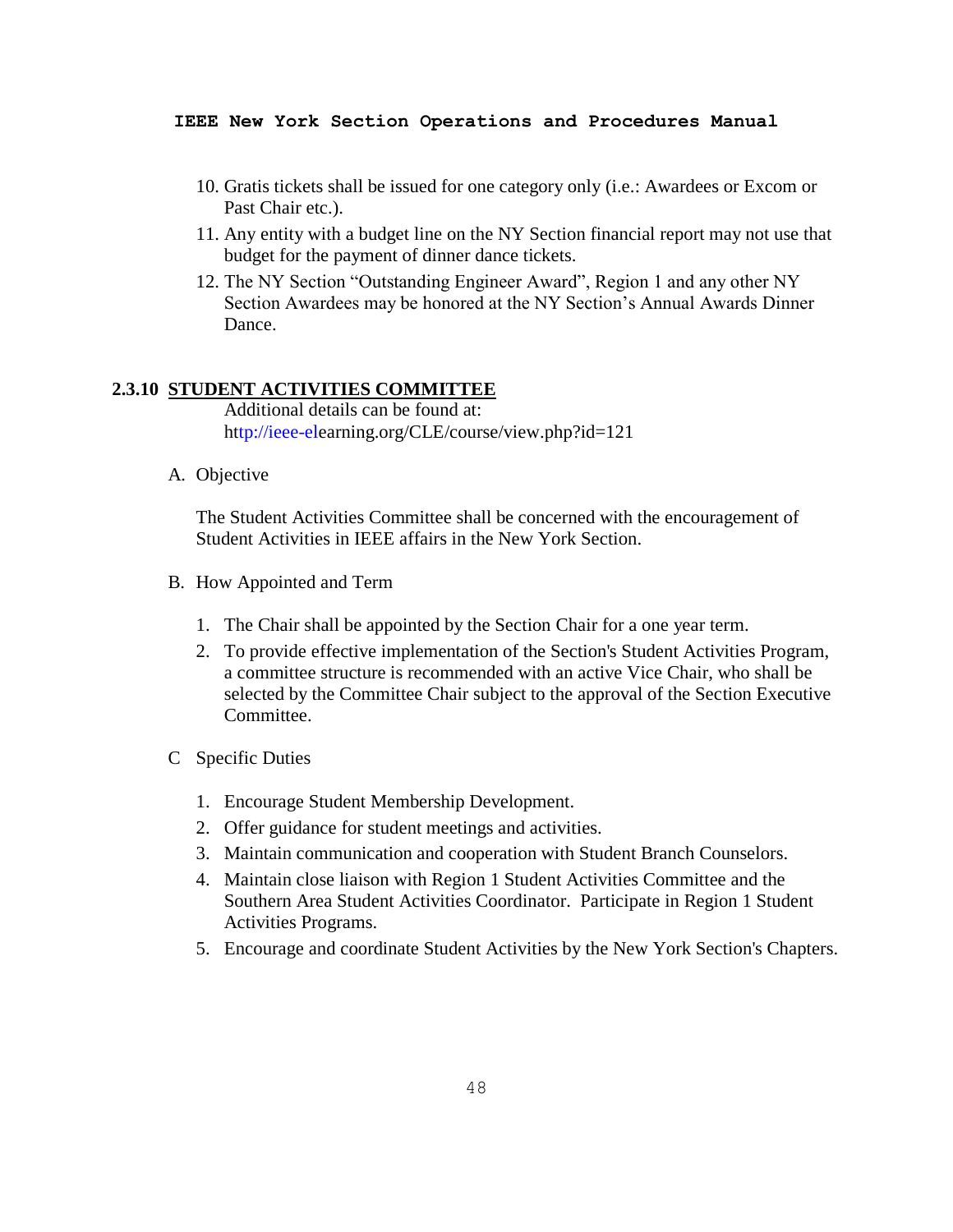In addition to the above IEEE Headquarters has issued the following Job Description for this position:

- a. Become familiar with IEEE Student Activities-related programs through contact with the Regional Student Activities Chair (RSAC), Regional Student Representative (RSR), the Student Concourse web site at www.ieee.org/students and IEEE Student Services Staff.
- b. With the approval of the Section Executive Committee, plan and execute training programs to address the needs and concerns of Student members and promote active involvement with IEEE after graduation.
- c. Serve as liaison to Student Branch Counselors and Student Branch Chairs in the Section to maintain communication with the Section and to help develop S-PACs (Student Professional Activities Conference).
- d. Provide a regular report to the Section Executive Committee about the status of Student Activities programs in the Section and in the geographic area. Remind the Section that Sections receive a rebate for Student members.
- e. Pass on to successor all relevant records of office at the end of term.

The duties and responsibilities of the Section Student Activities Committee and covered in the IEEE MGA Operations Manual, Section 9. Check references above

D. Reference Material

New York Section - Student Branches

A listing of the 18 Student Branches follows:1. Vaughn College

- 2. Borough of Manhattan CC
- 3. Bronx Community College (Day) (2 year)-College of Aeronautics
- 4. Columbia University
- 5. Cooper Union
- 6. Manhattan College
- 7. City College of New York
- 8. New York City College of Technology (2 year)
- 9. University of N. Y. State Maritime College
- 10. NYU/Polytechnic University
- 11. Pratt Institute
- 12. Queens College N. Y.
- 13. Queens borough Community College (2 year)
- 14. College of Staten Island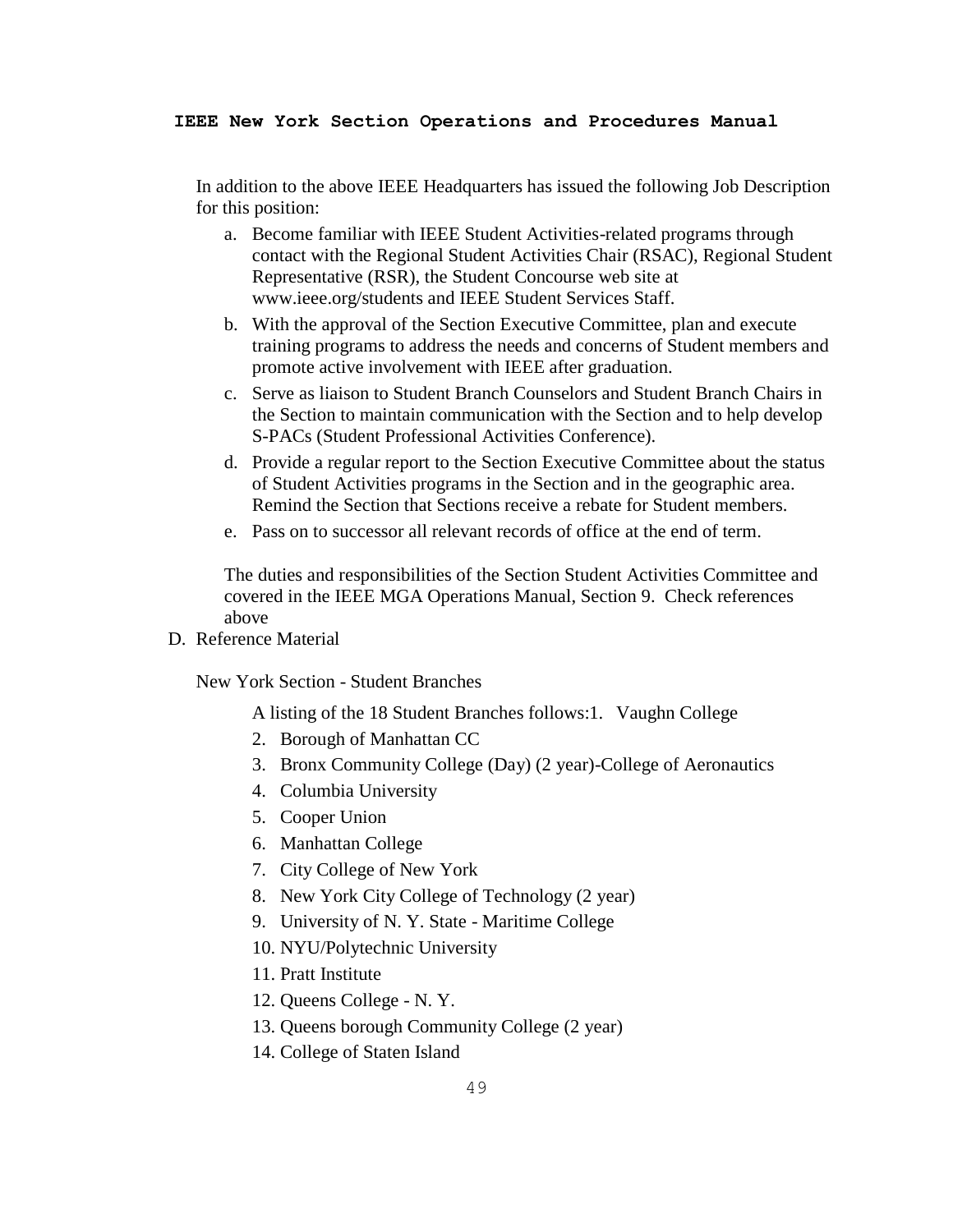15. Iona College

- 16. Technical Career Institute (2 year)
- 17. SUNY Westchester
- 18. Long Island University/Brooklyn Campus

A listing of the seven Student Branch Chapters is as follows:

Communications Society - COM 14 City College of New York

Microwave Theory & Techniques - MTT-17 City College of New York

#### Computer Society - Comp - 16

- 1. College of Aeronautics
- 2. Columbia University
- 3. Polytechnic University
- 4. Queens borough Community College
- 5. Technical Career Institute

## **2.3.11 STUDENT REPRESENTATIVE**

Additional information can be found at: <http://ieee-elearning.org/CLE/course/view.php?id=131>

- A. The Student Representative is appointed by the Section Chair from one of the student Branches of the Section.
- B. The Student Representative's specific duties are:
	- 1. Attend New York Section Executive Committee meetings.
	- 2. Advise the New York Section on student concerns.
	- 3. Participate with the Student Activities Committee in advancing IEEE objectives in the student Branches.
	- 4. Enhance communications between the New York Section and the Student Branches.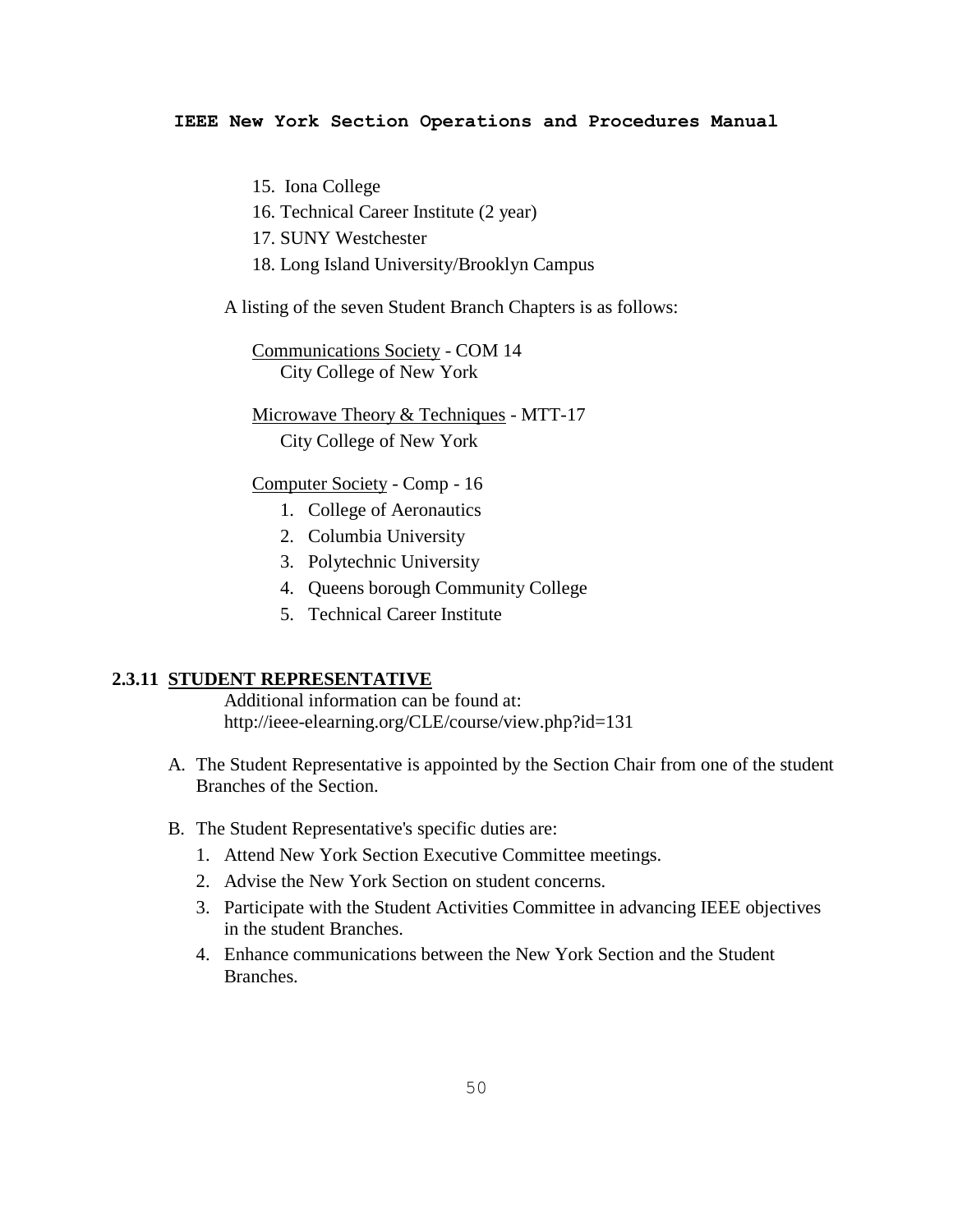# **2.4.0 AD-HOC COMMITTEES**

Among the committees that may be established by the NYExCom are the following:

- 2.4.1 Audit
- 2.4.2 Conference Coordination, Meetings, Papers and Program Coordination
- 2.4.3 Ethics Committee (See APPENDIX E)
- 2.4.4 Pre-University Committee

The duties and responsibilities are identified in the following pages.

## **2.4.1 Audit Committee**

A. Objectives

The purpose of the Audit Committee is to provide surveillance of the financial activities of the Section, to approve a new baseline for the bookkeeping system, and to apprise the Chair and the Executive Committee at the first Section meeting following the Audit Completion, of the financial status, of problems or of improvements that can be effected.

B. How Appointed and Term

The Chair of the Audit Committee is appointed for 1 year ending December  $31<sup>st</sup>$  and is usually the incoming Vice Chair of Chapter Operation and is appointed by the Section Chair. Members of the Committee should be past Treasurers of the Section or have external financial and budgetary experience.

C. Specific Duties

The primary responsibility of the Audit Committee is the audit of financial records of the Section Treasurer at the close of the year. The books shall be closed following the December meeting. The audit of at least the bank balance must be completed by the end of January and the entire audit should be completed before the March meeting.

The following are the basic steps which must be completed:

- 1. Running account by number, of all outgoing transactions:
	- a. Check that receipts are attached when appropriate.
	- b. Check each item on the voucher for matching check and cross check against the correct account number.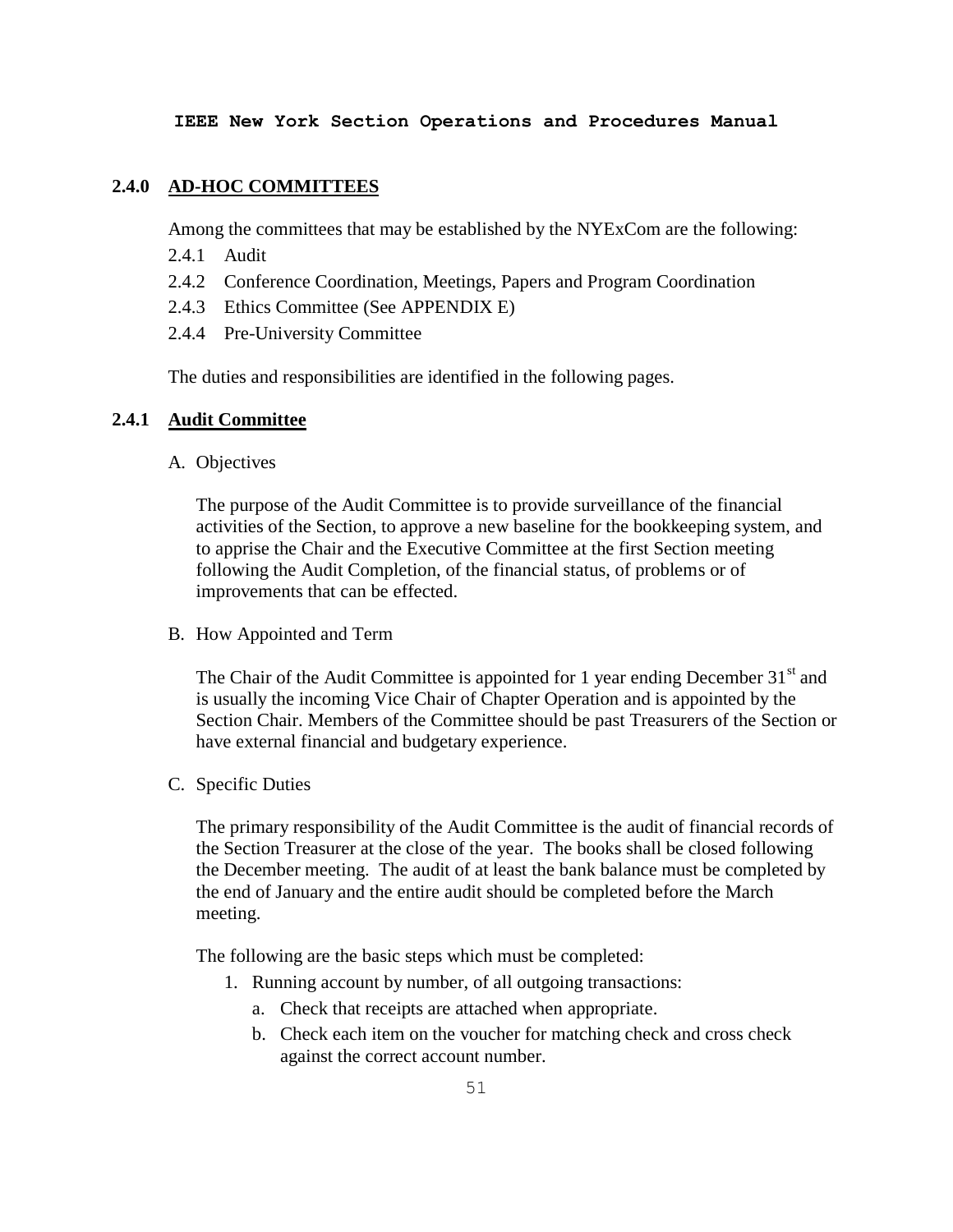- c. Verify that expenditure was authorized by the appropriate Chapter or Section Officer.
- 2. Running account, by number, of all incoming transactions: Check each item on the voucher for matching deposit and cross check against correct account number.
- 3. Verify all accounts payable.
- 4. Verify all accounts receivable.
- 5. Using last year's audit, establish net worth, Checking account balance, IEEE Concentration Bank balance, and Other investments, such as; Long Term Investments Account, Accounts Payable, Accounts Receivable,
- 6. Status of Section Publication Account Start In & Out Finish Verify each cash flow item - Net.
- 7. Verify Annual cash flow income expenses
- 8. Develop new Net Worth, December 31
- 9. Check against Section Treasurer's Reports.
- 10. Make certain account totals conform to Treasurer's totals.
- 11. Summarize Accounts Receivable and Accounts Payable.
- 12. Prepare listing of outstanding checks.

Upon completion of the audit, the Audit Chair should prepare a report addressed to the Section Chair, giving the status of the books, a copy of an approved December Treasurer's Report, and any recommendations or counsel.

## **2.4.2 Conference Coordination Committee**

1. How Appointed and Term

The Conference Coordination Committee Chair is appointed by the Section Chair for 1 year ending December 31.

- 2. Specific Duties
	- A. Encourage IEEE entity conferences to be held within the New York Section as jointly sponsored or with New York Section Participation.
	- B. Encourage Society Chapters within New York Section to invite their Society's Conferences to be held within the Section's territory and to act as participants.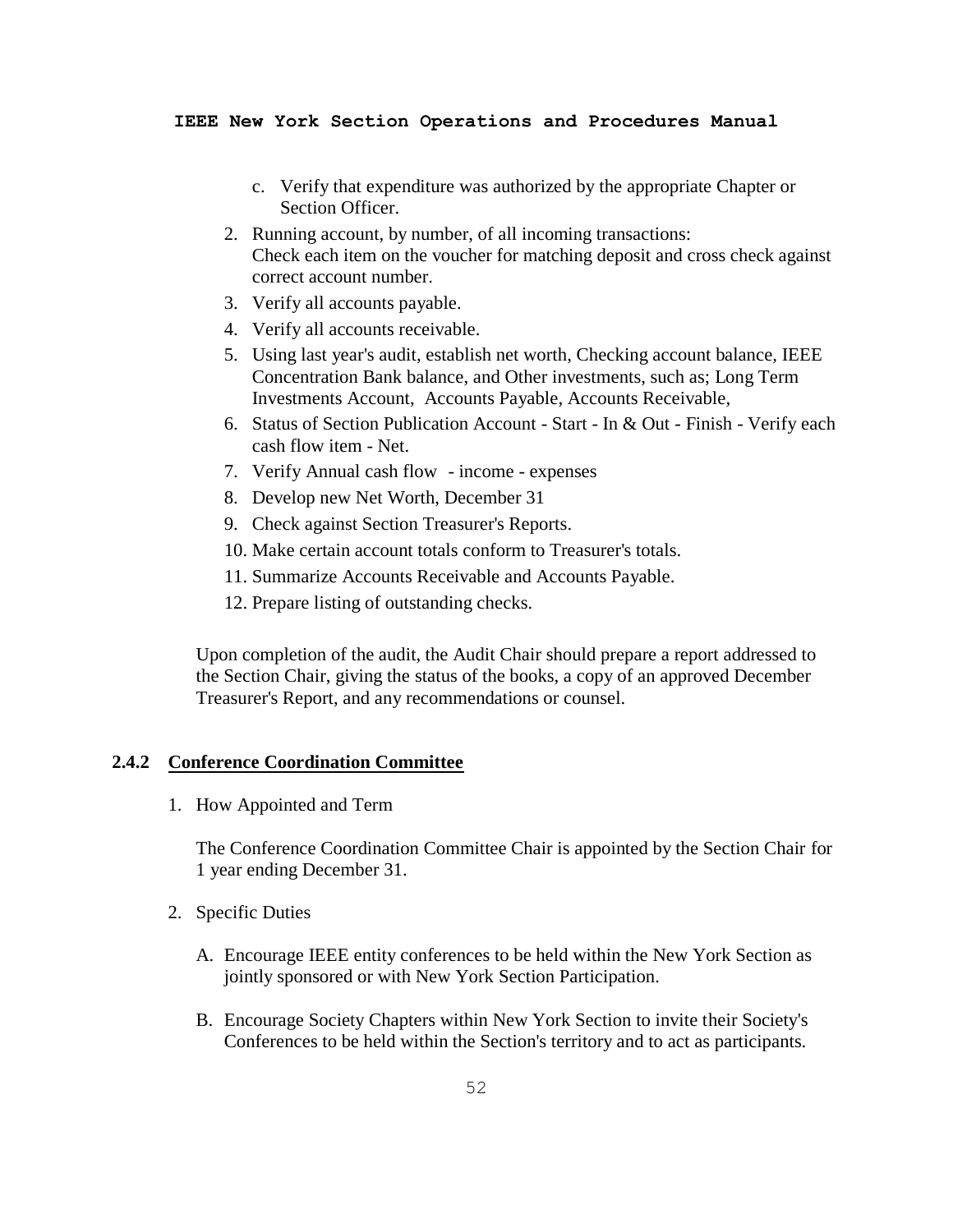- C. Monitor conferences scheduled to be held within the Section and encourage cooperation and participation. Ensure proper formal concurrence procedures have been followed.
- D. Follow-up to ensure conference needs have been adequately addressed within the Section.

## **2.4.3 Ethics Committee** (Also See Appendix E) (Reference IEEE Policies, Section 7 - Professional Activities [Part A - IEEE

- Policies] 7.8 IEEE Code of Ethics)
- A. How Appointed and Term

The committee would be convened by vote as a result of a motion

Committee members would be composed of members of the NYEXCOM and would be appointed directly by the Chair of the Section.

The duration of the term for the committee would be a fixed time after which the committee would be disbanded.

Through its Ethics and Member Conduct Committee, IEEE aims to:

- Foster awareness on ethical issues:
- Promote ethical behavior amongst those working within IEEE fields of interest;
- Create a world in which engineers and scientists are respected for exemplary ethical behavior.

## 2.4.4 **Pre-University Committee**

The mission of pre-university activities throughout the IEEE is to promote and enhance the level of technological literacy and interest of pre-university students and educators globally. The mission of the MGA Pre-University Committee is to engage IEEE members in these activities by providing a strong link from the member to pre-university activities across IEEE operational units. It may also include the development of programs to support pre-university goals.

## Functions

• The Committee shall be the MGA pre-university point of coordination: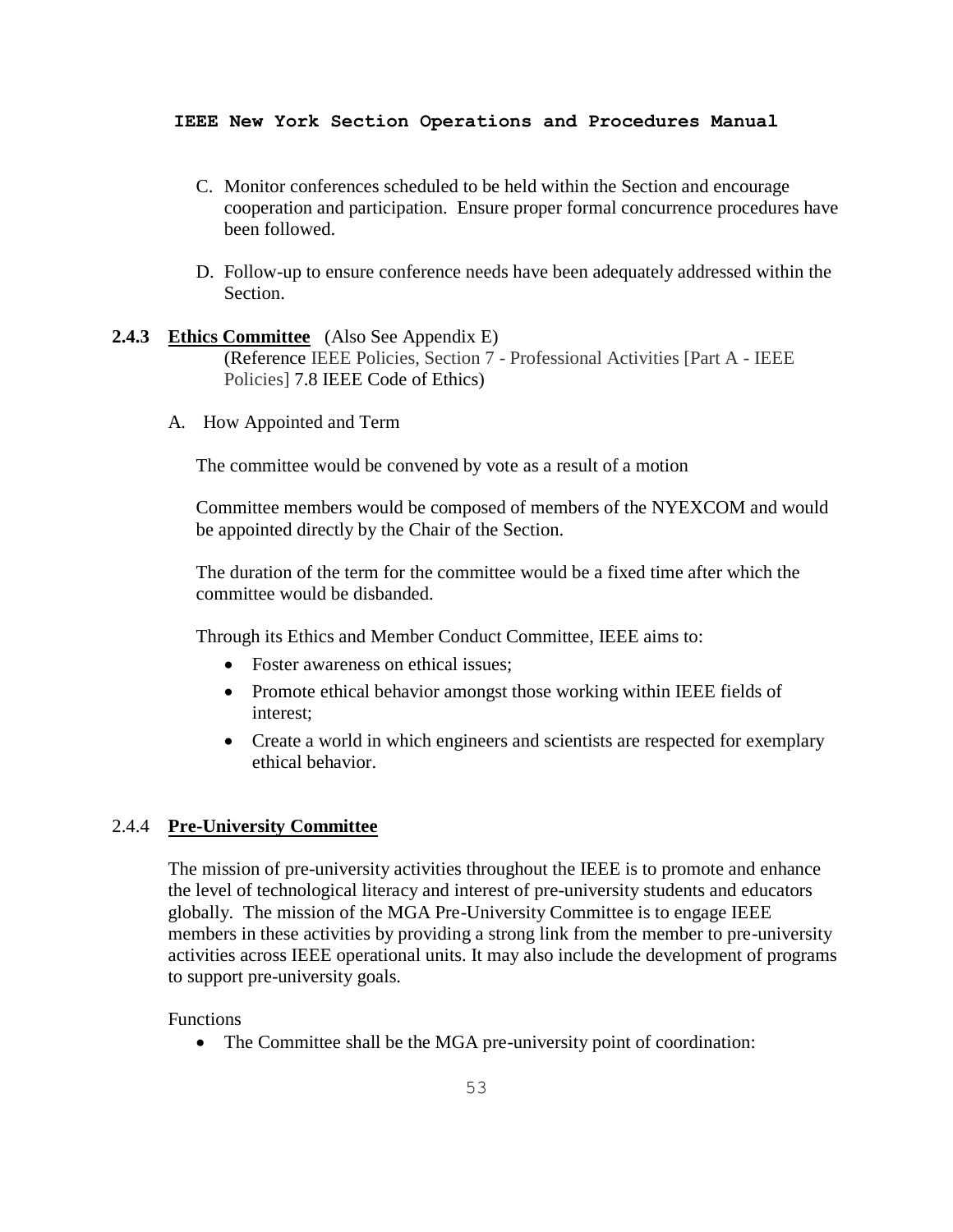- Work with the Region 1 EAB and IEEE-USA Pre-University committees to expand the network of Section pre-university education coordinators.
- Work with the Region 1 EAB and IEEE-USA Pre-University committees on the operational component of the non-member pipeline associated with pre-college students.
- Coordinate all involvement with IEEE Pre-University Clubs.
- Provide support to the educational interfaces at the local levels.
- **3.0 ELECTION PROCESS** (MGA Operations Manual 9.4 H Election Process is repeated here for convenience)

Section Election Process

- 1. Six months prior to the date of election, the Section Nominating Committee Chair shall issue a "Call for Nominations" for all positions elected at-large to all voting members of the Section via e-notice, Monitor Newsletter and/or Section Website.
- 2. Section members shall submit nominations within one month of the "Call for Nominations".
- 3. The Section Nominating Committee shall verify the candidates' eligibility and willingness to serve. The Section Nominating Committee shall also gather position statements and biographies of the potential candidates, as appropriate.
- 4. The Section Nominating Committee will select from all such submissions at least two but not more than three candidates for each position elected at large, and submit the slate of candidates to the Section Committee for ratification.(This should be at the September NYExCom meeting.)
- 5. The slate of candidates for elected office shall be communicated to the voting members of the Section not less than six weeks prior to the election date. In addition, provision shall be made in the communication process for petition candidates for these offices.
- 6. In addition to the candidates nominated by the Section Nominating Committee, individual voting members eligible to vote in such election may nominate candidates by petition. In accordance with IEEE Bylaw I-307.17, "the number of signatures required on a petition shall be determined as follows. For all positions where the electorate is less than 30,000 voting members, signatures shall be required from 2% of the eligible voters. For all positions where the electorate is more than 30,000 voting members, 600 signatures of eligible voters plus 1% of the difference between the number of eligible voters and 30,000 shall be required." The petition shall be completed at least 28 days before the date of the election.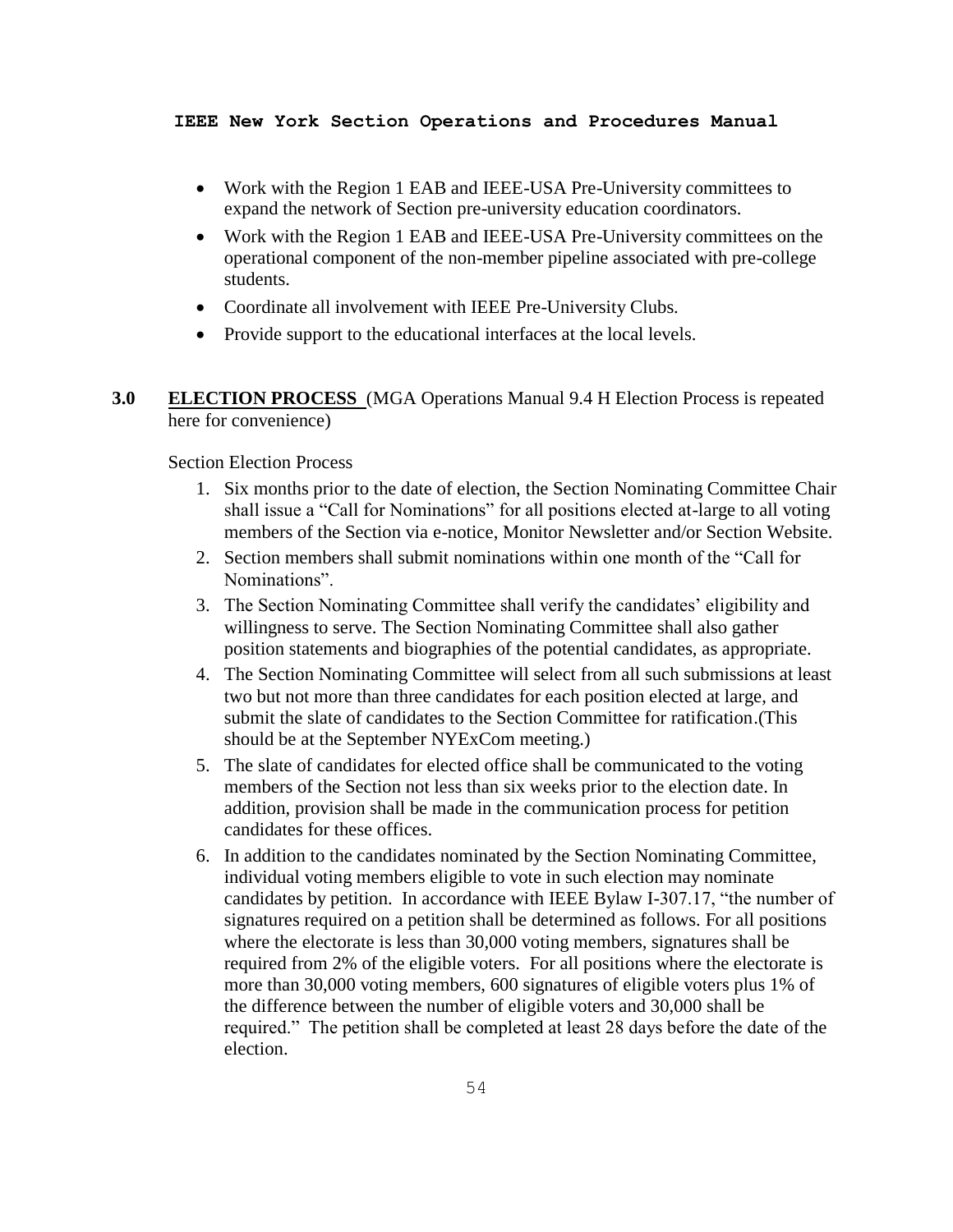- 7. The entire slate of candidates for office shall be communicated to the voting members of the Section not less than two weeks prior to the election date.
- 8. The election process shall be by secret ballot.
- 9. The Section Chair shall submit the names of up to three members of the Section to serve as a Tellers Committee, to the Section for approval. After the tally of votes, the Tellers Committee shall report the results of the election to the Section Chair. The Section Chair shall inform each candidate for office of the results of the election prior to announcing the results to the Section membership.

# **4.0 CHAPTER, AFFINITY GROUPS AND SUBSECTION OPERATIONS**

- A. The purpose of each Chapter, Affinity Groups (AG) and Subsection in the New York Section is to identify and satisfy the needs of its members through technical meetings, symposia, field trips and other media. At the same time, each should abide by the rules and regulations for operation set forth in the IEEE Section Manual and in the New York Section O&P Manual
- B. The New York Section Executive Committee permits one major variant in financing; any Chapter, Affinity Group or Subsection that is self-supporting may hold and dispense its own generated funds, if it so desires, with the advice and consent of the Executive Committee and with the provision that it must submit a budget and provide financial accounting as scheduled. Such funds shall remain the property of the Institute and assignable to the Section on demand.
- C. Highlights of the important rules and regulations to successful operation are:
	- 1. Each Chapter, AG or Subsection needs to establish an Administrative Committee and the officers required to fulfill the charter, and needs to set up operating procedures; an Annual Calendar (see Appendix B); and hold annual elections. Nominations and proposed elections must be advertised in the Section Publication. Other means of advertising the elections to all members in addition to the Section Publication may be used.
	- 2. The Chair of each Chapter, Affinity Group or Subsection is a voting member of the Section Executive Committee (NYExCom). He (or she) or their delegate is expected to attend each meeting of the NYExCom. Approval of the Section, where required, for items such as the budget, meeting calendar or unusual expenditures are to be requested through the appropriate Committee or at Executive Committee Meetings.
	- 3. Each Chapter, AG, and Subsection shall prepare minutes of all its meetings and report to NYExCom's monthly meetings, with copies given to the New York Section's Chairman, Vice Chairman-Operations and Secretary.
	- 4. Organize and pre-plan activities on an annual basis, preferably in line with the Section's calendar year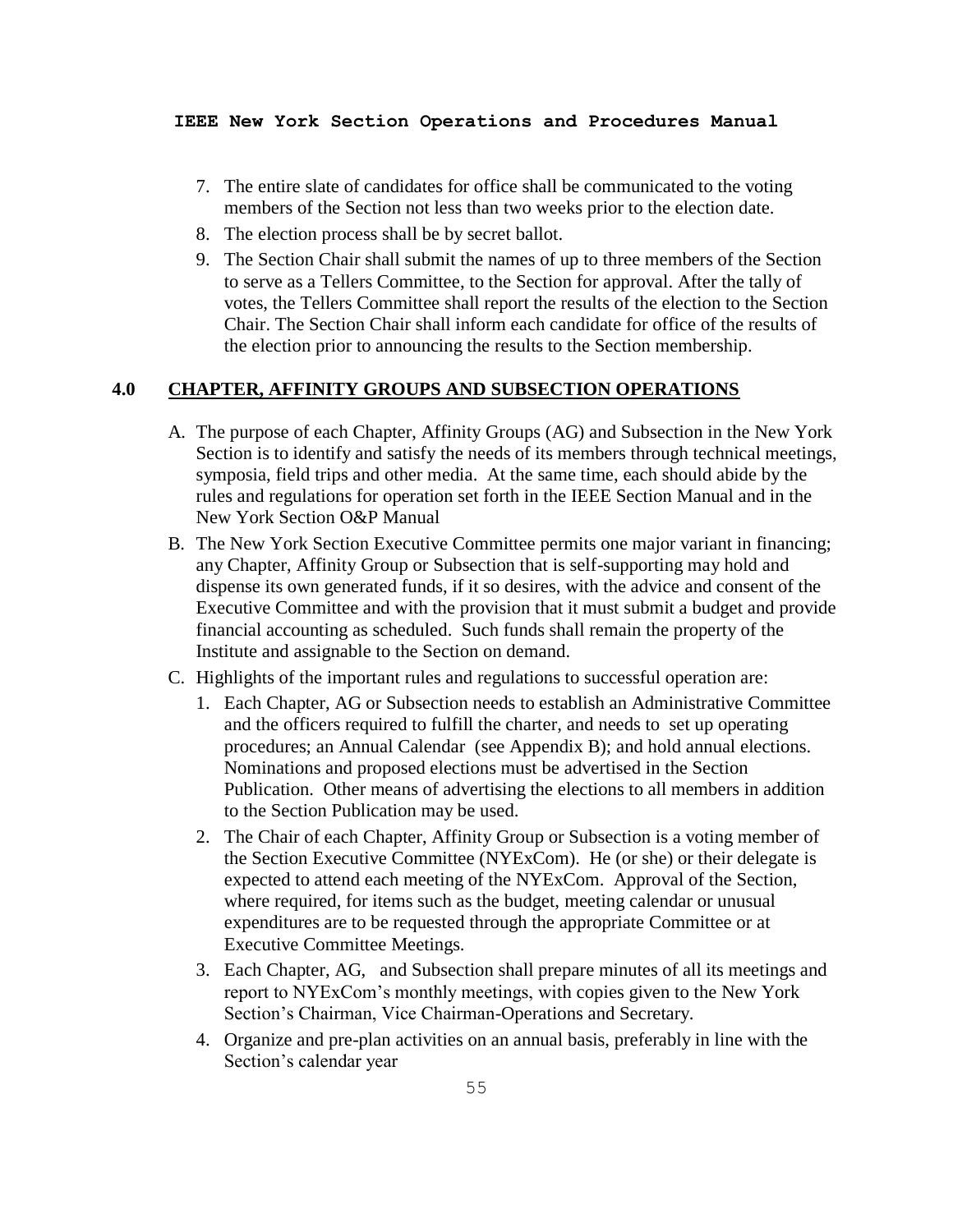- 5. Prepare a proposed schedule of activities, by the December meeting, for the coming year and forward to the Section Meetings, Papers and Program Coordination Committee (MP&PC) Chair and the Section Secretary. Tentative dates and subjects will suffice. As changes occur in the plans or as subjects and speakers are firmed up, the MP&PC Chair and Section Secretary should be notified. Conflicts of dates and topics can be avoided if calendar of Section activities can be furnished to Executive Committee members on a timely basis.
- 6. Sponsor no less than two technical meetings per year (five minimum for Subsections). These must be publicized to the total Section membership in the Section Publication, Monitor.. Special mailings may also be used if within the approved budget.
- 7. All technical meetings shall be reported to the Section Secretary with a copy to the MP&PC Chair, using the standard reporting from (L-31). Rebates from headquarters depend on this reporting.
- 8. Prepare and send to the Section Budget Committee Chair and Treasurer, a preliminary budget in December for the coming fiscal year per the Bylaws indicating the anticipated expenses and income in itemized form.
- 9. Funding by the Section will take place only after the Section Budget Committee has recommended an annual budget and approval by the Section Executive Committee of the proposed budget. Reimbursement for meeting expenses will not be processed prior to receipt of the meeting L-31 report.
- 10. Financial statements for calendar year end must be submitted by mid-November. These should show the financial condition for the beginning of the calendar year till mid-November on a total cash flow basis (expenses and income) during the year.
- 11. The Section Treasurer will authorize the expenses and provide payment based on supporting receipts, properly executed expense voucher, and corresponding L31 forms. This voucher will become an integral part of the Section record. Expenses vouchers exceeding the approved budget by the lesser of 10% or \$25 will not be paid without the action of the Executive Committee after explanation by the Chapter,AG,or Subsection at the NYExCom meeting..
- 12. The Chapter, AG or Subsection Chair shall submit an annual report to the Section Chair by the end of November. It shall include a summary of activities for the past year, including technical meetings, symposia, lectures and Chapter (etc.) Executive Committee meetings. Executive Committee members for the following year should be identified as well as the officers (with addresses). Recommendations for future operations should also be included.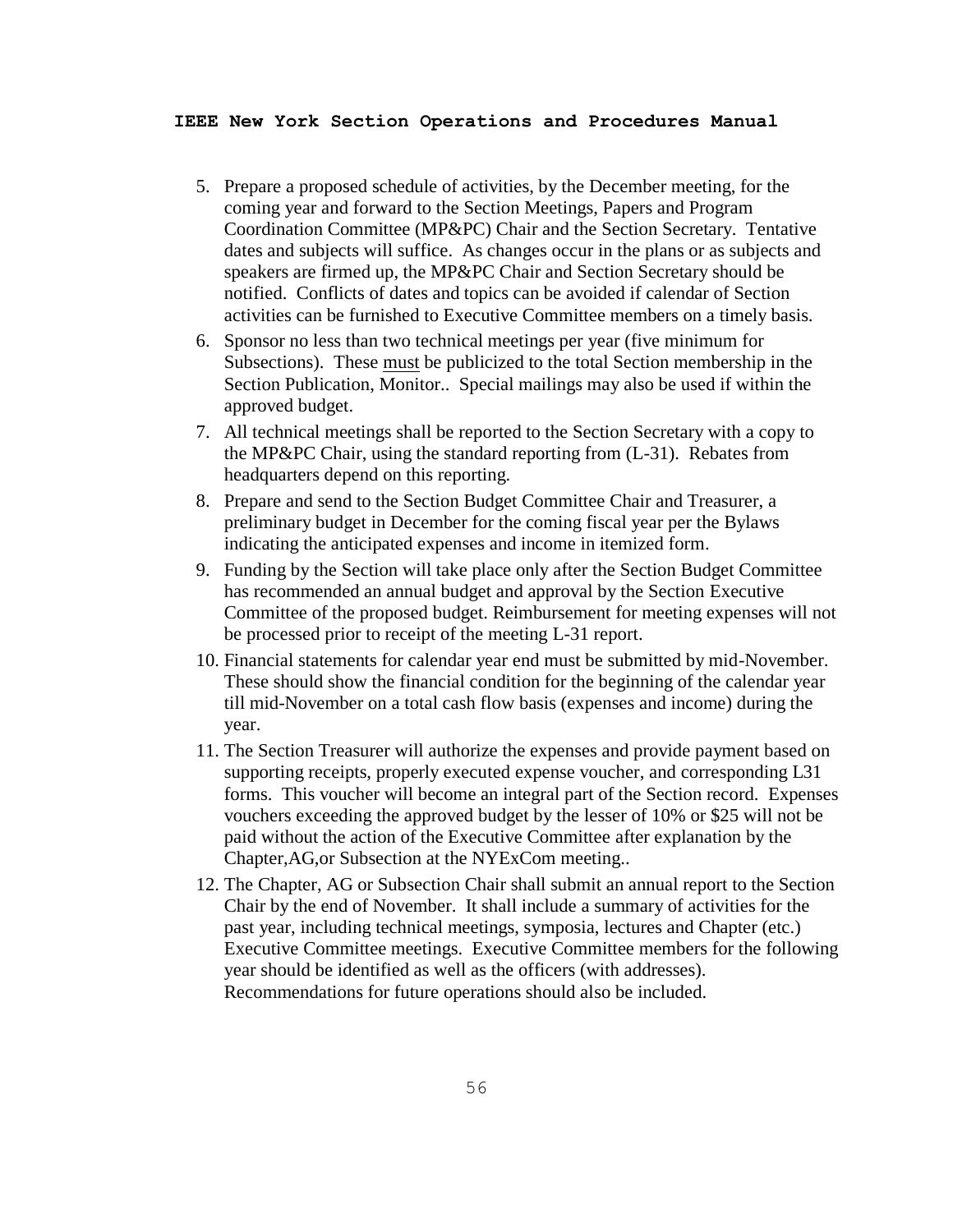These are only the most pertinent highlights for quick access. The IEEE Section Manual should be reviewed for understanding of your role in Section, Group and Society operations. They can only be as effective as the pieces they are comprised of. Your compliance with all the ground rules leaves time to seek answers to larger problems affecting IEEE.

## **4.1 AFFINITY GROUPS**

**Check out these sites for additional information <http://ieee-elearning.org/CLE/course/view.php?id=129> and http://ieee-elearning.org/CLE/mod/lesson/view.php?id=370**

# **4.1.1 CONSULTAMTS NETWORK**

**check out these sites for additional information <http://www.ieeeusa.org/business/startnetwork.asp> and http://ieee-elearning.org/CLE/course/view.php?id=129**

The Consultants Network is an Affinity Group of the New York Section.

- 1. Objectives
	- A. To provide a service to the IEEE members who are self-employed consultants or are considering to be self-employed consultants in the near future, and to provide service to related industries by developing and maintaining a database for matching Industry's needs with members' technical specialty.
	- B. To provide information and guidance of interest to the IEEE self-employed consultant by disseminating information to prospective consultants of industry requirements.
	- C. Hold periodic technical meetings at local venues on subjects that are of interest to consultants. Also, networking among consultants takes place prior to the technical meeting.
- 2. How Appointed and Term

The consultants Network Chair is appointed by the New York Section Chair for 1 year.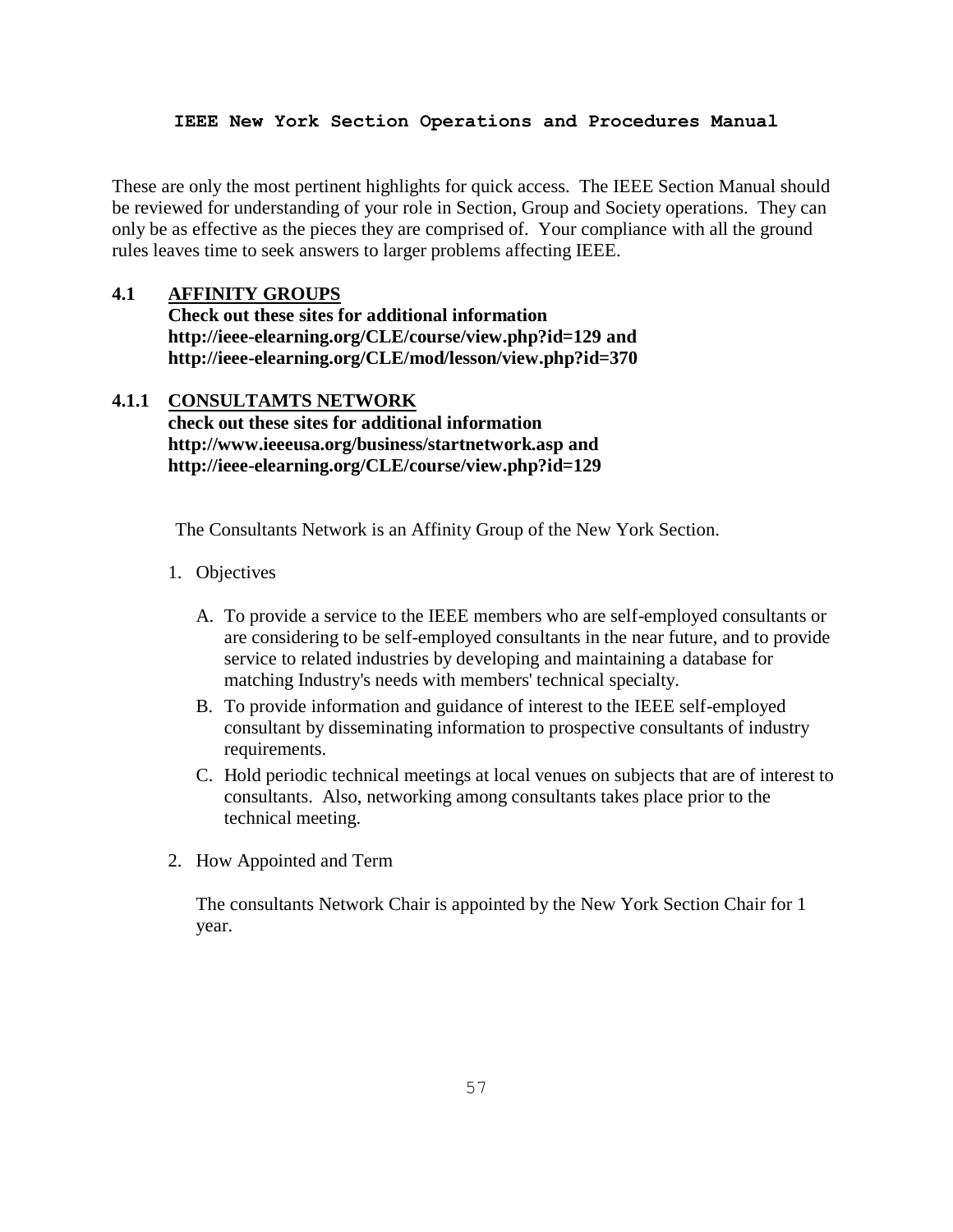#### **4.1.2 GOLD (Graduates of Last Decade)**

**Additional information can be found at** 

**[http://www.ieee.org/membership\\_services/membership/gold/index.html](http://www.ieee.org/membership_services/membership/gold/index.html) and at http://ieee-elearning.org/CLE/course/view.php?id=81**

#### **4.1.3 LIFE MEMBERS**

**Additional information can be found at [http://www.ieee.org/societies\\_communities/geo\\_activities/life\\_members/group\\_mana](http://www.ieee.org/societies_communities/geo_activities/life_members/group_management.html#sect4) [gement.html#sect4](http://www.ieee.org/societies_communities/geo_activities/life_members/group_management.html#sect4) and at** 

<http://ieee-elearning.org/CLE/course/view.php?id=80>

## A General Group Management

Responsibility for Life Members Group management shall rest with the Section/Council, which shall have control of all financial and other aspects of the Group in carrying out its activities.

Reasonable efforts should be made to notify all members of meetings. Methods of communication could be hard copy distributions, e-mail distributions in keeping with IEEE e-mail policies, and Group Web site updates. Not less than once a year, a hard copy mailing should be sent to the active Group membership, including at least the following information: how to remain in the IEEE Life Members Listing and how members may update their contact information in the IEEE master database. The Life Members Group may serve non-members wishing to receive meeting announcements or other Life Members Group publications.

## B Group Officers Positions

Officers of the Life Members Group shall be at least a Chair and a Vice Chair.

Each member of the Life Members Group Committee shall have attained IEEE Life member status and be an IEEE member of Member, Senior Member, or Fellow grade.

The Group Chair shall serve as Chair for all meetings. Duties include oversight and/or coordination of the Group activities, submission of brief summary of activities, and submission of reimbursement forms to the Regional Life Members Coordinator.

The Group Vice Chair shall assist the Chair in the coordination of all activities. At the request of the Chair or in the absence of the Chair, the Vice Chair shall chair meetings of the Group.

All Officers shall be elected annually. The term of office for all Officers shall normally be one year, but may continue until a successor has been duly elected and take office. The term of office will date from 1 January through 31 December.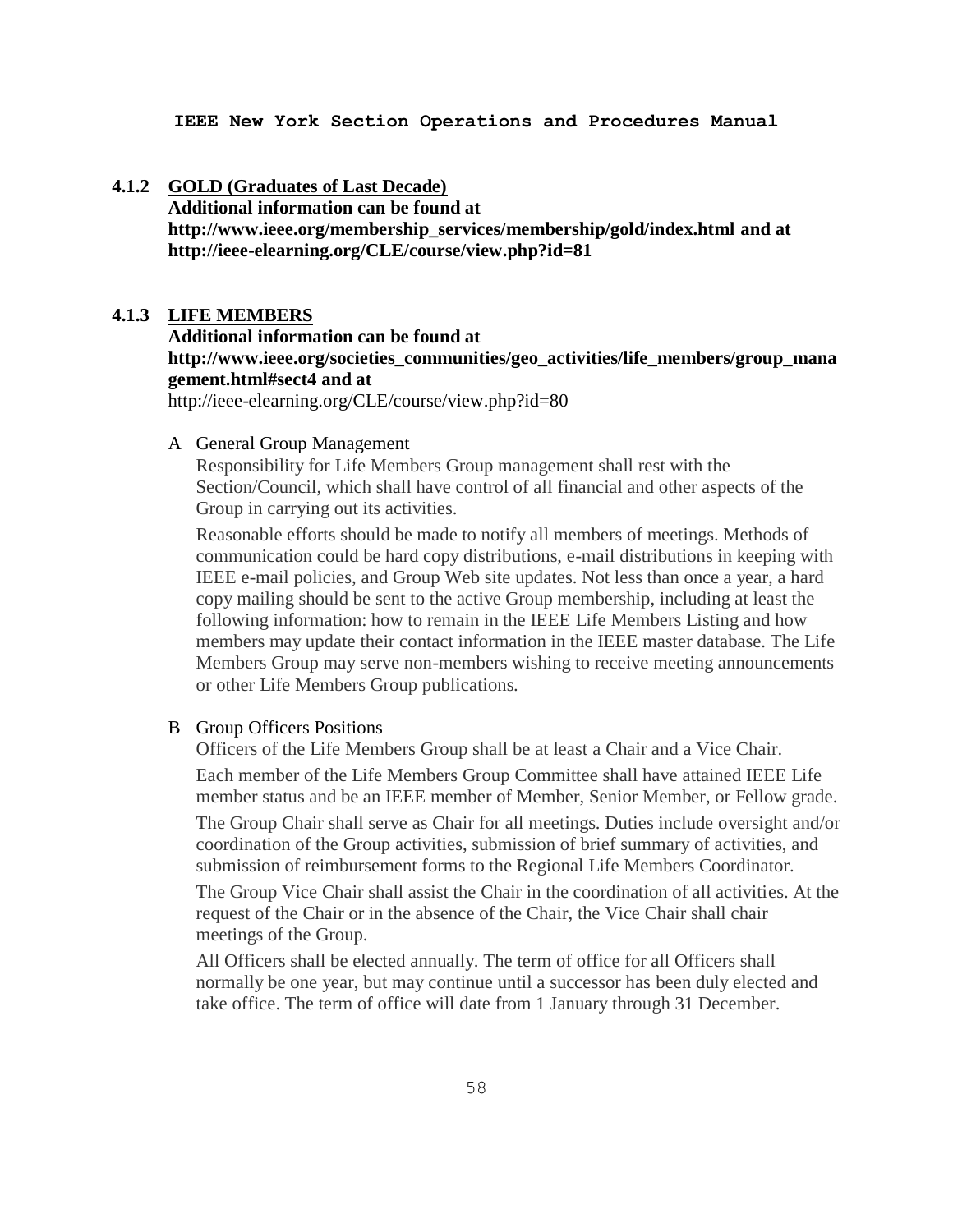#### C. Requirements for Membership, Meetings, and Activity

A Life Members Group shall be required to maintain a membership of not fewer than six (6) members and to hold not less than two programs per year, or to maintain a level of activity acceptable to the Regional Life Members Coordinator.

A Life Members Group shall submit annually a meeting report, a roster of Officers, and a budget proposal for the next year, to the Regional Life Members Coordinator.

# **4.1.4 WIE (Women in Engineering) Additional information can be found at http://ieee-elearning.org/CLE/course/view.php?id=92**

## **5.0 SECTION MANGER (Optional only when required)**

- A. The Section Manager is the General Manager of the New York Section. As such, his responsibility includes all services which will effectively promote Section activities as directed by the New York Section Executive Committee. To the extent of the available time and consistent with the efficient operation of the Section, the Manager shall provide support services to all Section officers, chapter and committee chairs.
- B. The Manger shall, in view of cost containment, strive to reduce the dependence of Section entities on outside services and IEEE Headquarters.
- C. The Manger shall promote the holding of conferences and seminars by IEEE entities within the New York Section territory. The Manager shall provide assistance and services to any IEEE entity desiring help for such conferences and seminars.
- D. The Manager may be he Editor of the New York Section Publication. And as such shall work to improve the appearance and effectiveness of this publication and encourage and promote interest in advertising.
- E. The Manager shall submit regular reports to the New York Section Chairman and Executive Committee. The New York Section manager shall take direction from the Section Chair and Executive Committee and act on recommendations of the Long Range Planning Committee as approved by the Executive Committee and be subject to a performance review by this committee each year.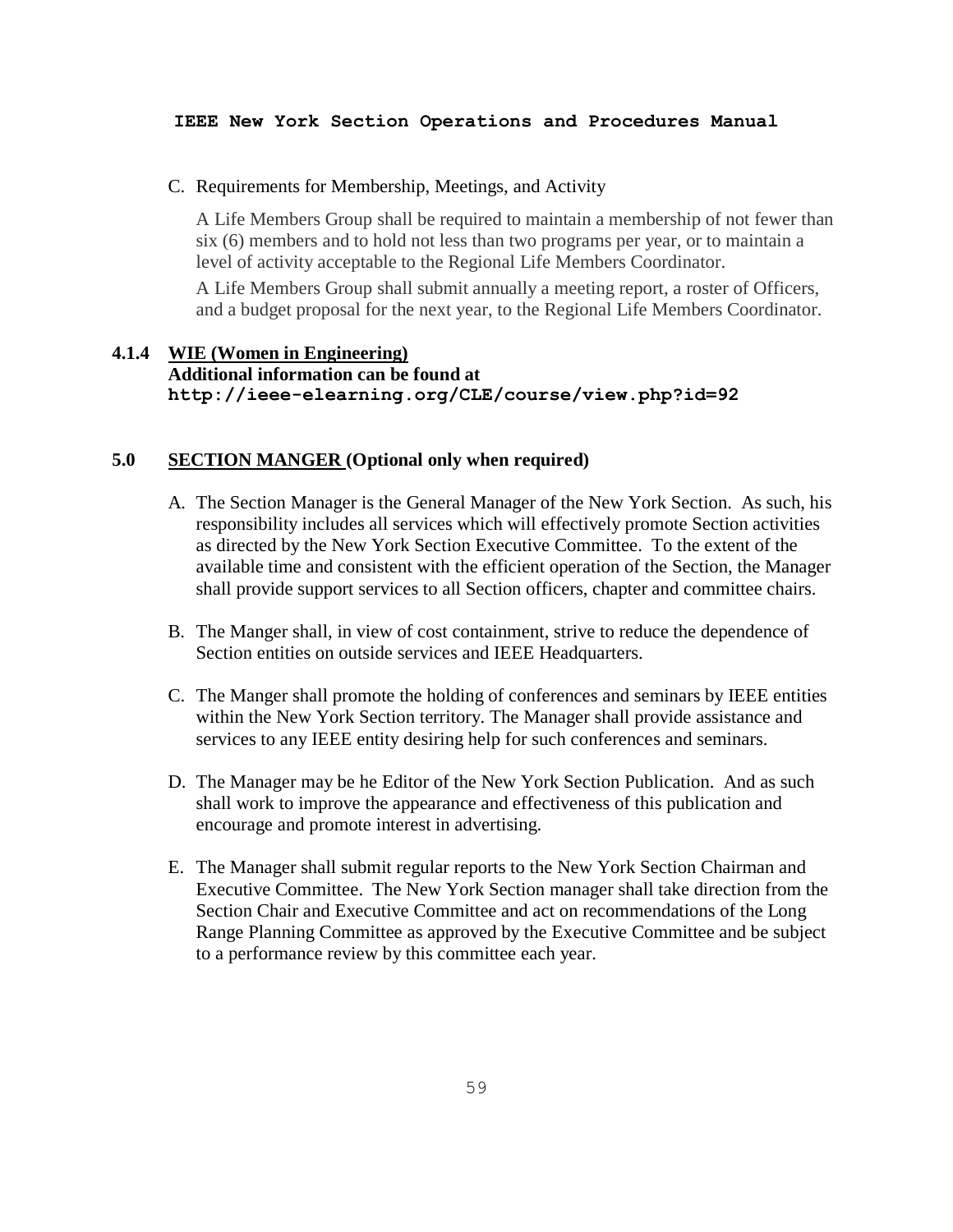## **6.0 METSAC**

- A. The Metropolitan Sections Activities Council or METSAC was formed to provide a common point from which the Council(consisting of the following Southern Area Sections: New York, Connecticut, North Jersey, Long Island, Jersey Coast and Princeton/Central Jersey Sections could discuss problems that crossed section boundaries. Key examples are the possibility of a joint publication, administration of joint Chapters and student activities on a metropolitan basis, and possible united IEEE action.
- B The Council is comprised of the present Section Chair and Junior Past Chair of each of the Sections with the leadership to rotate among the six Sections. A Chair, Vice Chair, Secretary and Treasurer will be selected each year with assignments given to each in the members of the areas of most concern. Each section has 2 representatives on the Council.
- C. Funding of this operation will be from the METSAC sections as needed.

# **7.0 REFERENCES**

The policies, procedures and Institute regulations are embodied in the following documents:

- 1. The IEEE Constitution
- 2. The IEEE Bylaws
- 3. The IEEE Policy Manual
- 4. The MGA Operations Manual
- 5. The IEEE Region I Bylaws (The IEEE Region I Bylaws cover the governing regulations at the regional level.)
- 6. [IEEE Center for Leadership Excellence](http://ieee-elearning.org/CLE/) http://ieee-elearning.org/CLE/
- 7. The Metropolitan Sections Activities Council (METSAC) Bylaws (The METSAC Bylaws cover the governing regulations at the Council level)
- 8. [http://www.ieee.org/about/corporate/governance/governance\\_index.html](http://www.ieee.org/about/corporate/governance/governance_index.html) WNC April 10, 2012 (Includes numerous comments & suggestions from Robert Pellegrino)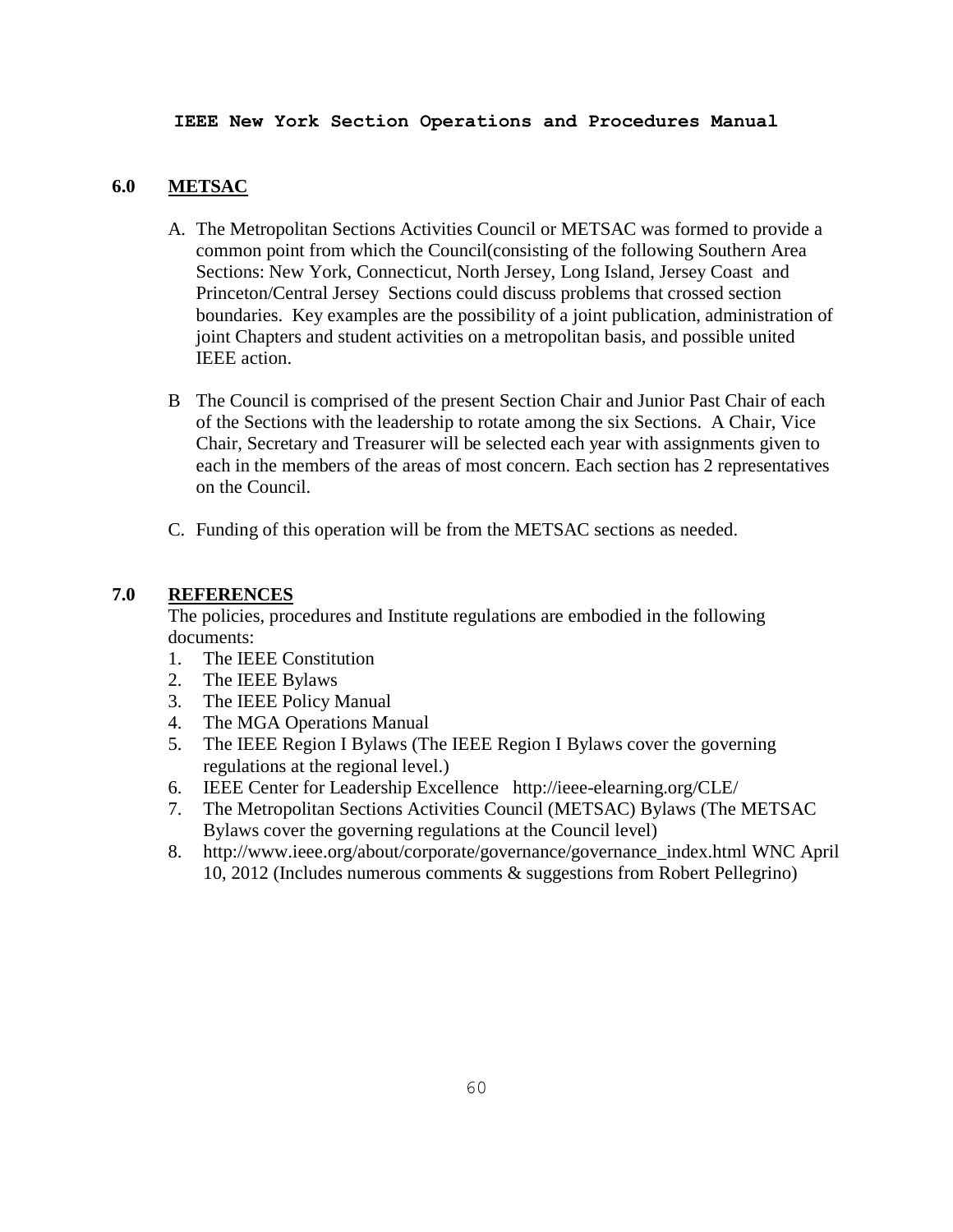## **Approval and Signature Page**

#### **IEEE**

## **NEW YORK SECTION**

# **OPERATIONS AND PROCEDURES (O&P) MANUAL Reference (MGA Operations Manual)**

Latest revision dated April 10 2012 was approved by the NYExCOM at the April 2013<br>NYExCOM meeting and submitted to the Region 1 Director for approval. Subsequently<br>the document was reformatted for appearance and minor gram

 $\overline{\mathcal{A}}$ 

| New York Section O&P Manual Chair, William N. Coyne                   |  |  |  |  |
|-----------------------------------------------------------------------|--|--|--|--|
| 6, 2013<br>ilber<br>Approval Signature<br>Date                        |  |  |  |  |
|                                                                       |  |  |  |  |
| <b>New York Section Executive Committee Chair, Dr. Shu-Ping Chang</b> |  |  |  |  |
| Date <sup>'</sup><br>Approval Signature                               |  |  |  |  |
|                                                                       |  |  |  |  |
| <b>IEEE Region 1 Director, Peter Eckstein</b>                         |  |  |  |  |
| <b>Approval Signature</b><br>Date                                     |  |  |  |  |

61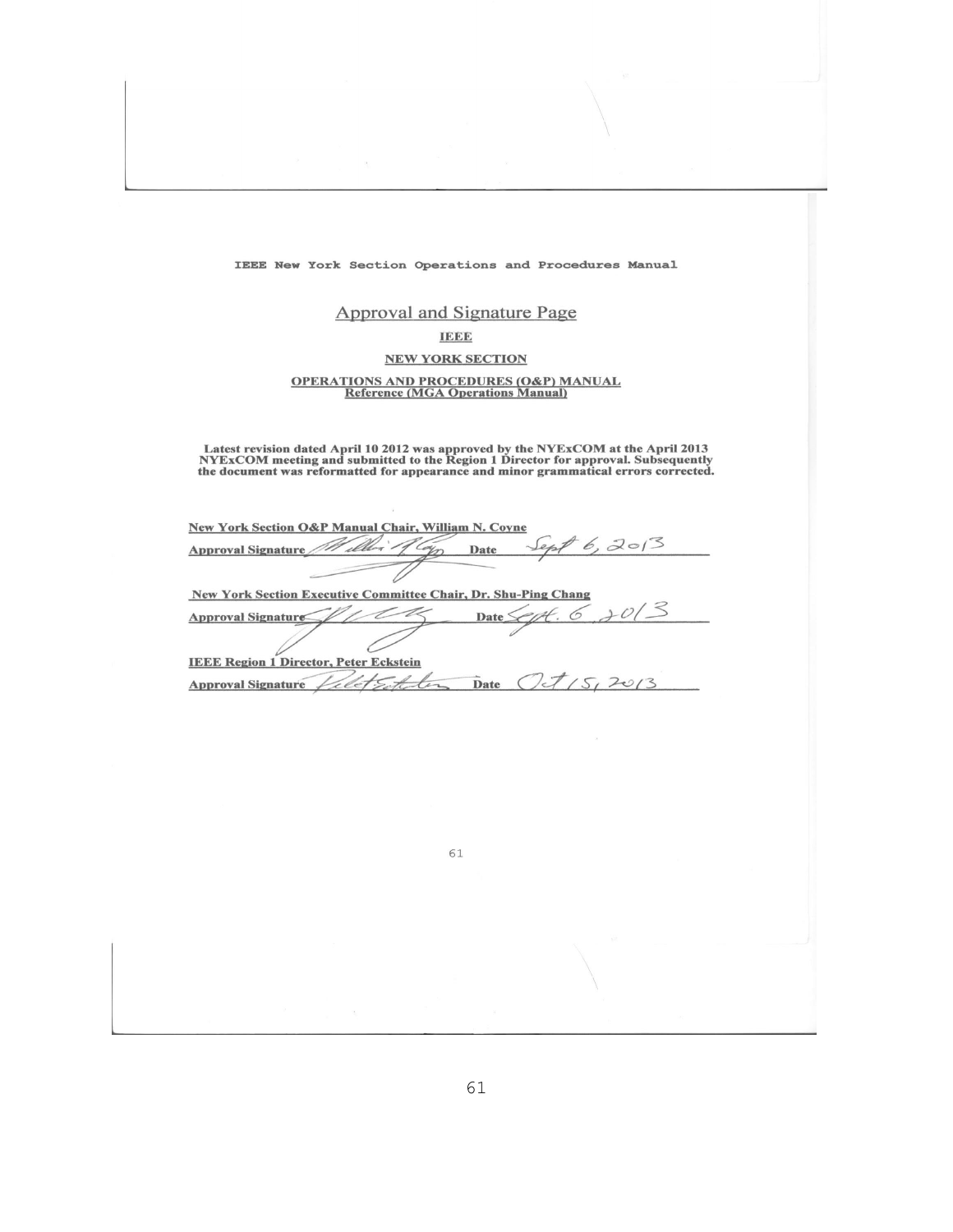# APPENDIX A **PUBLICITY AND PUBLIC RELATIONS GUIDE for the IEEE NEW YORK SECTION**

## **INTRODUCTION**

This guide is intended to aid the Publicity and Public Relations Committee Chair who has had little or no previous publicity experience. This Chair's job is to get as much coverage as possible in the news media of Section meetings, technical conferences and other activities. The ultimate objective should be to make the New York Section known in the business and professional community as an active, constructive organization that is benefiting industry, technology and the community as a whole.

The basic requirements for a Publicity and Public Relations Committee Chair are common sense and a desire to do a job well. It will also help if he has some writing ability, but enthusiasm and persistence can overcome shortcomings in this area.

Just remember that you will be dealing mostly with editors and reporters. Generally, they are an intelligent and understanding group. They will be receptive and often appreciative of your efforts, even though they might not always use the material you send them. There's no such thing as a publicity man who bats 1,000.

Don't get discouraged or angry if an editor does not print a story that is important to you. They may be faced with a shortage of space, a tight deadline, illness on their staff or any of a number of situations. Keep trying. There are precious few news media in any community, so make sure your relationship with newsmen remains friendly. No publicity is better than bad publicity.

Your term as Publicity and Public Relations Committee Chairman can be an enjoyable experience. Your rewards will be seeing your handiwork in print or on the air and knowing you have done a creditable job for the New York Section and the IEEE.

#### WHAT SHOULD YOU PUBLICIZE?

In a technical organization such as the IEEE, the opportunities for publicity are generally limited to announcements of meetings and post-meeting stories. If the Section hosts a national conference, you will have more chances for publicity. Occasionally, a member of the section may be guest speaker at a school or other organization. Take advantage of this type of opportunity when it develops, and make sure that the first sentence in your news release states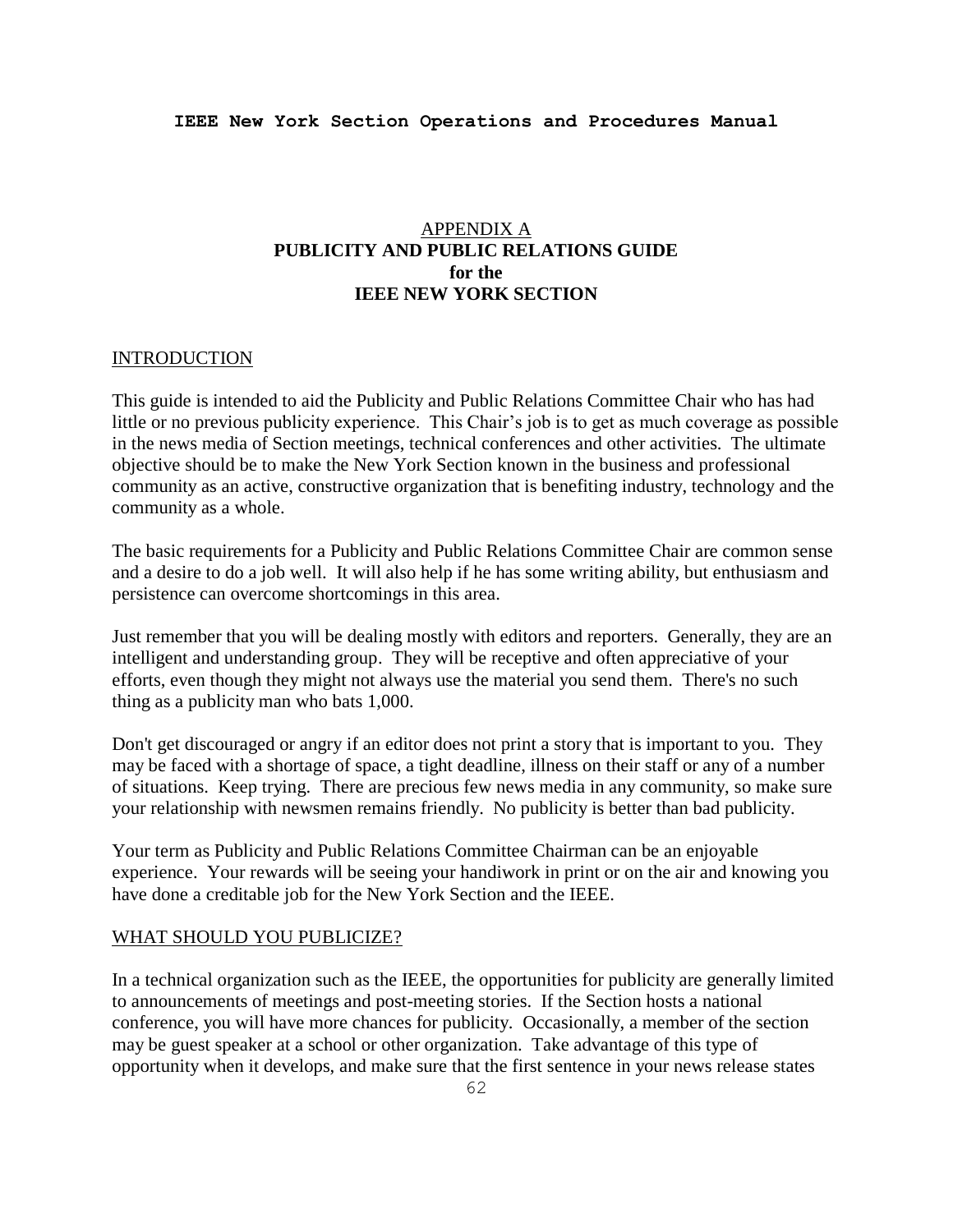that the speaker is an officer or member of the "New York Section IEEE". The best sources for chapter news are, of course, the Chapter Chair and Program Chair. Keep in frequent contact with these men to find out what is going on that might be newsworthy. Once a year, the New York Section elects officers. This makes a legitimate news item. Be sure to take advantage of it.

#### Meeting Announcements

A meeting announcement can be dull or it can be exciting, depending on your skill as Publicity and Public Relations Committee Chair. For example, which of the following would be more likely to hold a reader's attention?

--"There will be a meeting of the New York Section, IEEE, at 7 P.M. on Thursday, October 7, at the Plaza Hotel." or

--"The coming crisis in electrical power supply will be discussed at a meeting of the New York Section,at 7 P.M. on October 7, at the Plaza Hotel."

If you can come up with meeting announcements such as the latter, don't be surprised if a reporter or two shows up to cover the meeting.

#### Post-Meeting Stories

If the reporters don't show up, it will be up to your to prepare an interesting news release describing what happen or was said. Pick out one dramatic, controversial or startling remark -- if it was that kind of meeting -- and use it in the lead sentence of your news release. You'll be surprised how your batting average improves.

Some meetings will involve routine business of interest only to the Section members. In these cases, it would be just as well to forego a post-meeting story.

The post-meeting story will be one of your more trying experiences because you will be working against a tight deadline. Daily newspapers will want the story on the evening of the meeting or the following morning at latest. After that it is history and they probably won't use it. With weekly newspapers or trade magazines, you will have more time.

If you don't have time to write a story and send it to the newspapers, then jot down the main points you want to cover and then call the editor by phone. Ther editor may or may not take the story by phone, depending on how busy and how close the deadline is.

The phoned-in story saves time, but it has one major weakness -- a greatly increased chance of error. Misspelled names, wrong dates, and misquotes may appear in print and you, the Publicity and Public Relations Committee Chair, will get the blame. Play it safe. Whenever possible put the news item in writing.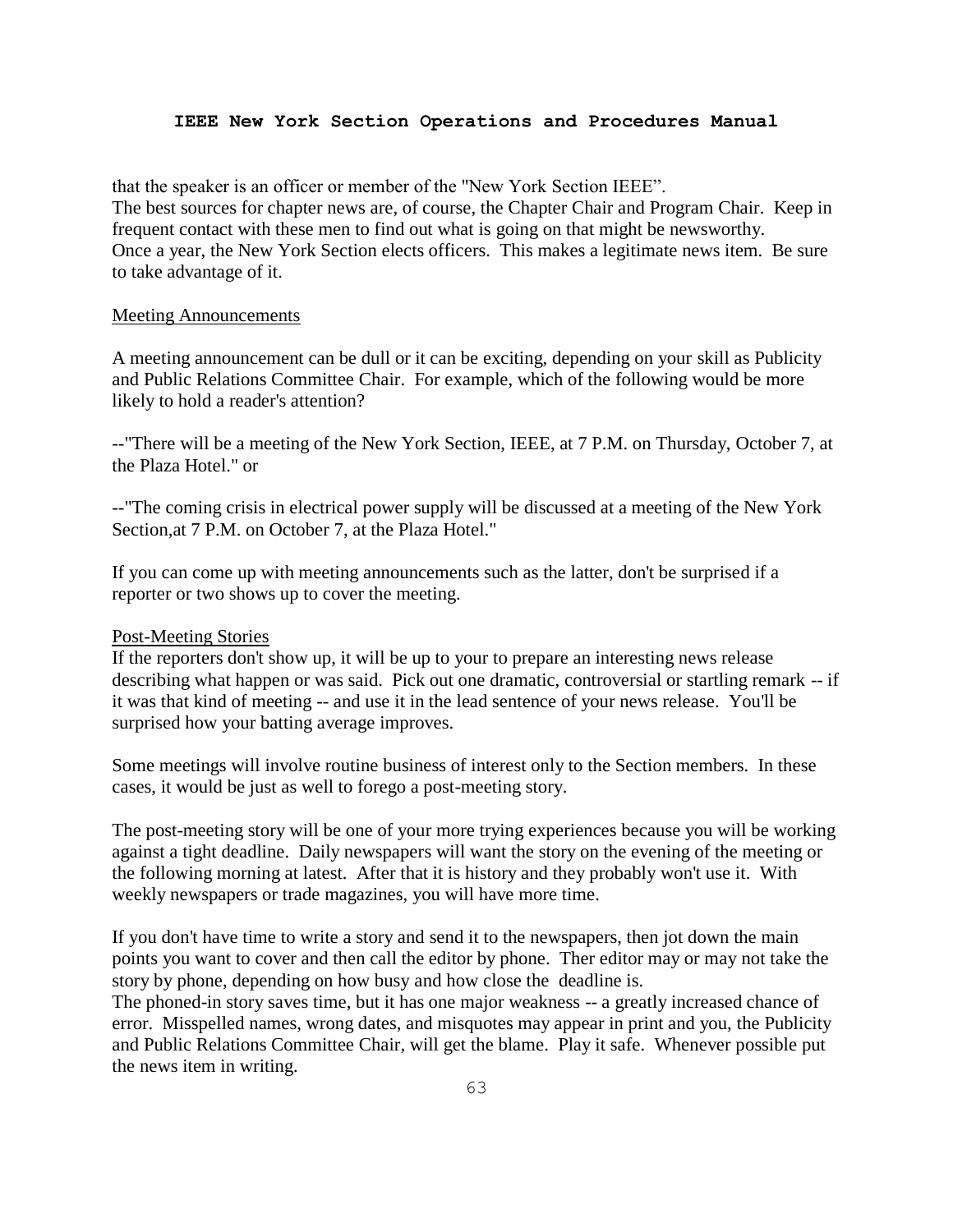## Technical Conferences and Symposiums

About three weeks prior to the meeting, send a personal letter with a copy of the advance program to the editor of each business publication you think might be interested. Invite the editor and/or the papers associates to attend.

Work thru the publicity department of the hotel where you're holding your meeting. They can be helpful in obtaining coverage of your meeting in special events magazines published in some cities, chamber of commerce magazines and similar publications. They may be able to help you with newspaper publicity, and also make sure your meeting is listed in the paper's "conventions this week" listings.

Don't neglect internal IEEE publicity. Have photos taken at the meeting; forward them to The Monitor for publication. Be sure to send a copy of all conference news releases to IEEE SPECTRUM and Society Newsletters.

Set up a small "Press Room" in which you have acomputer, a printer copies of meeting news releases and a copy of the meeting announcements for editors to review.

As Chair you should follow-up promptly on business publication editors' requests for copies of papers and additional information.

During the meeting, issue releases to the newspaper business editor describing briefly any paper presented that might have general interest. Newspaper editors are not interested in a paper on "medium scale integration as applied to computer peripheral equipment" but they might be turned on by one on "new ways to reduce thermal pollution effects of nuclear power plants."

## CONTACTING THE NEWS MEDIA

As mentioned previously, your news release, because of the nature of the New York Section, will usually be best suited for the business and industry pages of local newspapers and to the regional business and trade magazines in your area. In the case of local newspapers, it is best to address your envelope to the reporter or editor who handles business news.

Don't expect to get much response from radio or TV. There are a few stations that have community service spots where announcements are made for local civic organizations. Call the program directors of the stations in your area and ask if they can use your material. You will probably be told it's to too limited interest, but it's worth a try. Only if you have a well known personality for a guest speaker, or an unusual event of general interest, can you expect TV or radio pickup of your publicity material.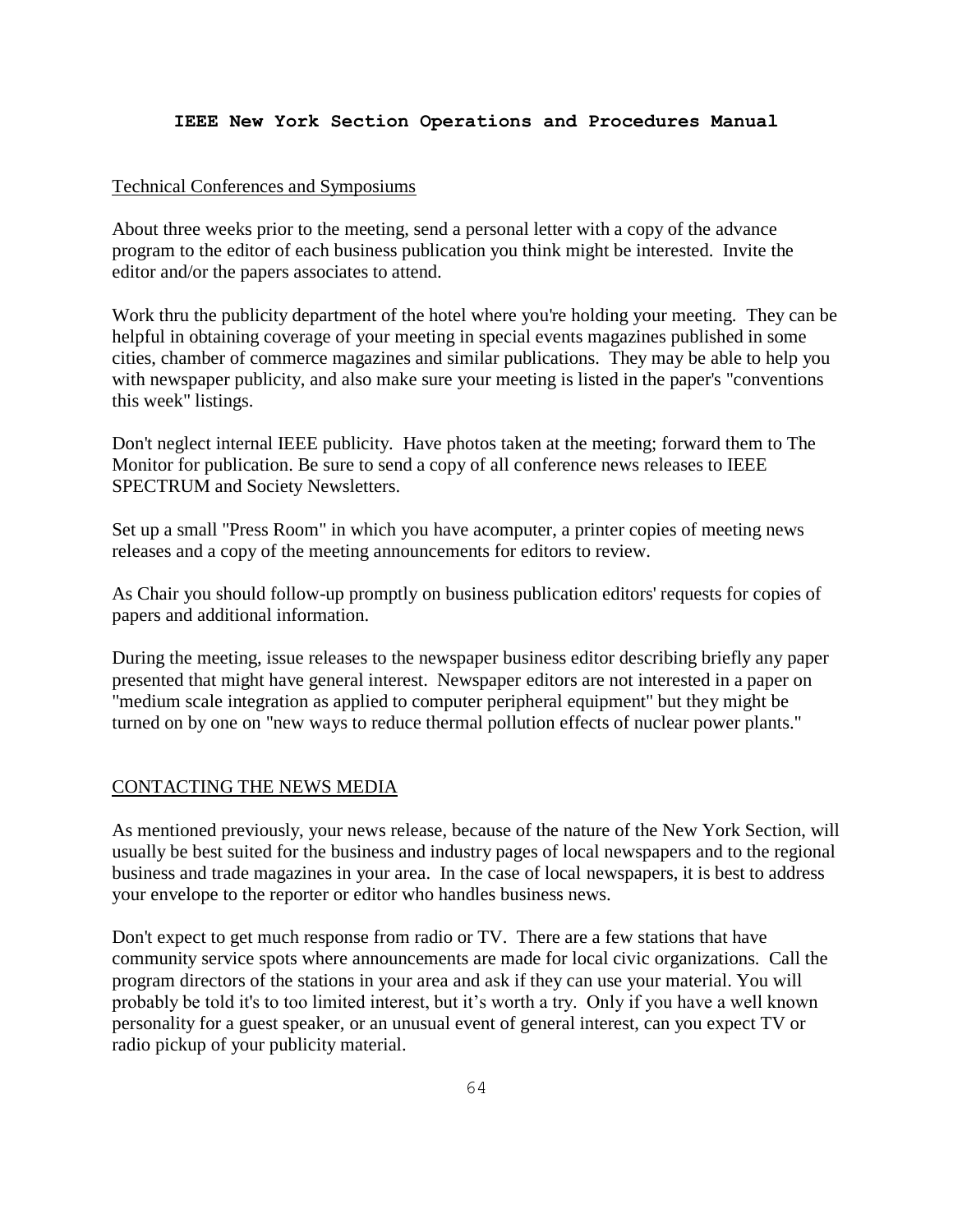There is another possible outlet for your publicity, local company employee magazines. Contact the editors of these publications. They will be receptive to items which mention Section members who are employees of their companies. Possibly you can even interest them in a feature story on your Section or technical conference, as the case may be.

Another publicity technique is the editorial interview. Your best bet here is usually the luncheon or dinner speaker scheduled for your meeting. If you know this speaker has something to say of general interest, call or write the business editor of each of your local papers and briefly tell them about the speaker and the subject; invite them or one of their reporters to attend the speech presentation and interview the speaker afterwards.

If the speaker really has something to say, in for example, something that would tie in with ecology or any other of today's "hot" news topics, notify the news editors of your local television and radio stations of the time and place of the speech; also invite them to cover the speech and interview the speaker afterwards.

#### **PHOTOS**

A good photo can sometimes carry a fair story into print. If you can't send a good photo, don't send one at all. If you do send one, make sure the digital file will make a good quality 8"X10" print. One word on group pictures; newspapers and top business publications rarely run a photo with more than two or three people; group shots of four to a dozen almost always wind up in that round file.

## WRITING A NEWS RELEASE

Five points are important to a good news release: WHO, WHAT, WHEN, WERE AND WHY. It is important to get all these points in the first sentence or two, whether you're writing for newspapers or broadcasting. Then go into details of your story. Each succeeding paragraph should be of declining importance.

Use short words. Write short sentences, short paragraphs. Two sentences make a good paragraph in a news release.

Opinion should be left out of news stories. Stories should not be overplayed. Superlatives, laudatory adjectives and self-commendation should be studiously avoided. Be brief. Almost every news release can be written on one or two double-spaced sheets. Two sheets will fill about 12 inches in one newspaper column. This is a lot more space and time than most editors and broadcasters can give one item. Sample releases are attached at the back of this Appendix. You may use them as a guide.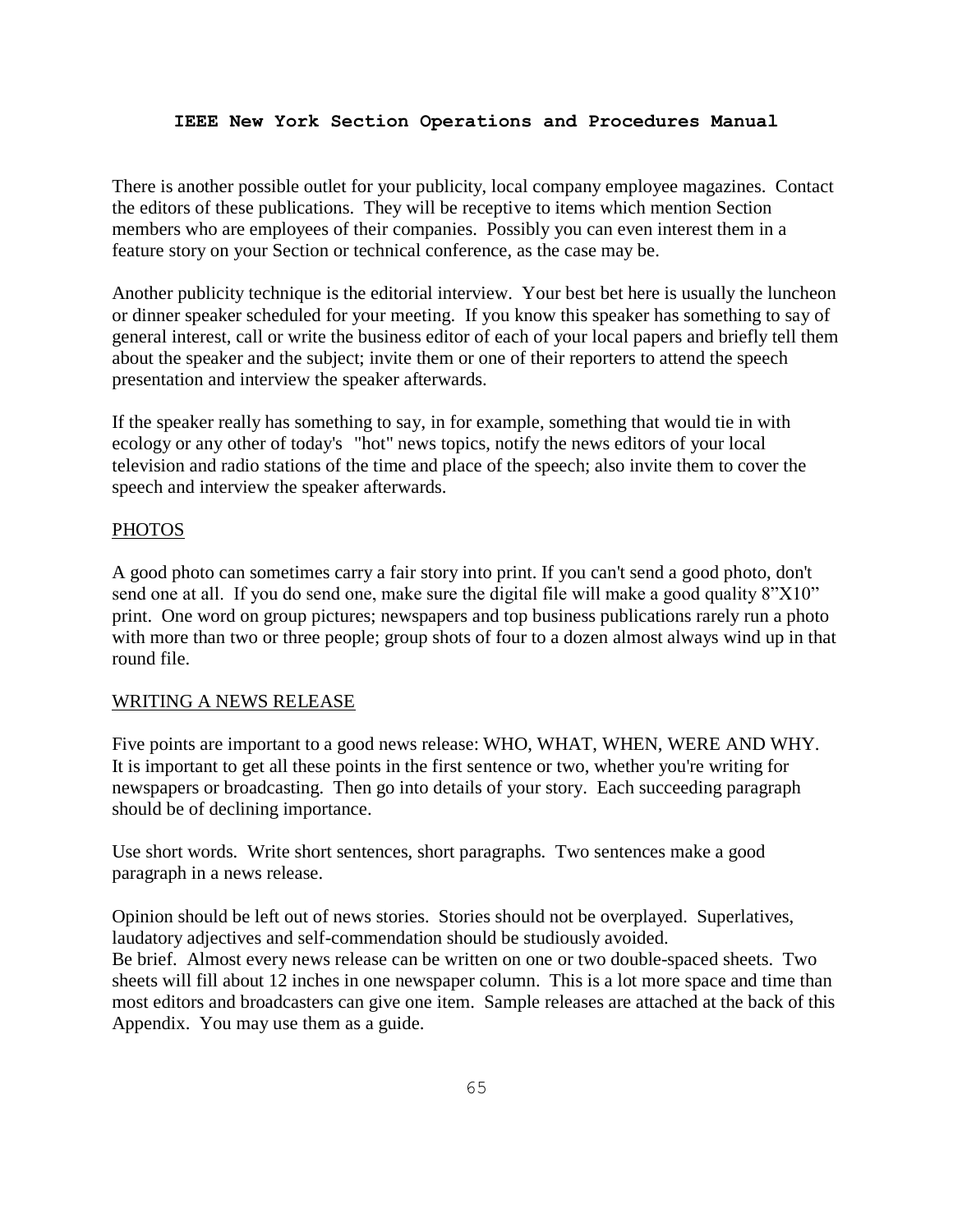## SUBMITTING A NEWS RELEASE

News releases should prepared for electronic transmission using conventional software i.e. Work, Word Perfect, Etc..Use double spacing, leave at least a 1" margin on each side of a page and indent each paragraph at least 5 spaces.

Put the name, address and telephone number of the person who can supply additional information or answer questions at the upper left hand corner of the first page.

Type the release date at the top of the first page. If you want a specific publication date it should read "RELEASE AFTER 4:00 P.M., Thursday, June 10, 20\_\_."

Release dates should not be too far in advance. The editor or broadcaster might forget them. Two or three days is about right for a daily news media; two weeks for a weekly and two months for a monthly publication.

If your story runs more than one page, write "More" at the bottom of each page except the last. Always end each page with a complete sentence and paragraph.

Type a few # # # under the final paragraph of the news release.

#### DEADLINES

A deadline is the day and hour news copy must be in the hands of a newspaper or magazine editor or broadcast news director. Deadlines should be respected to the letter. They vary with all news media. Check your local newspapers, magazines, radio and TV stations for their deadlines. Note them on a calendar or in a note book for constant ready reference.

## WHAT CAN REASONABLY BE EXPECTED

Coverage of Section news in the "Coming Events" section of trade publications may be possible.

No coverage on the business pages of major city daily papers, unless there's some aspect of the meeting that has broad general appeal. (Coverage in small city papers may be obtained, however.)

Coverage of Section news in the business publication news section of significant papers; also on what the main luncheon or dinner speaker has to say, if indeed he/she has something to say may be possible.

No radio or television coverage unless the main speaker is of special prominence or talks on a particularly "hot" issue.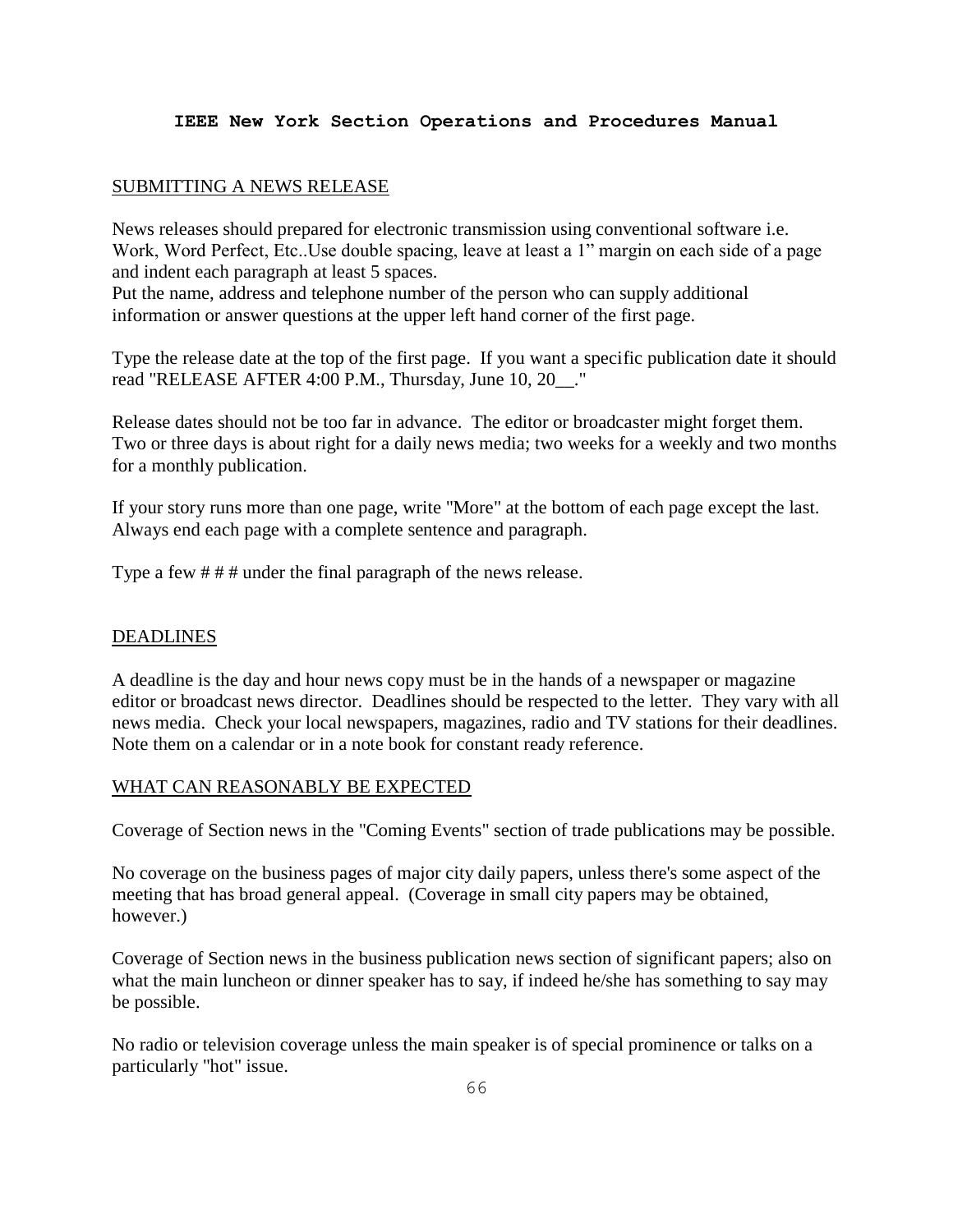#### ONE LAST WORD

DO SOME PLANNING! No publicity effort, whether for an organization or a company is likely to succeed unless it's well planned. Set up a schedule for your news releases; distribute them according to that schedule. Make up a check list of publicity chores, i.e. phone call to editors, invitations letters etc. Stick to it.

PR Guide: ATTACHMENT I **Sample News Release - Election of Officers** FROM: New York Section, IEEE FOR MORE INFORMATION CONTACT: (your name, address and telephone number)

FOR RELEASE: January 4, 1972

William W. Brown was elected chair of the New York Section,IEEE at a meeting last night at the Plaza Hotel in New York.

Mr. Brown, who is Chief Engineer at XYZ Corporation, succeeds James J. Smith who will assume duties on the executive committee after two years as chair of the New York Section.

Other officers elected were Joseph Doakes, vice chair; William White, treasurer, and H. H. Johnson, secretary.

(Picture suggestion: Photo of Mr. J. J. Smith handling gavel to Mr. W. W. Brown)

# PR Guide: ATTACHMENT II **Sample News Release - Meeting Announcement**

FROM: New York Section, IEEE FOR MORE INFORMATION CONTACT: (your name, address and telephone number) RELEASE DATE: Nov. 5, 1971

John Jones, deputy director of the Federal Power Commission, will discuss the effects of nuclear power on electric utility rates at a meeting of the New York Section, IEEE at 7 P.M., Tuesday Nov. 10, at the Plaza Hotel, in New York.

Mr. Jones, a former member of the Atomic Energy Commission and a professor of electrical engineering at Purdue University, heads the nuclear power plant regulations division at FPC. Mr. Jones was a member of the Manhattan Project team during World War II and was instrumental in organizing the Atomic Energy Commission's Oak Ridge Laboratory, Oak Ridge, Tenn.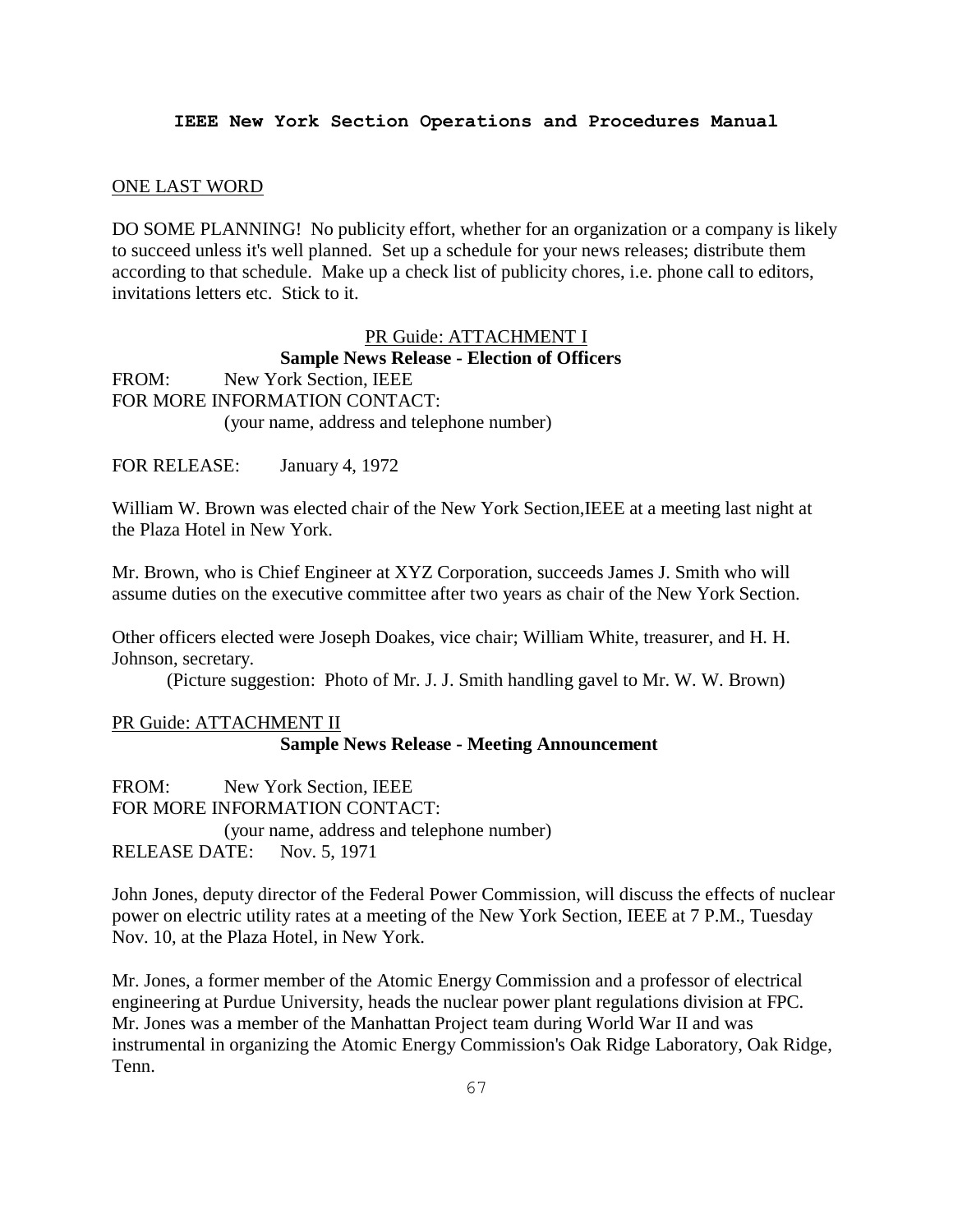# PR Guide: ATTACHMENT III **Sample News Release - Post - Meeting Story**

FROM: New York Section,IEEE FOR MORE INFORMATION CONTACT: (your name, address and telephone number)

RELEASE DATE: Nov. 10, 1971

A general decline in electric utility rates during the next 25 years can be anticipated as more nuclear generating stations are built in the U. S.

This was the prediction of John Jones, deputy director, Federal Power Commission, who last night was guest speaker at a meeting of the New York Section, IEEE.

Mr. Jones cited technical improvements in reactor designs as an encouraging sign to the consumer and for the future of industries that rely on electrical energy for their existence.

(MORE)

"Pilot plants now in operation indicate that great economics are possible in production and distribution costs for electrical energy compared to existing systems," Mr. Jones told the New York Section which met at the Plaza Hotel.

The two major objections to nuclear power generation, the fear of radiation accidents and thermal pollution, are essentially eliminated by new reactor designs which encompass fail-safe features and highly efficient cooling tower systems.

Mr. Jones pointed out that a new breeder-reactor design which creates more fuel than it consumes virtually assures unlimited fuel supply and eliminates the problem of depletion of the world's energy resources that are associated with fossil fuel generators and earlier nuclear reactors.

Mr. Jones, a former member of the Atomic Energy Commission and a professor of electrical engineering at Purdue University, heads the nuclear power plant regulation division at FPC.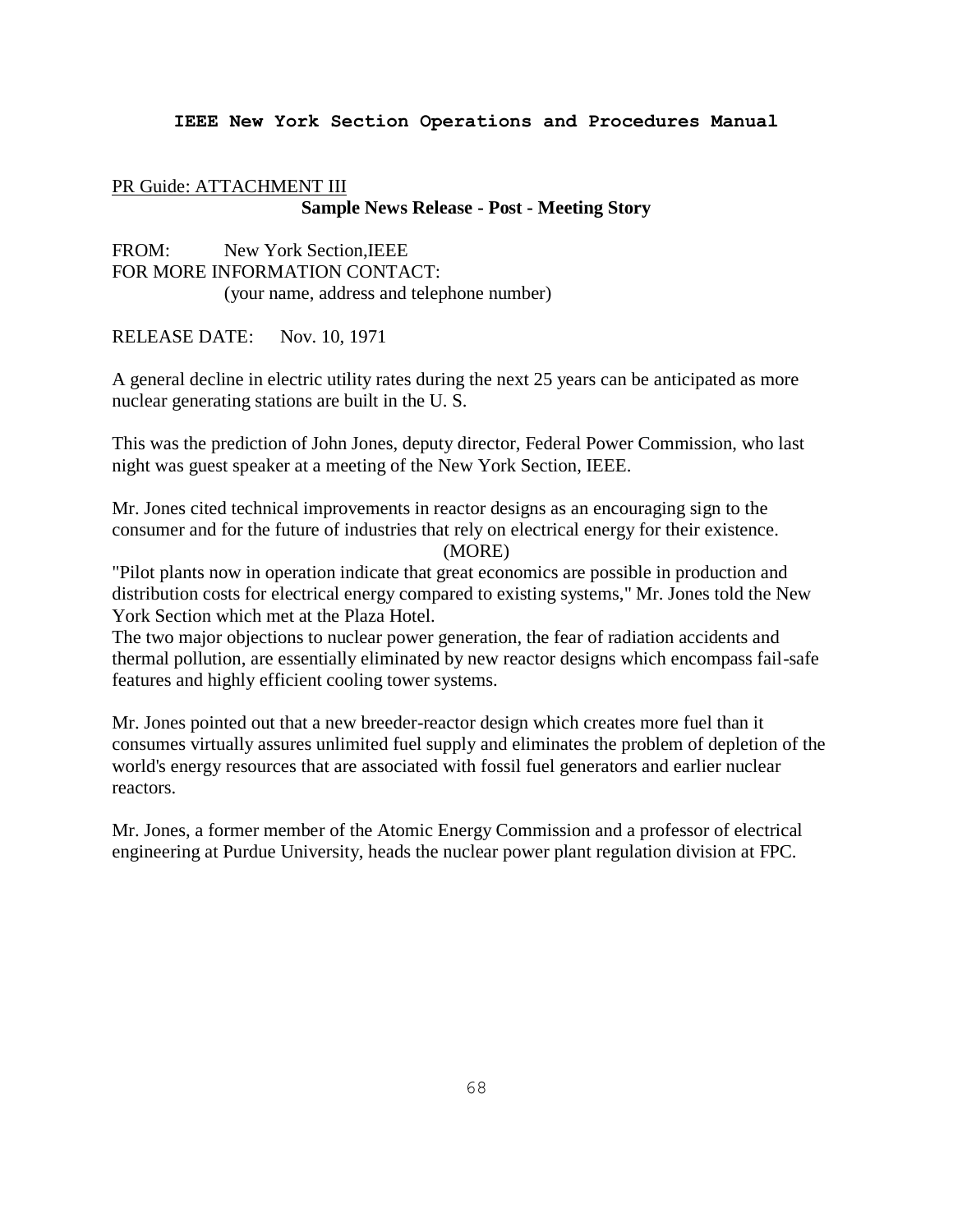# A**PENDIX B IEEE NEW YORK SECTION ANNUAL CALENDAR**

# **JANUARY**

## **Jan. Chair**

Sends names of candidates for nominations of IEEE elective offices to IEEE Headquarters.

## **Jan. Vice Chair, Chapter Operations**

Is responsible for seeing that the calendar of chapter activities is continuously maintained.

## **Jan. Vice Chair Section Activities**

Is responsible for seeing that the calendar of section activities is continuously maintained. As Chair

## **Jan. Treas. (Incoming) and Treas.(Outgoing)**

The Outgoing Treasurer ensures that the Section's Financial Report for the past year ending December 31 is submitted to IEEE Headquarters (the specified date is usually in February but) no later than March 1. Incoming Treasurer meets with the Outgoing Treasurer and arrange for the transfer of accounts (Authorizing signatures, etc.) before the first NYExCom meeting in January. The financial records should be available to both Treasurers. The Incoming Treasurer to administer the new year invoices and expenses and the Outgoing Treasurer to complete reports for the prior year activities, including the audit repost.

## **Jan. Sect.**

Directory revisions are issued with NYSEC minutes.

## **Jan. Audit Committee**

The Audit Committee should meet a soon as possible in January or February, and the audit should be worked on and completed by the end of February for submittal to the NYExCom in time for the March meeting.

# **FEBUARY**

## **Feb. Chair**

Attends Region 1 Winter Meeting (may be scheduled in March) Speech and ceremonies at Awards Dinner Recognize elected officers of Executive Committee Recognize past Chair of Section and others as deemed by the Chair Recognize other Fellows present (other than those receiving certificates).

# **Feb**. **Sect.**

Meeting report summaries for the past calendar year must be forwarded to IEEE Headquarters prior to March 1. Rebates for meeting reports are based on meeting records for the preceding calendar year.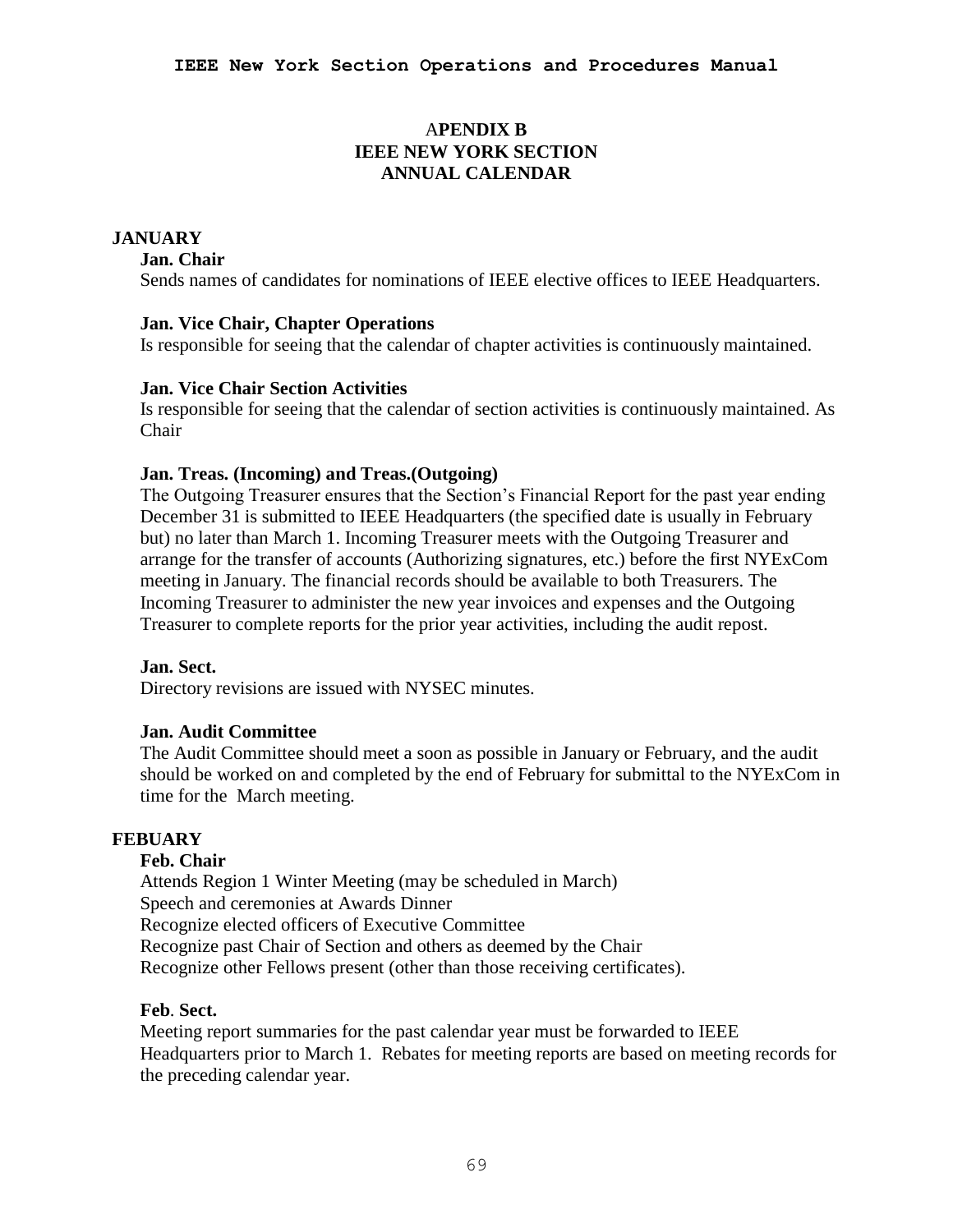# **MARCH**

## **Mar. Chair**

Contacts Nominating Committee to assure proper announcements and timing of Nominating Committee responsibilities.

Sends names of candidates for nominations of IEEE Elective offices to IEEE Headquarters. Submits names of Nominating Committee and special nomination information to the Section Newsletter for May issue.

## **Mar. Treas.**

Receives first half of rebate payment from IEEE Headquarters. Checks with Section Secretary on meetings credited.

## **Mar. Sect.**

Contacts Headquarters if any meeting reports submitted were rejected.

**Mar.** Nomination Committee Appointment of Nominating Committee by:March 30th

# **APRIL**

# **Apr. Chair**

Receives request from IEEE Headquarters for nominations to IEEE Standing Committees and Boards.

# **MAY**

#### **May Chair**

Submits names of candidates for IEEE Standing Committees and Boards to IEEE Headquarters prior to June first.

## **May Nomination Committee**

Announcement of Nomination Committee Members and "Call for Nominations" for Response in 30days May 15<sup>th</sup>

#### **JUNE**

#### **Nomination Committee**

Responses due for Nominations by Section Members by June 15

Nominating Committee Meets by June 30

## **JULY**

## **Nominations Committee**

Notifies Members not endorsed to submit petitions July 10

## **AUGUST**

**Aug. Chair** Attends Region 1 meeting **Nominations Committee** Close Nominations by Petition (postmarked by)August 10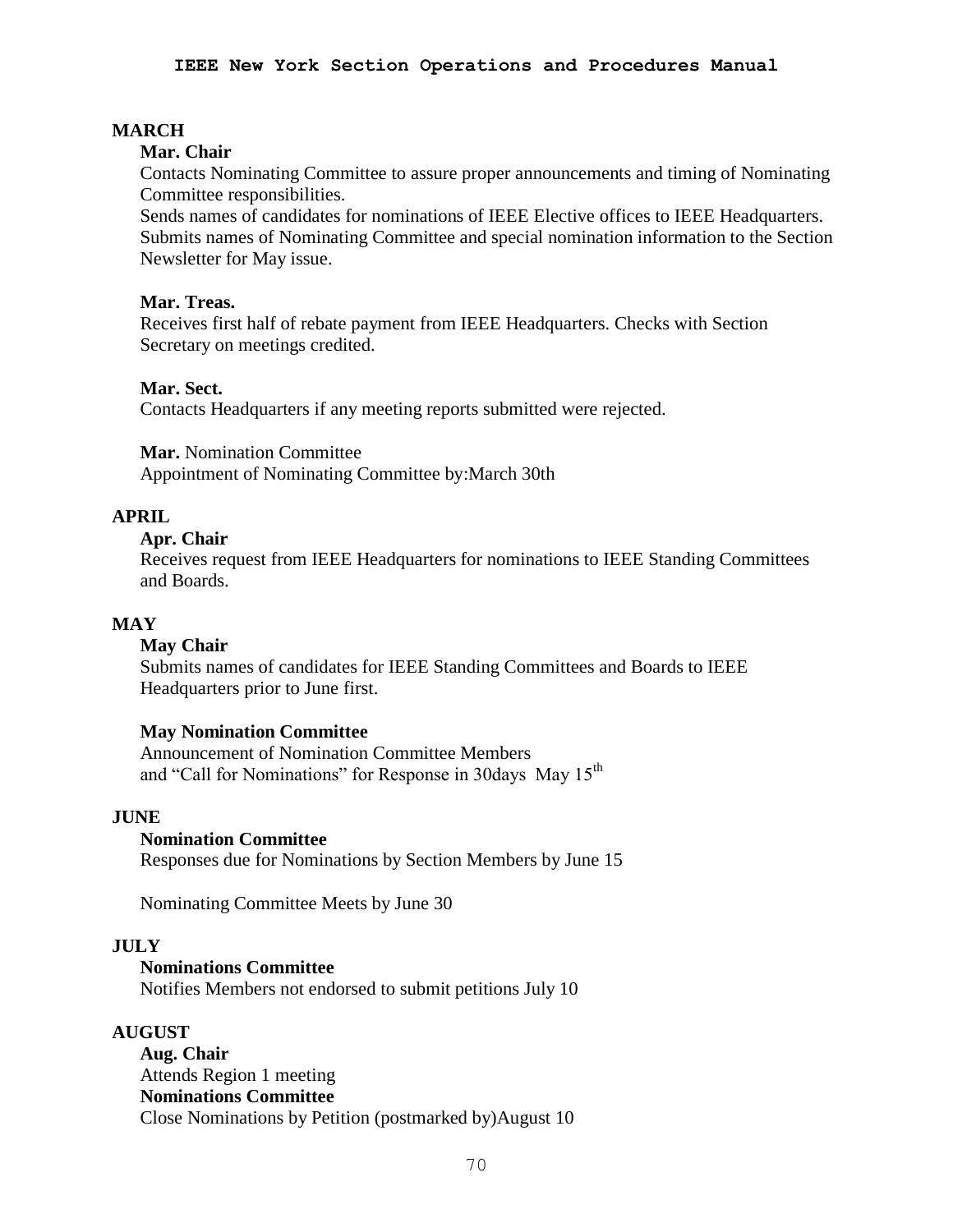## **SEPTEMBER**

**Sept. Treas.** Receives second half of rebate payment from IEEE Headquarters

## **Sept. Nominations Committee**

Announce all Nominees & Petition Candidates atSeptember NYExCom Meeting

## **OCTOBER**

**Oct. Chair** Request annual reports for all Executive Committee members

## **Oct. Nominations Committee**

# **Publish Election slates and Election Date October 15 in October Publication**

## **NOVEMBER**

## **Nov. Chair**

Holds Section's Annual Meeting with election of officers by the end of November. Requests annual reports for all Executive Committee members.

Receives request from IEEE Headquarters for names of candidates for IEEE elective offices. Biannually, reviews with Section Executive Committee, Section candidates for Regional Director; transmits name(s) of proposed candidates(s) to the Regional Nominating and Appointments Committee, together with supporting information.

Requests Budget submittals for next year from all Executive Committee members, including the newly elected members, for submittal to the new Chair of the Budget Committee by the December NYExCom meeting.

Receives names of newly-elected Fellows from IEEE Headquarters and. makes arrangements for presentation of certificates at the Section Annual Awards Dinner-Dance.

## **Nov. Chair & Chair Elect**

The current Chair reviews personnel with the Chair Elect. This is to provide the Chair Elect with the effectiveness of the past year appointed Chairs.

**Chair Elect** Establish new roster of appointed positions for the New Year.

Chair Elect prepares Articles for the Chair's column in the forthcoming year's Monitor.

## **Nov. Treas.**

Prepares the annual report on the finances of the Section and has his accounts in proper order for an audit.

## **Nov Nominations Committee**

Hold elections (as soon as possible in November).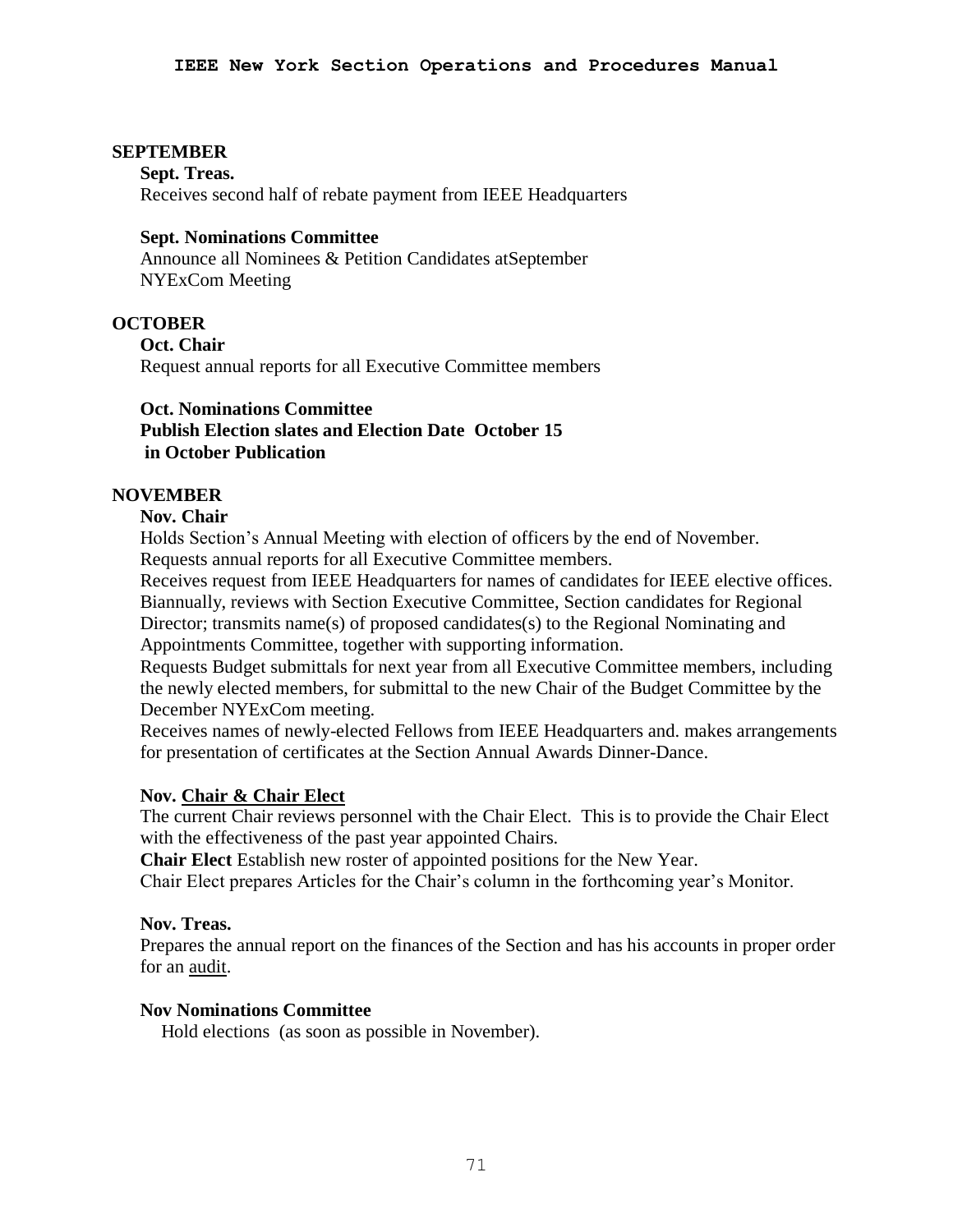# **DECEMBER**

# **Dec. Chair**

Prepares consolidated report of Section activities during his/her term of office, submitting copies to the Regional Director, the IEEE General Manager, the Incoming Chair and the Historian.

Chair Makes arrangement for the installation of incoming officers at suitable ceremony.

# **Dec. Chair Elect**

Presides over his first Section Executive Committee meeting, following installation of officers by the Outgoing Chair.

Discusses plans for the coming year.

Establishes schedule of Executive Committee meetings for the forthcoming year. Establishes the following appointed Committees:

| 1. Nominating Committee              | Sect. 2.3.6 |
|--------------------------------------|-------------|
| 2. Audit Committee                   | Sect. 2.4.1 |
| 3. Budget Committee                  | Sect. 2.3.2 |
| 4. Other Standing Committees         | Sect. 2.3   |
| 5. Special Committees - as required. | Sect. 2.4   |
|                                      |             |

# **Dec. Budget Committee Chair** (Usually Vice Chair, Section Operations)

Insures that individual budget requests, solicited in November, are received from each NYEXcom Member, are reviewed by the Budget Committee and the Treasurer in order to submit a final budget for approval at the January NYExcom Meeting.

# **Dec. Treas.** Elect (Incoming) & Treas. (Outgoing)

Meet with each other in preparation to transfer responsibility of the Treasurer by the first meeting of the NYEXcom in January of the New Year. Financial Records should be available to both Incoming and Outgoing Treasurers. This will enable the Incoming Treasurer to work on Expense and Revenue Vouchers for the New Year and the Outgoing Treasurer to complete the prior year activities. Work with the Budget Committee to prepare a final budget for approval at the January meeting of the NYEXcom.

# **Dec. Sect**

Outgoing Secretary Prepares Section Directory with December Executive Committee minutes. Notifies IEEE Headquarters and the Regional Director of the names, addresses (postal & e-mail) and telephone numbers of all newly-elected Section officers. The Directory includes the names and addresses of Committee Chair and Group/Society Chapter, Division and Subsection Chairs.

WNC April 10, 2012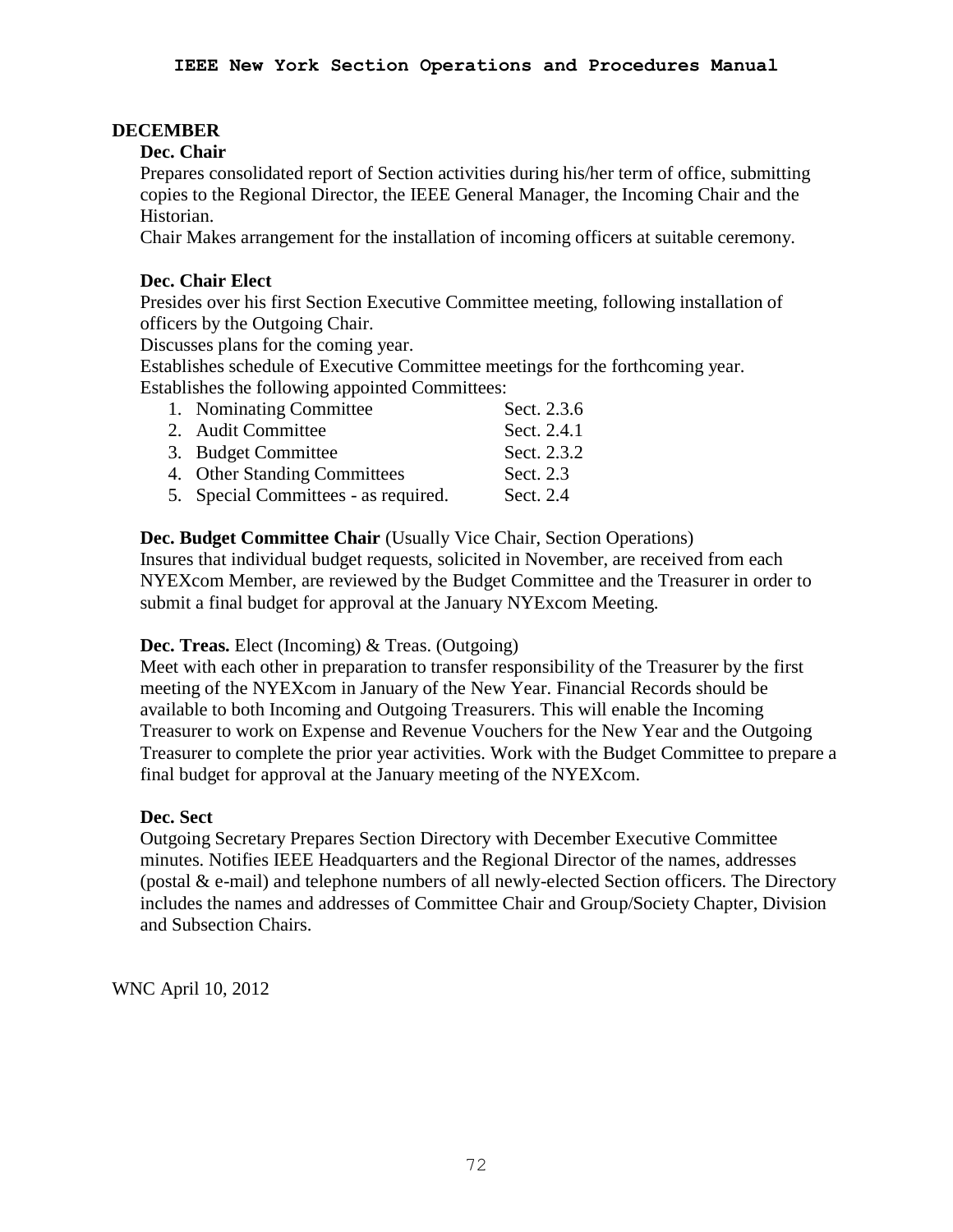### **APPENDIX C**

#### **NEW YORK SECTION EXECUTIVE COMMITTEE REPORTS AND DOCUMENTS**

#### **CHAIR**

**Monthly Agenda for Meetings Chair Column for Monitor Publications**

### **TREASURER**

**Expense Voucher Revenue Voucher Monthly Financial Report (by Account Number) Monthly Net Work Report**

#### **SECRETARY**

**Letterhead Executive Committee Roster Monthly Attendance Roster Monthly Activity Report Check List Minutes of Meetings**

**MEMBERSHIP CHAIR Monthly Report**

**PUBLICATIONS CHAIR Monthly Report**

**SPECIAL EVENTS Annual Awards Dinner Dance Report**

**AUDIT COMMITTEE Annual Audit Report** 

**ANNUAL ACTIVITY REPORTS All Committee Chairs**

**IEEE Student Branches in the NY Section**

**IEEE Student Branch Chapters in the NY Section**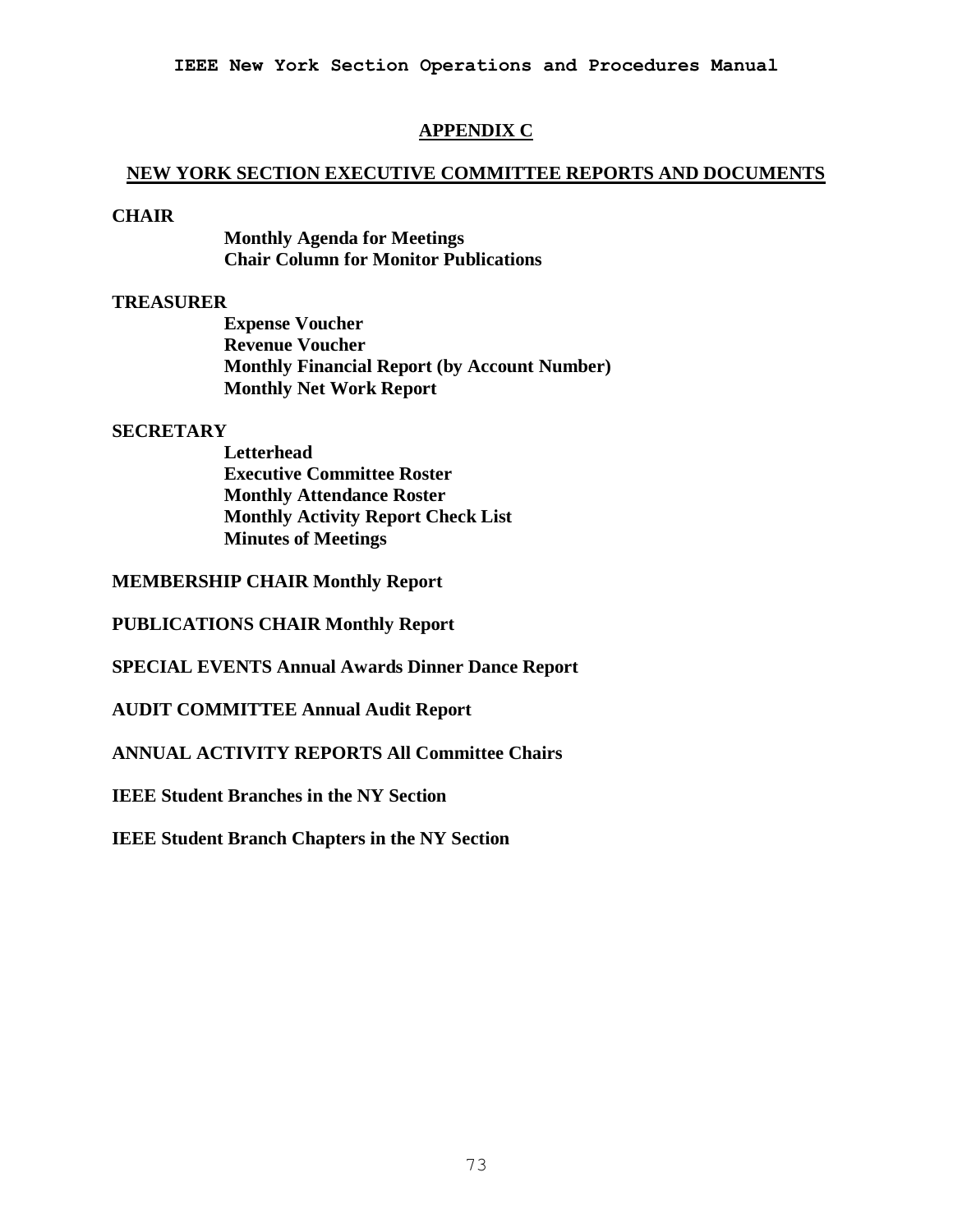### **APPENDIX D\***

**\*Source from Monitor Guidelines Document prepared by Mike Miller, revised by Robert Pellegrino & approved by the NYExCom Nov.14, 2011 further edited by Mel Olken and Mike Miller and on April 11, 2012 by Darlene Rivera** 

# **The New York Section Newsletter – The Monitor**

### **Objective**

The Newsletter Editor is responsible for the publication of the Monitor – the IEEE New York Section Newsletter. The Monitor is a significant medium for communicating events, IEEE organizational business, local Section  $\hat{a}$  Chapter activity and improving the identity of the New York Section. It is to be delivered to members in a way that is commensurate with the best available technology.

The objectives of the Section newsletter are:

- a) To inform the members of newsworthy activities in a timely and frequent manner, including schedule and notices for upcoming meetings allowing a means of communication with our members and increasing participation in section events.
- b) To carry news of Section personalities, appointments, and awards creating closer ties with our members.
- c) To report on appropriate Section matters and items of professional interest to our members.
- d) To present statements of Section and Chapter candidates for office.
- e) To present views of members and officers on relevant subjects.
- f) Achieve a distribution frequency of 10 issues per annum.
- g) Inform members of IEEE functions, activities, and resources.

h) Increase membership of IEEE by reaching out to students who are beginning their careers and entering the GOLD (Graduates of the Last Decade) program.

i) Create ongoing communication columns for contributing groups, like GOLD, WIE, PES/IAS/, Computer, Life Members, Awards, Student Chapters, PACE, etc.

i) Attract authors to write short articles and reviews of engineering interest. (Remember that online Monitor is not restricted in space even in the pdf format.) Well edited, displayed, and interesting information will attract more readers and that, in turn will draw commercial advertisers.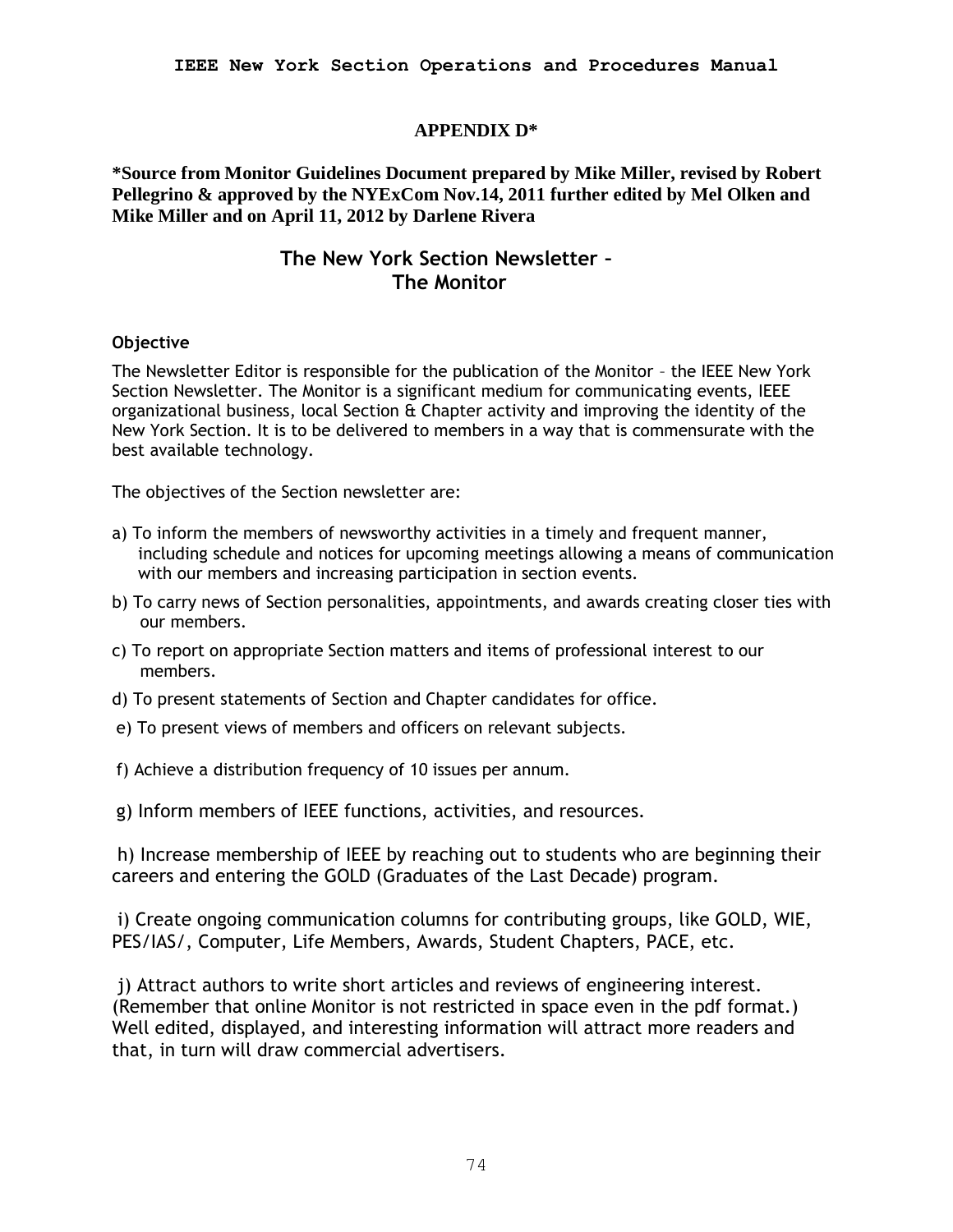### **Responsibilities**

The Newsletter will be published regularly and timed to take advantage of significant events within the Section like the Annual Awards Dinner Dance and/or Section and Chapter meetings.

The Newsletter Editor will collect inputs from the Executive Committee, Chapter and Affinity Groups, Committee Chairs, and solicit inputs from others, as appropriate.

The Newsletter Editor will assemble and edit the collected inputs, and other pertinent items into a cohesive document. It is the writers responsibility to insure that the submission is properly referenced, not the Editor. Consideration should be given to space, ease of understanding, and suitability for publication. This may be achieved by the Editor with personal/company hardware and software and where necessary with assistance from local service providers.

The Editor will maintain an objective and unbiased position avoiding controversial technical or organizational issues especially those involving politics.

The Newsletter Editor shall set the deadline for inputs for each publication based on the opportunities presented during the particular calendar year and the following is proposed as a guide.

| <b>Issue Number</b> | Call for Articles |         | Editorial    |         | <b>Distribute</b> |
|---------------------|-------------------|---------|--------------|---------|-------------------|
|                     | <b>Start</b>      | Finish  | <b>Start</b> | Finish  |                   |
|                     | Week 1            | Week 2  | Week 3       | Week 4  | Week 5            |
| 2                   | Week 5            | Week 6  | Week 7       | Week 8  | Week 9            |
| 3                   | Week 10           | Week 11 | Week 12      | Week 13 | Week 14           |
| $\overline{4}$      | Week 15           | Week 16 | Week 17      | Week 18 | Week 19           |

The Editor will arrange for the Newsletter to be distributed and stored electronically.

The circulation of the Newsletter will be to the maximum number of possible IEEE members in the Section, and appropriate IEEE staff. A subscribe /unsubscribe option should be included to provide members with the choice of continued receipt.

*\*Important items that are submitted to the Newsletter editor that cannot be effectively publicized in the Newsletter cycle should be directed for email distribution.* 

*\*General items that are of interest beyond the newsletter cycle should be copied on to \*the Section Web page as reference material.* 

Back issues will reside on the Section Web page.

The Newsletter Editor will attend the Section Executive Committee Meetings. A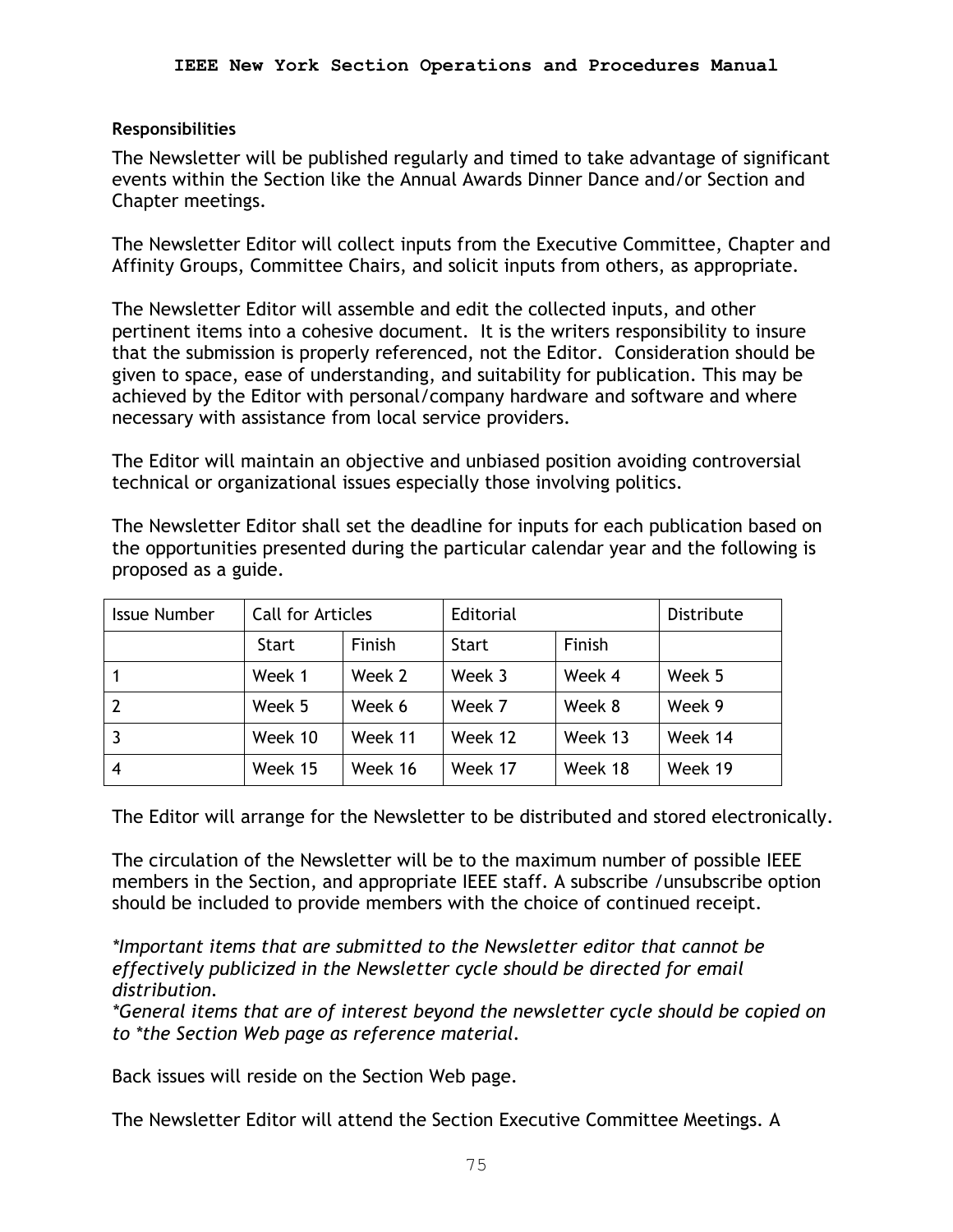written report of publication activities shall be presented and recorded.

The Editor's responsibilities includes layout of all of each edition's content (editorial, all of the Section's technical meetings / courses / conferences, and paid advertisements) as per the Section's requirements.

It is preferred that the Editor has some prior experience in preparing, editing, and publishing a periodic newsletters or similar documents for an organization.

The Editor should be able to demonstrate good professional writing skills and the ability to produce an on-line publication.

The Editor should already possess all the equipment necessary to prepare, edit, and publish the NY Section's monitor (this includes computers, printers, scanners, software, cameras, etc.). Purchase of new equipment should be limited to what is essential to maintain a state-of-the-art publication and based upon NY Section budget constraints.

The submission of periodic reports regarding revenue and expenses would include a listing of ads placed in each issue and the status of accounts payable.

The remuneration for issues published and for the split of the revenues should be clearly identified by the Editor.

The Editor shall "report" to the Publications Committee Chair.

The Section shall have the right to terminate the Editor's contract / MOU when necessary and upon approval of the Section Executive Committee.

The Editor or his/her designee shall be responsible for including pictures when available and a write up of the Annual NY Section Dinner Dance in the publication (attendance of the editor or designee will be paid for by the Section).

# **Term of Appointment**

The recommended appointment for this position shall be a one-year term, with additional terms available as long as the Editor is willing and with the approval of the Section Executive Committee. The Monitor is one of the Sections Working Committees and the Editor is appointed annually as determined by the Section Operations & Procedures Manual.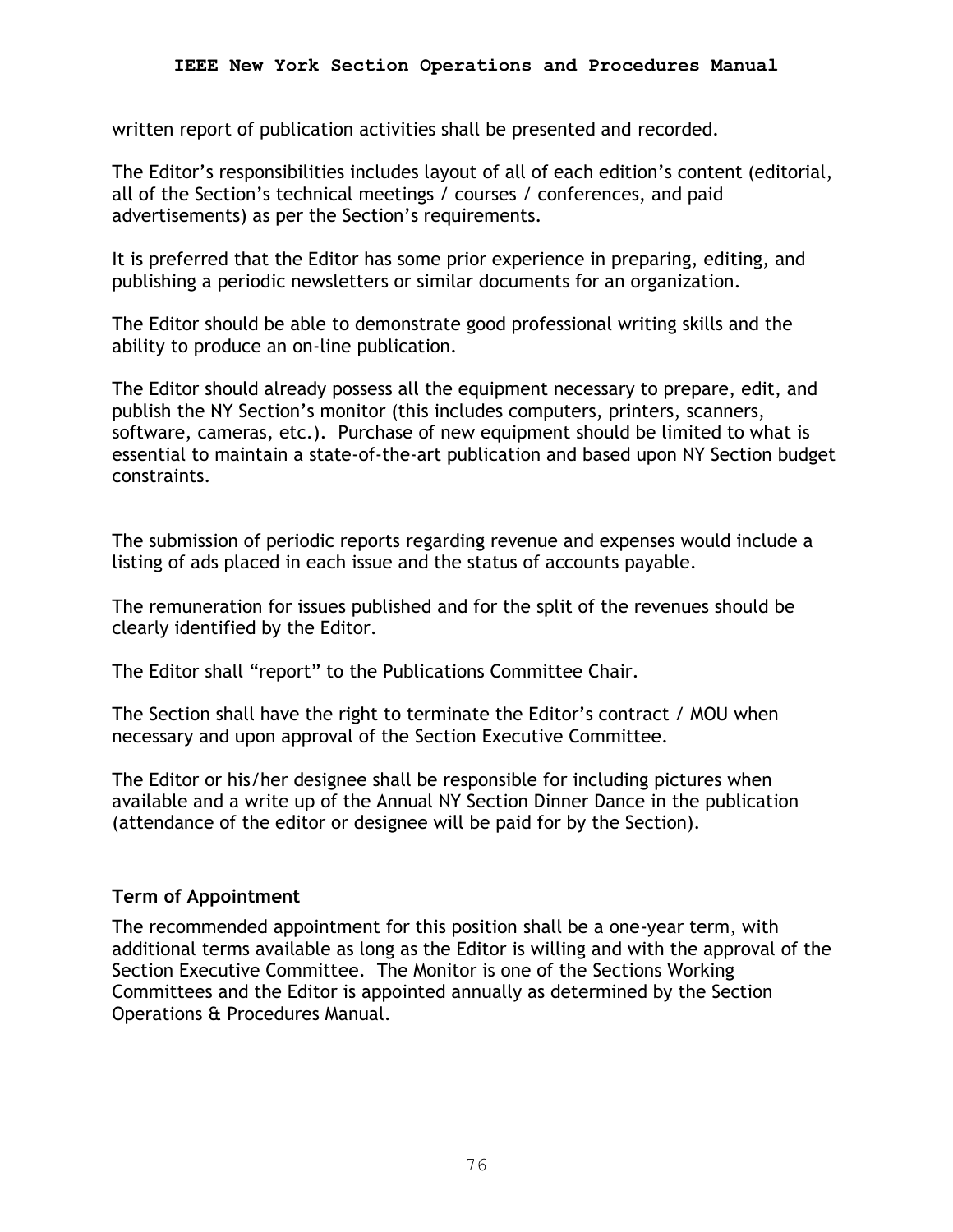# **Funding**

The Monitor Editor will provide a budget request for the following year's newsletter to the Section Budget Committee during the fourth quarter of the prior year. The Section Budget Committee shall approve financial deviations from the approved Section budget. The Monitor budget should include all the equipment necessary to prepare, edit, and publish the NY Section's newsletter (this includes computers, printers, scanners, software, cameras, etc). The Editor shall try to get revenue in the way of ads.

### **Operating Guidelines**

1. In order to have the Section publication reach the membership in a timely fashion it shall be posted on the New York Monitor website in electronic format no later than the fifth day of the month of publication. In other words the January issue of the Monitor should be posted on January 1<sup>st</sup> but no later than January 5<sup>th</sup>. To meet this commitment all material for inclusion in an issue and anyone who wants to have their meeting information or technical articles published must submit them to the Monitor Editor no later than the tenth day of the month preceeding the month of issue.

2. It shall be the practice of the Section publication to include "A Message from the Chair" and a "Calendar of Activities" in each issue. The "Calendar of Activities" shall cover a minimum of two months (the month of issue and the following month) and shall be displayed at a highly visible location in the publication. The calendar will be based on input from the Executive Committee and the group/society chapters and will include adjacent Section meetings only if space permits. Also to be included on a regular basis, shall be an article on the "Section's History" submitted by the Historian, and an article on "Student Activities" submitted by the Student Activities Chair.

3. The Monitor will be in electronic format. Therefore the Editor shall attempt to make the newsletter as colorful and attractive as possible.

4. Photographs will be included when available.

5. All New York Section chapter and joint chapter meeting announcements will be published when made available to the Editor. In addition, adjacent IEEE Section announcements will be published when made available to the Editor and as space permits.

6. If the announcement for an adjacent IEEE Section (Conn., LI, North Jersey, etc.) is for a paid affair and the Section / Chapter specifically requests a separate page in order to include reservation coupon, etc., then the announcement shall be paid for at the appropriate rates.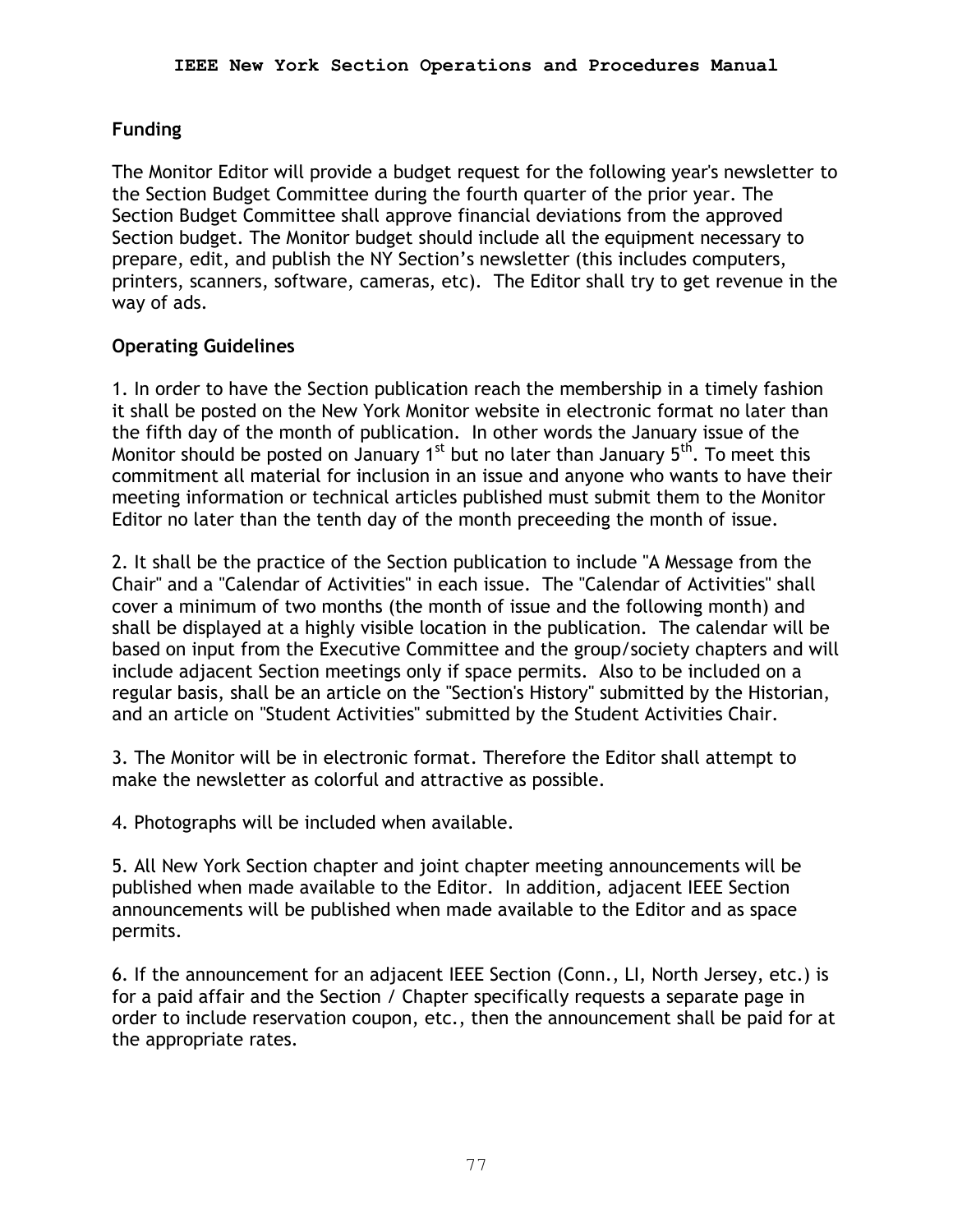7. The rates to be charged for editorial material submitted for inclusion in the Section publication by IEEE organizational units for revenue-producing activities will be charged as follows:

- Non-self-supporting New York Section Group/Society Chapters No charge
- Self-supporting New York Section Group/Society Chapters 40% of Rate Card
- Other IEEE Units 50% of Rate Card
- All other non-profit societies 60% of Rate Card.
	-

8. The Section publication shall normally be issued on a monthly basis, except for the months of July and August.

9. **Section Publication Business Manager** – This is an optional position on the Publications Committee. If this option is utilized, then Monitor editor shall not be compensated for bringing in ad revenue.

The Publications Committee shall have the authority, subject to approval by the Executive Committee, to hire a Publication Business Manager to handle advertising functions associated with the publication of a monthly Section publication. The Business Manager's contract shall be approved by the Executive Committee.

The Business Manager shall be responsible for soliciting news from Regional and National IEEE entities, and for obtaining paid advertising for publication in the Monitor. The Business Manager shall be responsible for searching out ways of reducing the costs associated with publishing The Monitor.

The Business Manager shall be responsible for working with the Monitor Editor to edit all material submitted for inclusion in the Section publication obtaining the approval of the Publications Committee Chair when necessary.

10. **Section Publications Committee -** The Publications Committee shall receive an advanced copy of the final Section publication three days prior to the issuance of the publication online for final approval. The Publication Committee shall (1)assure the Section publication adequately communicates information from the Section officers to the Section members and (2)that it conforms to all IEEE policies, procedures and guidelines. The Section Publications Committee shall not perform any editing of the Section newsletter as that is the responsibility of the newsletter editor.

All "bills" for service rendered in conjunction with duties as Monitor Editor and Business Manager, if applicable shall be forwarded to the Publications Committee Chair. All funds received by them shall also be forwarded to the Publications Committee Chair.

The Section Publication Business Manager, in conjunction with the Publications Committee Chair, shall develop a rate to be used for quoting space in the Section publication.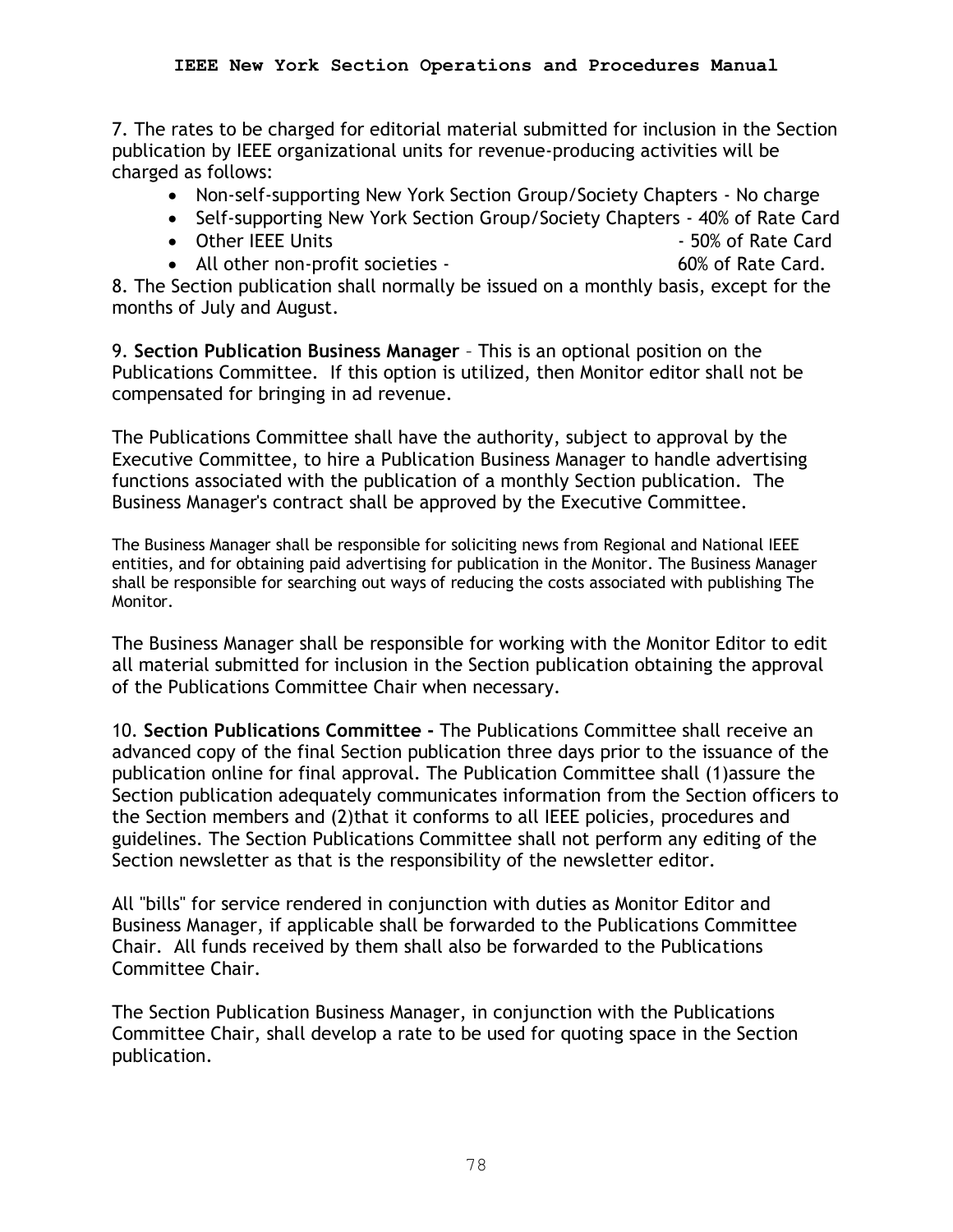Publications Committee Organization chart:



**Suggested organizational chart for the Monitor**

Amitava Dutta-Roy Jan 2010

### **NOTE!!!**

### *POSTING EVENTS IN THE MONITOR repeated here for convenience see 2.2.3 Editor*

The following information is required:

1. Day, date and time (refreshment and networking prior to meeting? If yes, when?)

2. Sponsor(s): chapter, group (any collaboration with outside entities? If yes,(please spell out its full name)

3. Topic: An approximate 150 word abstract should be provided.)

4. Speaker(s): An approximate 150 word biography with workplace (organization, where based), position, affiliations, experience relevant to the topic and education should be provided.

5. Location: ( Give exact address and, if in New York, the nearest subway station)should be included.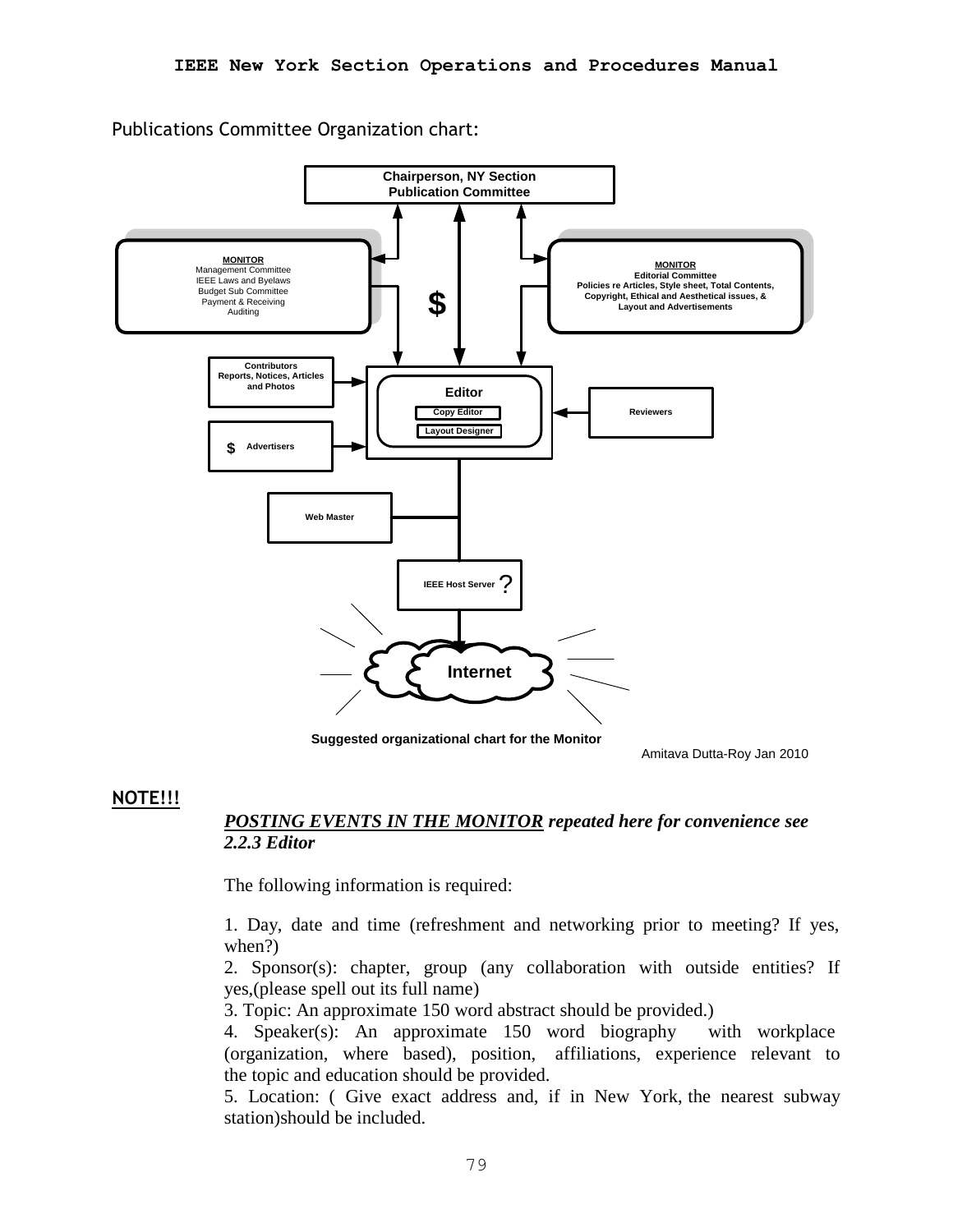#### **IEEE New York Section Operations and Procedures Manual**

- 6. Contact: name, phone number and e-mail address
- 7. Is RSVP required? If yes, what is the deadline for the registration?

Post complete fliers of any event of our Section on the IEEE NY Section Web site and also include the event in the VTool list.

The Monitor Newsletter gives a link to both sites so that the reader can find for more details.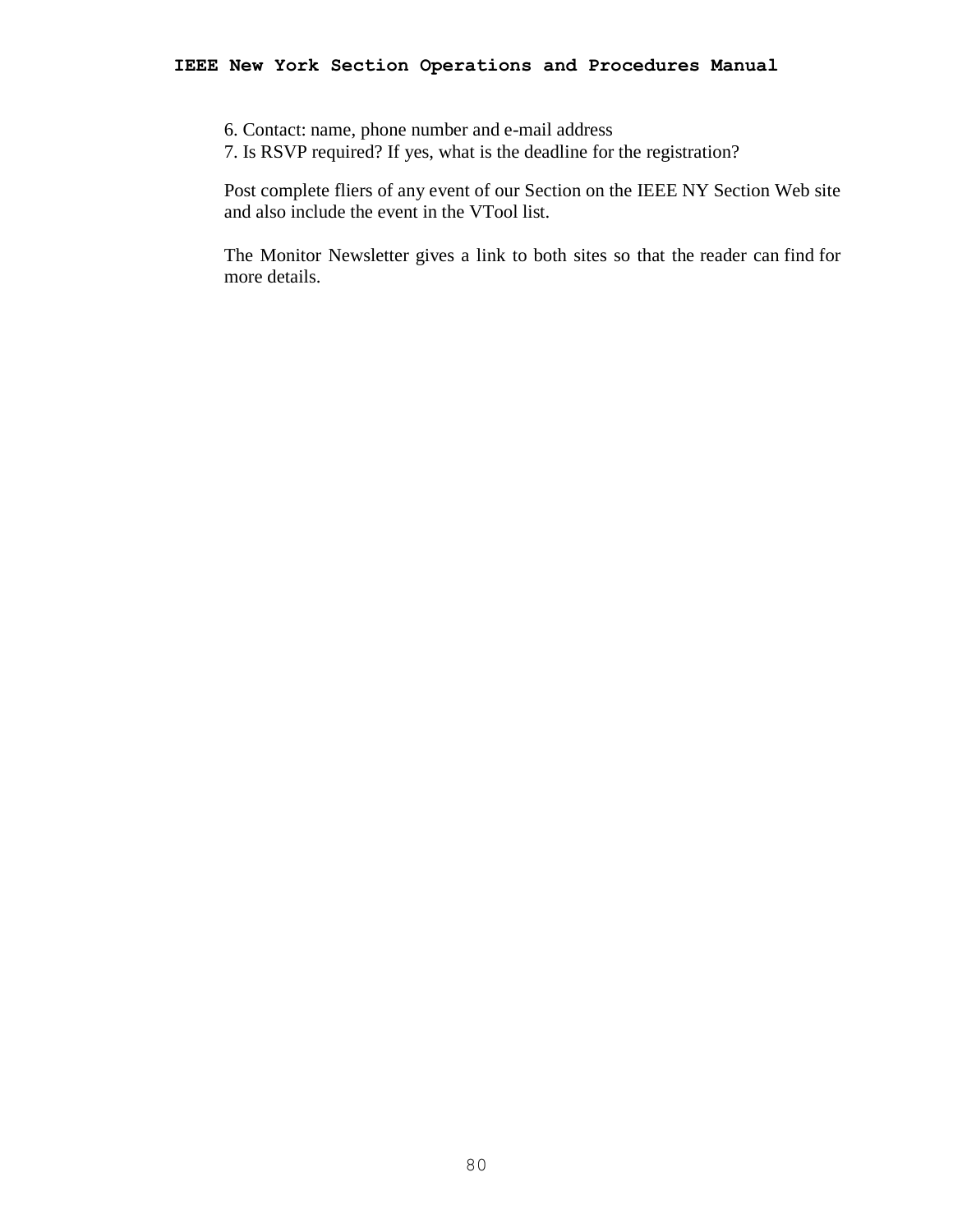### A**PENDIX E IEEE NEW YORK SECTION ETHICS LETTER**

This letter is to underscore the importance of maintaining the highest standards of ethical and professional conduct in all our business dealings in the N.Y. Section.

Last year, several emails exchanged between members of the section contained statements that would best be described as unprofessional and included accusations and threats. This conduct is not consistent with the IEEE Code of Ethics and will have a detrimental effect on the success of the section.

The section meetings are the forum where the business of the section is conducted and the best decisions can be made with the benefit of the experience and knowledge in the room. The decision making process, where agreements are made by consensus, and or voting, has proven through time to be a sound and fair method and it is in the section meetings where conflicts should be resolved, rather than through direct email exchanges.

All section members should review the IEEE Code of Ethics, reproduced below, and to do their best to abide by them in their business dealings.

Ethics Committee: Neil Weisenfeld, David K. Horn, David M. Weiss

### IEEE Code of Ethics

(Reference IEEE Policies, Section 7 - Professional Activities [Part A - IEEE Policies 7.8]

- 1. to accept responsibility in making decisions consistent with the safety, health, and welfare of the public, and to disclose promptly factors that might endanger the public or the environment;
- 2. to avoid real or perceived conflicts of interest whenever possible, and to disclose them to affected parties when they do exist;
- 3. to be honest and realistic in stating claims or estimates based on available data;
- 4. to reject bribery in all its forms;
- 5. to improve the understanding of technology; its appropriate application, and potential consequences;
- 6. to maintain and improve our technical competence and to undertake technological tasks for others only if qualified by training or experience, or after full disclosure of pertinent limitations;
- 7. to seek, accept, and offer honest criticism of technical work, to acknowledge and correct errors, and to credit properly the contributions of others;
- 8. to treat fairly all persons regardless of such factors as race, religion, gender, disability, age, or national origin;
- 9. to avoid injuring others, their property, reputation, or employment by false or malicious action;